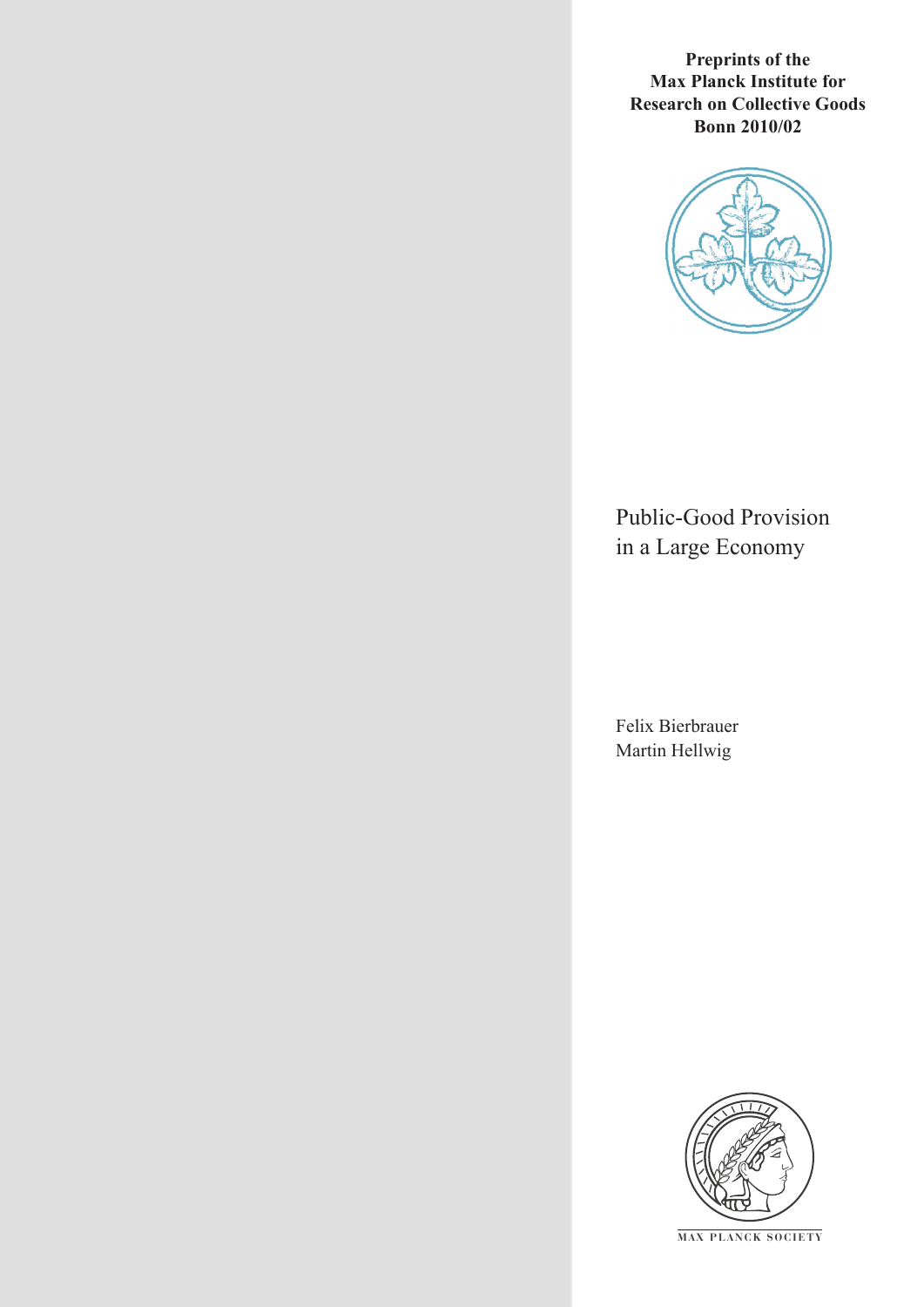

# **Public-Good Provision in a Large Economy**

Felix Bierbrauer / Martin Hellwig

December 2009

Max Planck Institute for Research on Collective Goods, Kurt-Schumacher-Str. 10, D-53113 Bonn http://www.coll.mpg.de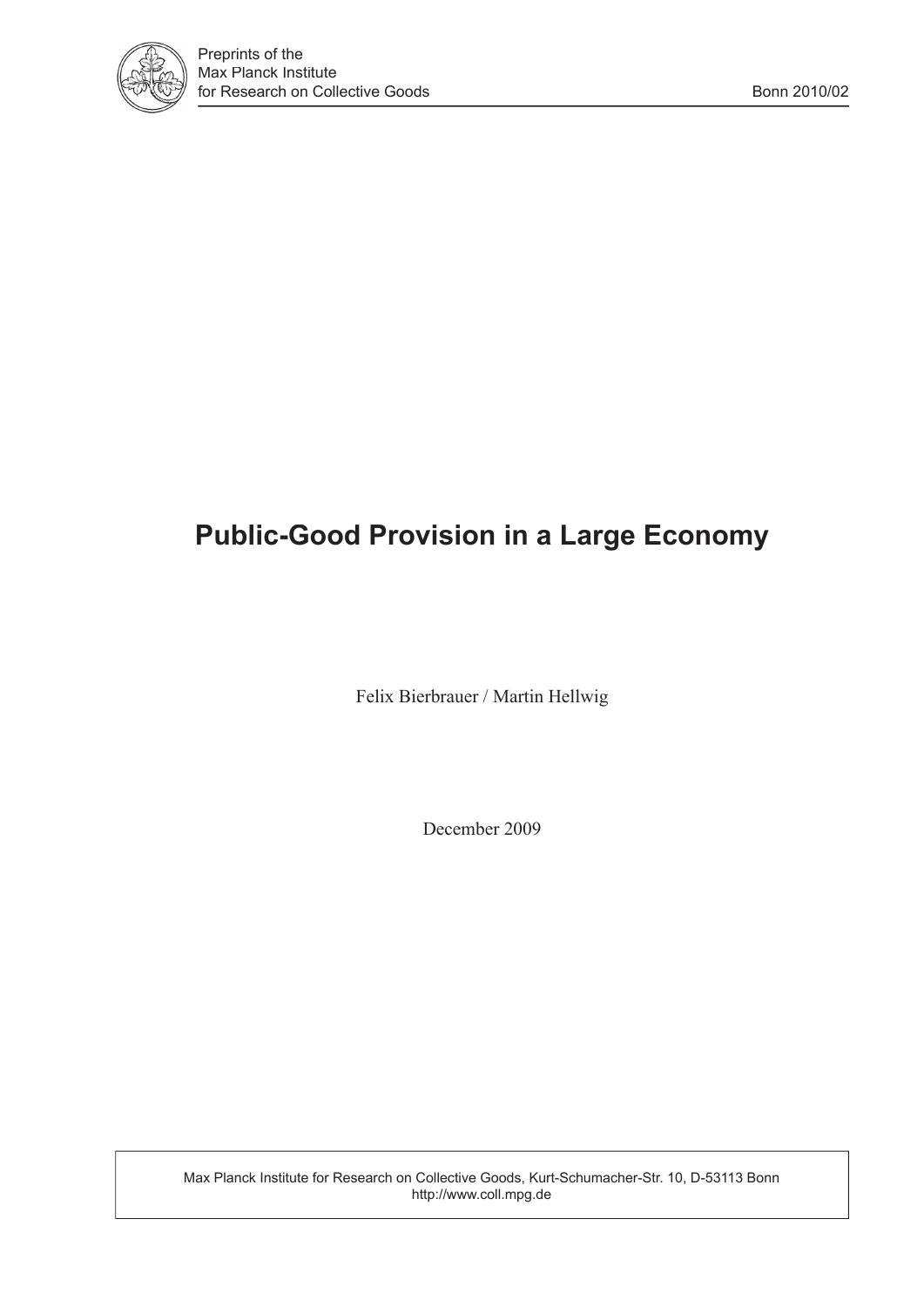## Public-Good Provision in a Large Economy<sup>∗</sup>

Felix J. Bierbrauer†and Martin F. Hellwig‡

Max Planck Institute, Bonn

December 2009

#### Abstract

We propose a new approach to the normative analysis of public-good provision in a large economy. Our analysis is based on a mechanism design approach that involves a requirement of coalition-proofness, as well as a requirement of robustness, so that the mechanism must not depend on specific assumptions about individual beliefs. Our main result shows that such a mechanism can condition only on the population shares of people with valuations above and below the per capita provision costs. This suggests an intriguing link between mechanism design for large economies and voting.

Keywords: Public-good provision, Mechanism Design, Large Economy

JEL: D60, D70, D82, H41

<sup>∗</sup>We are grateful for discussions with and comments from Alia Gizatulina, Mike Golosov, Kristoffel Grechenig, Christian Hellwig, David Martimort, Benny Moldovanu, and Nora Szech.

<sup>†</sup>Max Planck Institute for Research on Collective Goods, Kurt-Schumacher-Str. 10, 53113 Bonn, Germany. Email: bierbrauer@coll.mpg.de

<sup>‡</sup>Max Planck Institute for Research on Collective Goods, Kurt-Schumacher-Str. 10, 53113 Bonn, Germany. Email: hellwig@coll.mpg.de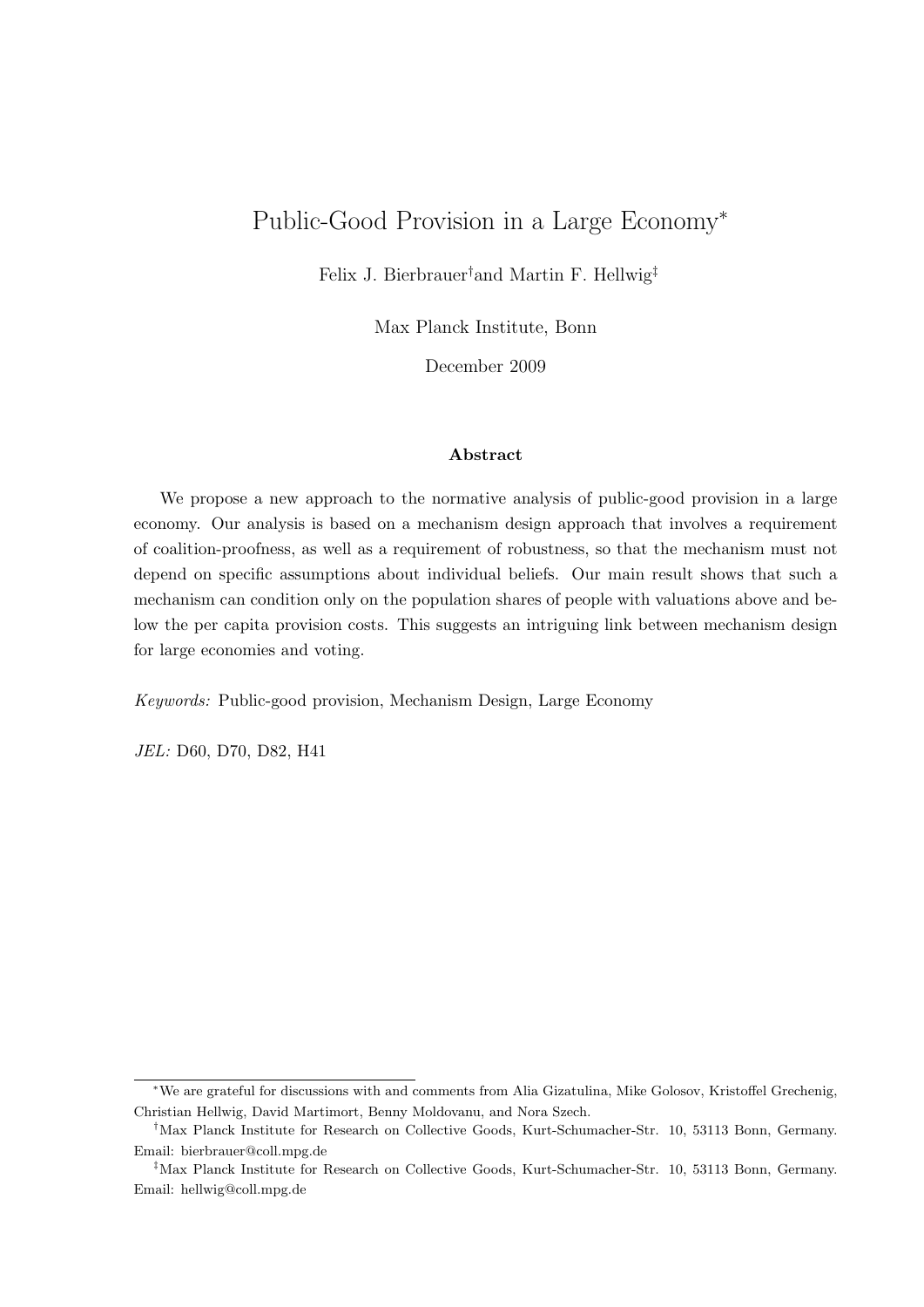## 1 Introduction

In this paper, we propose a new approach to the normative analysis of public-good provision in large economies. By a large economy, we understand an economy with many people in which each individual is too insignificant to have a noticeable effect on variables such as the prices of private goods or the provision levels of public goods. We consider the large-economy paradigm to be appropriate for studying how a society with millions of people can best determine the appropriate levels of resources that are to be devoted to matters such as national defense or the court system, which concern the entire population. We also believe that, when applied to a large economy, the standard mechanism design approach to public-good provision provides unsatisfactory results.

The standard mechanism design approach to public-good provision focusses on issues of individual incentive compatibility. Under asymmetric information about individual preferences, the question is whether individuals have proper incentives to provide the system as a whole with the information about preferences that it needs for efficient public-good provision. In a "small" economy, in which each individual has a distinct chance of being "pivotal", i.e., of having a noticeable effect on the provision of a public good, this requires that people's financial contributions must be precisely calibrated to their expressions of preferences. The calibration must be such that people have neither an incentive to overstate their preferences on the assumption that the increase in public-good provision is paid for by somebody else nor an incentive to understate their preferences on the assumption that the money which they can thereby save is worth more than the reduction in public-good provision. The implications of this requirement have been thoroughly explored in the literature. It is well known that an efficient provision rule can be implemented if the calibration of payments to expressed preferences is such that people are induced to take account of the external effects that they impose on others whenever they are "pivotal" for the provision or non-provision of the public good.<sup>1</sup>

In a large economy, these concerns are moot. In such an economy, any notion that a person's payments should be calibrated to the effects that this person's communication about her preferences have on the provision of the public good leads to the simple conclusion that her payment should be independent of what she communicates. If what a person says affects neither the collective decision on public-good provision nor the payments she has to make, individual incentive compatibility is trivial. If what she says is deemed to have no effect whatsoever, she may as well tell the truth. The information that is thus communicated is sufficient to implement an efficient provision rule for the public good. Participation in the system may not be voluntary, but there is no problem of incentive compatibility.<sup>2</sup>

We want to take issue with this view. The following example illustrates our concerns. Sup-

<sup>&</sup>lt;sup>1</sup>For implementation in dominant strategies, see Clarke (1971), Groves (1973), Green and Laffont (1979), for (interim) Bayes-Nash implementation, see d'Aspremont and Gérard-Varet (1979). More recently, Bergemann and Morris (2005) have studied interim implementation with a requirement of robustness with respect to the specification of agents' beliefs about the other participants.

<sup>2</sup>We do not insist on voluntary participation. Participation constraints are irrelevant if the state has powers of coercion and these powers can be used to make people contribute to financing a public good even when it does not benefit them.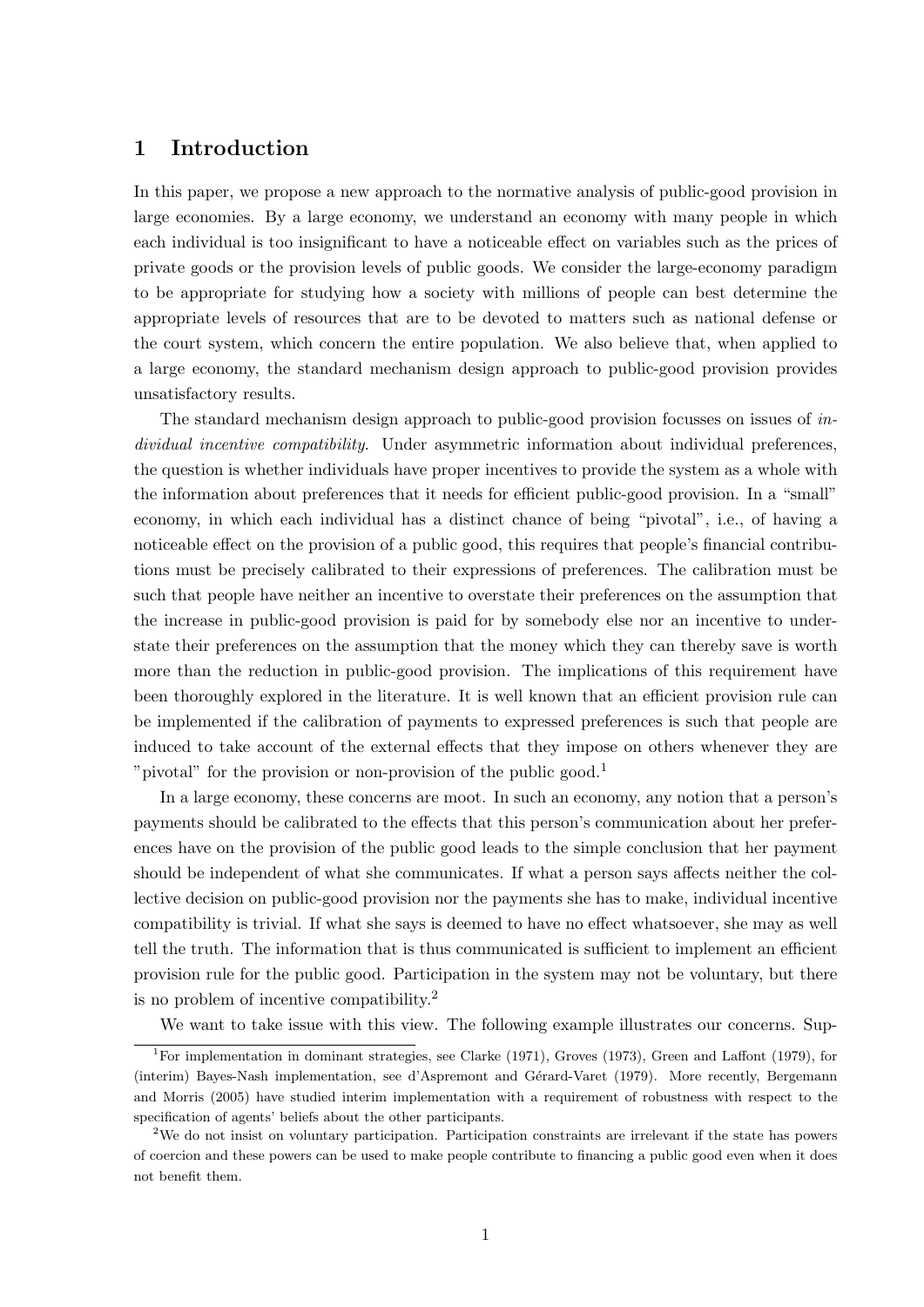pose that the public good in question comes as a single indivisible unit. The provision cost per capita of the population is 4. A fraction  $\frac{3}{10}$  of the population assigns a value of 10 to the public good, a fraction s a value of 3, and a fraction  $\frac{7}{10} - s$  a value of 0. An efficient provision rule stipulates that the public good should be provided if the average *per capita* valuation exceeds 4, and that it should not be provided if the average per capita valuation is less than 4. In other words, the public good should be provided if  $s > \frac{1}{3}$  and should not be provided if  $s < \frac{1}{3}$ . The requisite resources can be obtained by imposing a payment rule under which everybody pays 4 if the public good is provided and 0 if it is not provided. If people believe that, individually, they are too insignificant to affect the provision of the public good, a mechanism involving this provision and payment rule is incentive-compatible.

If  $s$  is common knowledge, this reasoning is unproblematic. This is the case, for instance, if we think of the large-economy model as a limit of finite-economy models with independent private values in which the number of participants becomes large. However, if s is common knowledge, the implementation of an efficient provision rule does not require any information from participants because, even before any such information is provided, it is commonly known whether the public good should be provided or not.<sup>3</sup>

By contrast, if s is the realization of a nondegenerate random variable  $\tilde{s}$ , the problem of whether the public good should be provided or not involves a genuine information problem. In this case, the information whether the public good should be provided or not must be inferred from the participants' reports about their preferences. If the fraction of people reporting a valuation of 3 exceeds  $\frac{1}{3}$ , one may infer that  $s > \frac{1}{3}$  and that the public good should be provided.

At this point, we are bothered by the notion that efficient provision can be implemented with a payment rule under which everybody pays 4 if the public good is provided and 0 if it is not provided. Why should people with a valuation of 3 report this valuation honestly? Reporting a valuation of 3 contributes to making provision of the public good more likely, if only infinitesimally. If the public good is provided, these people enjoy a benefit of 3 and have to pay 4, for a net payoff equal to −1. Each one of them would be better off if the public good was not provided. Moreover, the public good would indeed not be provided if each one of these people reported a valuation of 0. Why, then, should they report honestly, rather than claiming that the public good is worth nothing to them?

If individual incentive compatibility is the only requirement for the public-good provision mechanism, the answer to this question is that nobody minds reporting his or her valuation honestly because nobody feels that his or her report will make a difference to anything anyway. We consider this answer to be unconvincing. Therefore, we propose a new approach to the analysis of public-good provision in a large economy.

This new approach involves requirements of coalition-proofness and of robustness in the sense of Ledyard (1978) and Bergemann and Morris (2005) that are imposed in addition to individual incentive compatibility. Coalition-proofness requires that individuals must not have an incentive to coordinate their behavior so as to manipulate jointly the outcomes of the allocation mecha-

<sup>3</sup>Thus, in models with independent private values, the problem of whether to provide the public good or not becomes moot if one takes limits as the number of participants becomes large and the law of large numbers sets in.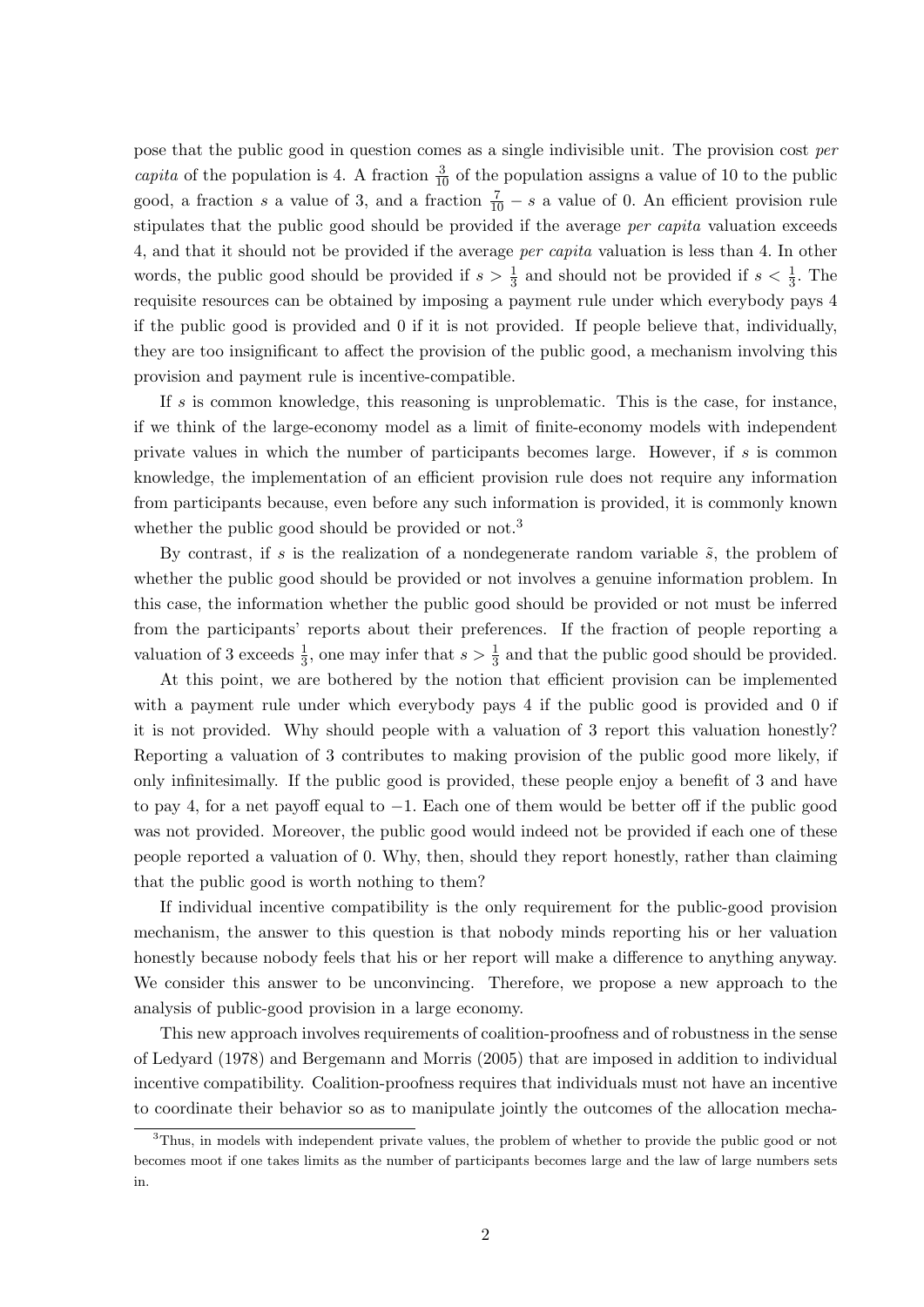nism. Robustness ensures that the working of a mechanism does not depend on the availability of detailed information about individual beliefs.

To see the relevance of coalition-proofness, note that in the given example, the people who value the public good at either 0 or 3 have an incentive to sabotage the efficient provision rule with equal cost sharing by forming a coalition to coordinate reports in such a way that the fraction of people reporting 3 is always below  $\frac{1}{3}$ . By contrast to cartel formation in industrial economics, the distorted reports that this sabotage action requires would all be individually incentive-compatible. Therefore, the efficient provision rule with equal cost sharing is not coalition-proof.

Indeed, in the given example, it is impossible to have a coalition-proof rule with equal sharing of public-good provision costs that conditions public-good provision on s. More generally, we will show that, under our requirements of coalition-proofness and robustness, public-good provision can be conditioned on the sizes of the set of people who are net beneficiaries of public-good provision and of its complement, the set of people who are harmed by public-good provision, but not on any additional information, e.g., information about the intensities of people's likes and dislikes. In the example, the two relevant sets have sizes  $\frac{7}{10}$  and  $\frac{3}{10}$ , regardless of s, and the mechanism designer is reduced to a rule that stipulates public-good provision or not, depending on whether the ex ante expectation of people's valuation of the public good is greater or less than the per capita cost 4, or, equivalently, whether he considers the ex ante expectation of  $\tilde{s}$ to be greater or less than  $\frac{1}{3}$ .

A requirement of coalition-proofness has previously been introduced by Laffont and Martimort (1997, 2000). Our approach differs from theirs in that we focus on coalitions consisting of subsets of the entire population, with coalition membership depending on people's types. Thus, in the above example, we considered a coalition of all people who value the public good at 0 or 3. By contrast, Laffont and Martimort focussed on coalitions of all people, regardless of their types. This focus was appropriate for their purpose, which was to eliminate the possibility, established by Crémer and McLean (1985, 1988), that the mechanism designer might exploit the slightest correlations in individual preferences in order to appropriate the entire surplus that is generated.

In our analysis, coalition-proofness is used as a device to articulate the inherent conflict between people who benefit from public-good provision and people who are harmed by it, rather than a device to prevent the mechanism designer from appropriating rents from everybody. Therefore, we focus on coalitions of subsets of people with common interests. For such subsets, it is natural to have coalition membership depend on people's types. Thus, in the given example, the common interests of people who are harmed by public-good provision are put into focus by a concept of coalition-proofness that allows for collective manipulations of individual reports by the coalition of people who value the public good at 0 or at 3.

We do follow Laffont and Martimort, however, in requiring that coalition formation and the behavior of coalition members satisfy the same information and incentive constraints as the underlying incentive mechanism itself. In particular, we require that the decision to join a coalition and the behavior as a coalition member must be individually incentive-compatible. The information problems of coalition formation and behavior are actually more complex in our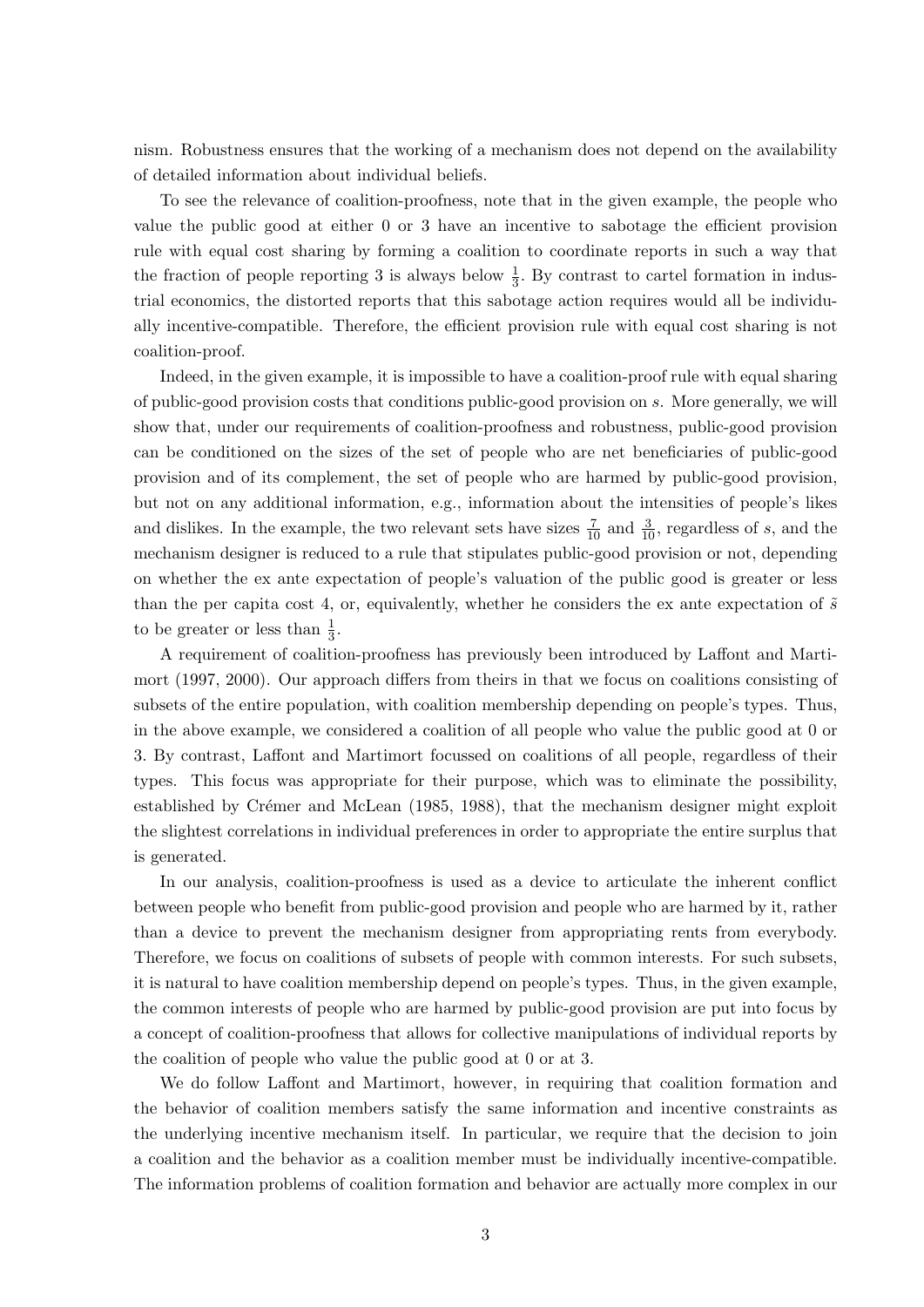setting than in Laffont and Martimort (1997, 2000) because, apart from problems of individual incentive compatibility of stipulated behaviors of coalition members, a coalition that consists of a subset of the population also must deal with the problem that its information about people outside the coalition is incomplete.

In addition to coalition-proofness, we also impose a requirement of *robustness* of incentive compatibility in the sense of Ledyard (1978) and Bergemann and Morris (2005). Outcomes are allowed to depend only on those aspects of the participants' types that are relevant for their payoffs, i.e., their public-goods preferences. They are not allowed to depend on other aspects of the participants' types such as the beliefs that they have about other people's payoffs or other people's beliefs. Moreover, the outcome function must be individually incentive-compatible regardless of how the non-payoff-relevant aspects of people's types are specified.

As we explain elsewhere (Bierbrauer and Hellwig 2009), robustness of incentive compatibility is a desirable property because it eliminates the dichotomy between specifications with independent values and specifications with correlated values. Without robustness, for models with participation constraints, the Bayesian approach yields impossibility theorems for first-best implementation with independent values and possibility theorems for first-best implementation with correlated values. If robustness of incentive compatibility is imposed, this dichotomy disappears. Regardless of whether values are independent or correlated, for large economies, one finds that, with participation constraints, first-best implementation is possible for private goods and impossible for public goods.

In the context of a large economy, robustness implies that people's payments cannot be made to depend on their types. This is in line with the notion that payments should be calibrated to the effects that this person's communication about her preferences have on the provision of the public good, which in a large economy are zero. Deviations from this principle could be incentive-compatible, if, conditional on their types, people have different beliefs about the state of the economy and the prospects for public-good provision and a type dependence of payments allows them to bet on the differences in beliefs. However, the incentive-compatibility compatibility of such deviations is not robust to changes in the specification of beliefs.

To explain the issue, we return to the above example and consider a type-dependent payment rule that requires people who value the public good at 3 to pay 0 if the public good is provided and to pay 8 if the public good is not provided. People who value the public good at 0 or 10 pay 10 if the public good is provided and receive 2 if the public good is not provided. Under this rule, people who value the public good at 3 are no longer averse to having revealed that s is greater and not less than  $\frac{1}{3}$ . When the public good is provided, their net payoff is equal to 3, when the public good is not provided, their net payoff is equal to  $-8$ .

If the random variable  $\tilde{s}$  can only take the values  $\frac{2}{10}$  and  $\frac{6}{10}$ , the combination of this typedependent payment rule with an efficient provision rule, providing for non-provision if  $\tilde{s} = \frac{2}{10}$ 10 and for provision if  $\tilde{s} = \frac{6}{10}$ , is also compatible with budget balance.

The resulting mechanism is incentive-compatible if type-dependent beliefs are derived from a common prior that assigns probability one half to each of the two possible realizations of  $\tilde{s}$  and that assigns values  $\frac{7}{10} - s$ , s, and  $\frac{3}{10}$  to any one person's conditional probabilities, given the event  $\tilde{s} = s$ , of having valuations 0, 3 and 10. Given this common prior, the probability of public-good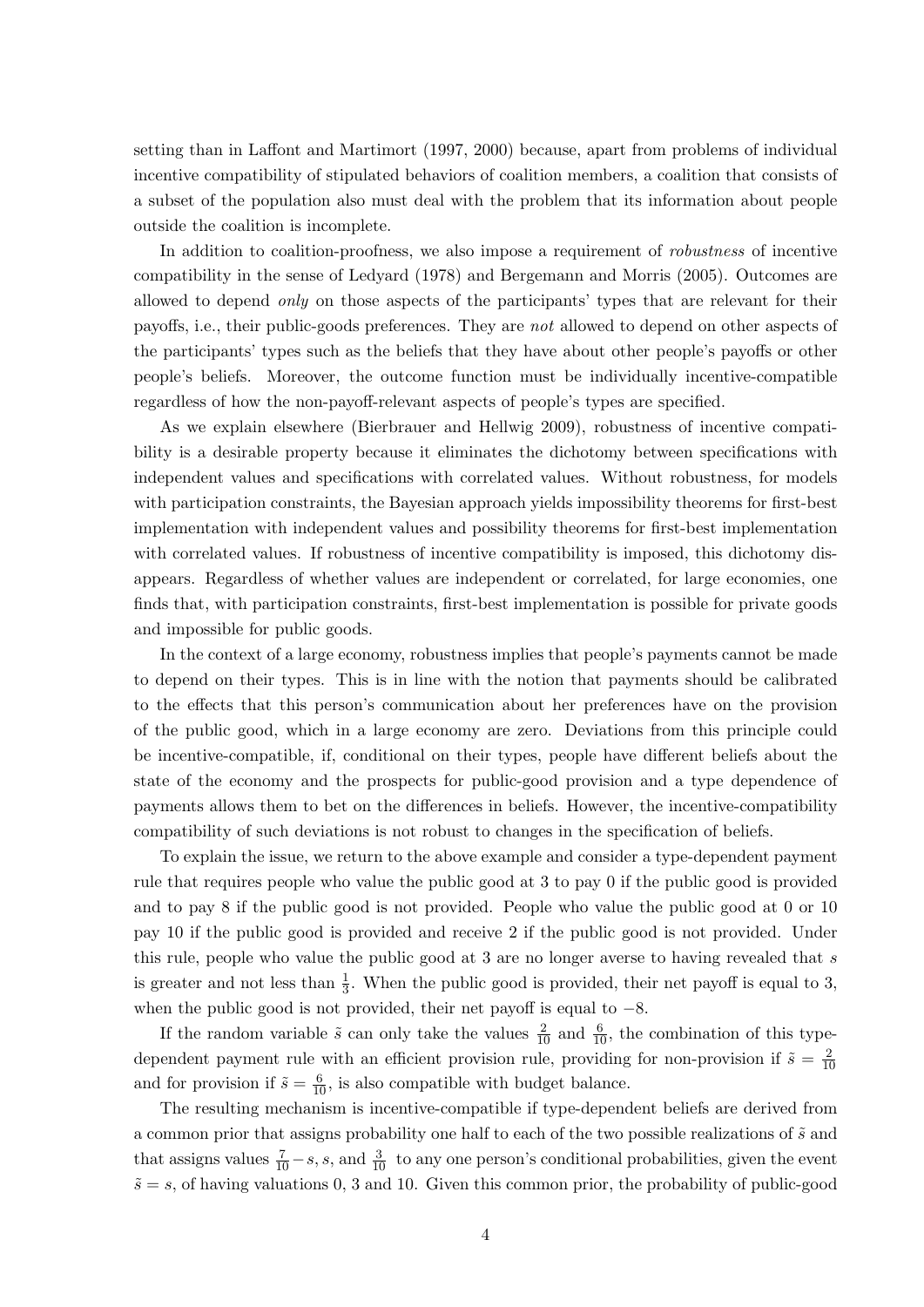provision, i.e., of the event  $\tilde{s} = \frac{6}{10}$ , is assessed at  $\frac{1}{6}$  by a person with valuation 0, at  $\frac{3}{4}$  by a person with valuation 3, and at  $\frac{1}{2}$  by a person with valuation 10. These differences in beliefs allow for an incentive-compatible dependence of payments on types. The resulting payments scheme can be interpreted as a combination of sharing of the cost of efficient public-good provision and a system of bets on the state of the economy.<sup>4</sup>

However, if the common prior were to assign probabilities one third to the event  $\tilde{s} = \frac{2}{10}$ 10 and two thirds to the event  $\tilde{s} = \frac{6}{10}$ , the given scheme would no longer be incentive-compatible. With beliefs determined by the prior  $(\frac{1}{3}, \frac{2}{3})$  $\frac{2}{3}$ , the people who value the public good at 10 would consider the payment scheme that is meant for people with valuation 3 to be more attractive than the payment scheme that is meant for themselves. The incentive compatibility of the given type-dependent payment scheme is thus not robust to changes in the specification of beliefs.

More generally, robustness implies that payments must be type-independent. Robustness also enables us to establish a revelation principle for coalition-proof mechanisms. Type independence of payments provides a natural basis for assessing coalition-proofness. Under coalitionproofness, the type-independent payments can only depend on whether the public good is provided or not. Thus, payments might be equal to zero if the public good is not provided and to the per-capita cost if it is provided. There is then a sharp distinction between people whose net payoffs are increased and people whose net payoffs are decreased by the provision of the public goods. These two groups define the key coalitions to consider in assessing whether a provision rule for the public good is coalition-proof.

The main result of our analysis shows that, if one imposes coalition-proofness, as well as robust individual incentive compatibility and anonymity, then the sizes of the two groups, the group of people who are harmed by public-good provision and the group of people who benefit from public-good provision, represent the only information that can be used in determining whether the public good is to be provided or not. By contrast, information concerning the intensity of likes and dislikes cannot be used. Apart from exceptional circumstances, therefore, it is impossible to implement a first-best provision rule by a coalition-proof, robustly incentivecompatible anonymous mechanism. By contrast to previous impossibility results, this finding does not involve any participation constraints or a multi-dimensional information problem. Instead, it follows from the observation that coalition-proofness and robust incentive compatibility together destroy the possibility of conditioning on intensities of preferences.

Mechanisms that condition the provision of the public good on the numbers of its adherents and its opponents are reminiscent of voting mechanisms. In our analysis, optimal coalition-proof, robustly incentive-compatible, anonymous mechanisms differ from traditional voting mechanisms in that the decision to provide the public good or not is based on an assessment of expected benefits and costs conditional on numbers of adherents and opponents, rather than any (qualified) majority rule. Even so, we find it intriguing that, once coalition-proofness is imposed in addition

<sup>&</sup>lt;sup>4</sup>The introduction of the system of bets also has the effect of shifting the expected payoff that a person with valuation 0 receives from public-good provision from  $\frac{1}{6}(-4) = -\frac{2}{3}$  to  $\frac{1}{6}(-10) + \frac{5}{6}$  2 = 0. For a person with valuation 3, the expected payoff is shifted from  $-\frac{3}{4}$  to  $\frac{1}{4}$ , for a person with valuation 10, from 3 to 1. By the type-contingent system of bets, the people who value the public good are made to "share" the benefits with the result that the other people's expected payoffs from the system become nonnegative.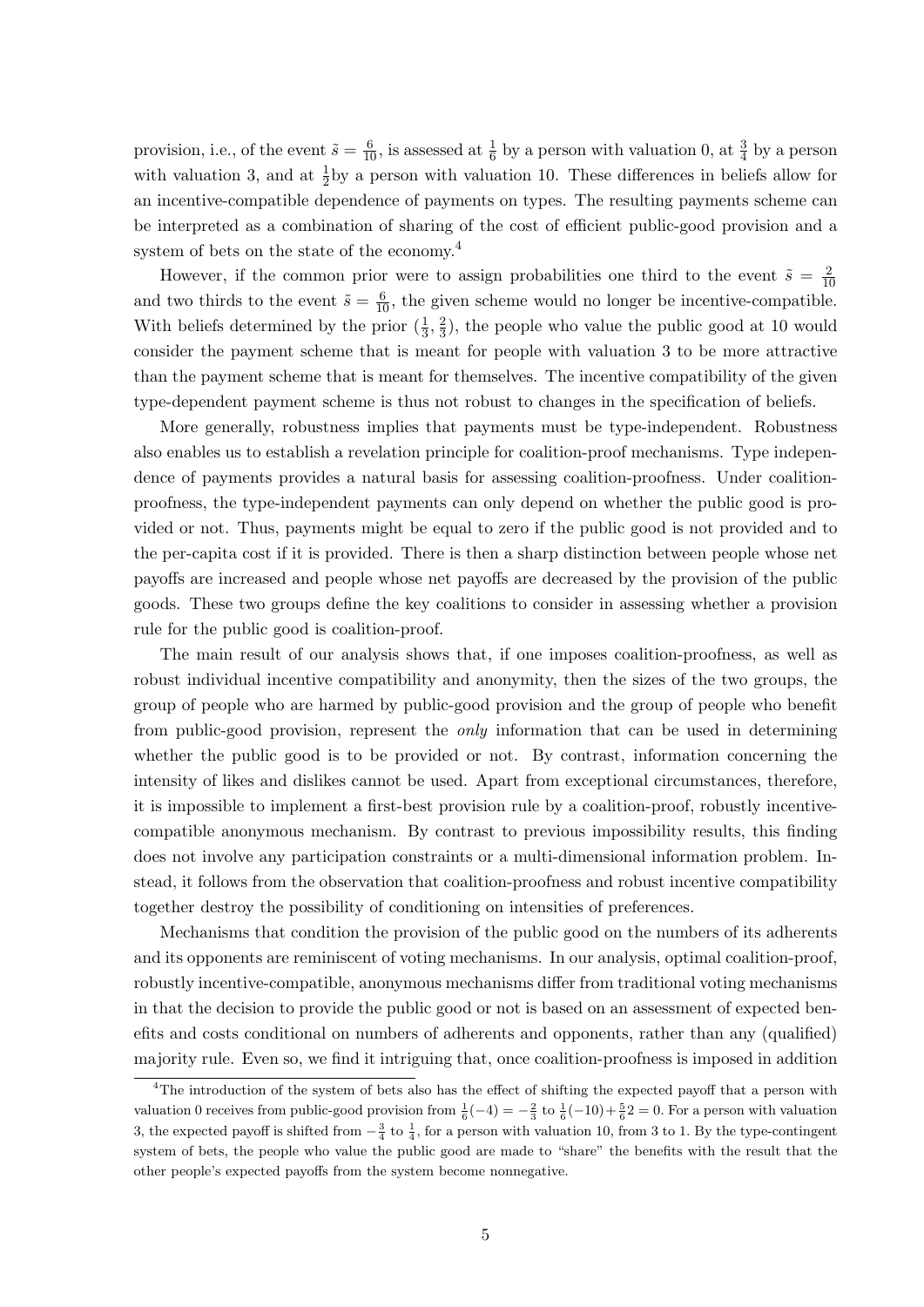to robust incentive compatibility and anonymity, the mechanisms that we are concerned with involve numbers of votes, for and against, rather than any attempt to measure willingness to pay. Implementation can be done by a show of hands, rather than any more complicated procedure.

The remainder is organized as follows. Section 2 contains the description of the environment and the characterization of robust public good mechanisms in a large economy. In Section 3, we define the notion of a collective manipulation mechanism and of a coalition-proof rule for public-good provision. Section 4 characterizes the provision rules that are both robust and coalition-proof. Finally, in Section 6, we solve for the optimal provision rule for public goods. All proofs are in the Appendix.

## 2 Robust Implementation in a Large Economy

#### 2.1 Payoffs and Social Choice Functions

We consider an economy with a continuum of agents of measure 1. There is one private good and one public good. The public good comes as a single indivisible unit. Its installation requires aggregate resources (per capita) equal to k units of the private good.

Given a public-good provision level  $Q \in \{0,1\}$  the utility of any agent i is given as  $v_iQ - p_i$ , where  $v_i$  is the agent's valuation of the public good and  $p_i$  is his contribution to the cost of public-good provision. The valuation  $v_i$  belongs to a set V of possible valuations, which is independent of i.

A social choice function determines under what conditions the public good is to be provided and what contributions are to be made by the different individuals. Following Guesnerie (1995), we impose an anonymity requirement by which the level of public-good provision, as well as the payments of individuals with a given valuation  $v$  are unchanged under any permutation of individual characteristics that leaves the cross-section distribution of preferences unaffected. Thus, an anonymous social function determines how public-good provision levels and payment rules depend on the cross-section distribution of preferences. We refer to the latter as the state of the economy. Formally, the state of the economy is an element s of the set  $\mathcal{M}(V)$  of probability measures on V. An anonymous social choice function is a pair  $F = (Q_F, p_F)$  of functions  $Q_F : s \mapsto Q_F(s)$  and  $p_F : (s, v) \mapsto p_F(s, v)$  such that, for any state of the economy s,  $Q_F(s) \in \{0,1\}$  is the level of public-good provision in the state s, and  $p_F(s, \cdot)$  is a function indicating how, in the state s, and agent's payment depends on the agent's valuation.

For any  $s \in \mathcal{M}(V)$ , the payment rule  $p_F(s, \cdot)$  is taken to be integrable with respect to s. The integral  $\int p_F(s, v)ds(v)$  corresponds to the aggregate revenue that is collected in the state s. We say that the anonymous social choice function  $F = (Q_F, p_F)$  yields feasible outcomes if and only if, in any state of the economy, the aggregate revenue is sufficient to cover the public-good provision cost  $kQ_F(s)$ , i.e., if and only if the inequality

$$
\int p_F(s,v)ds(v) \ge kQ_F(s)
$$
\n(1)

is satisfied for all  $s \in \mathcal{M}(V)$ .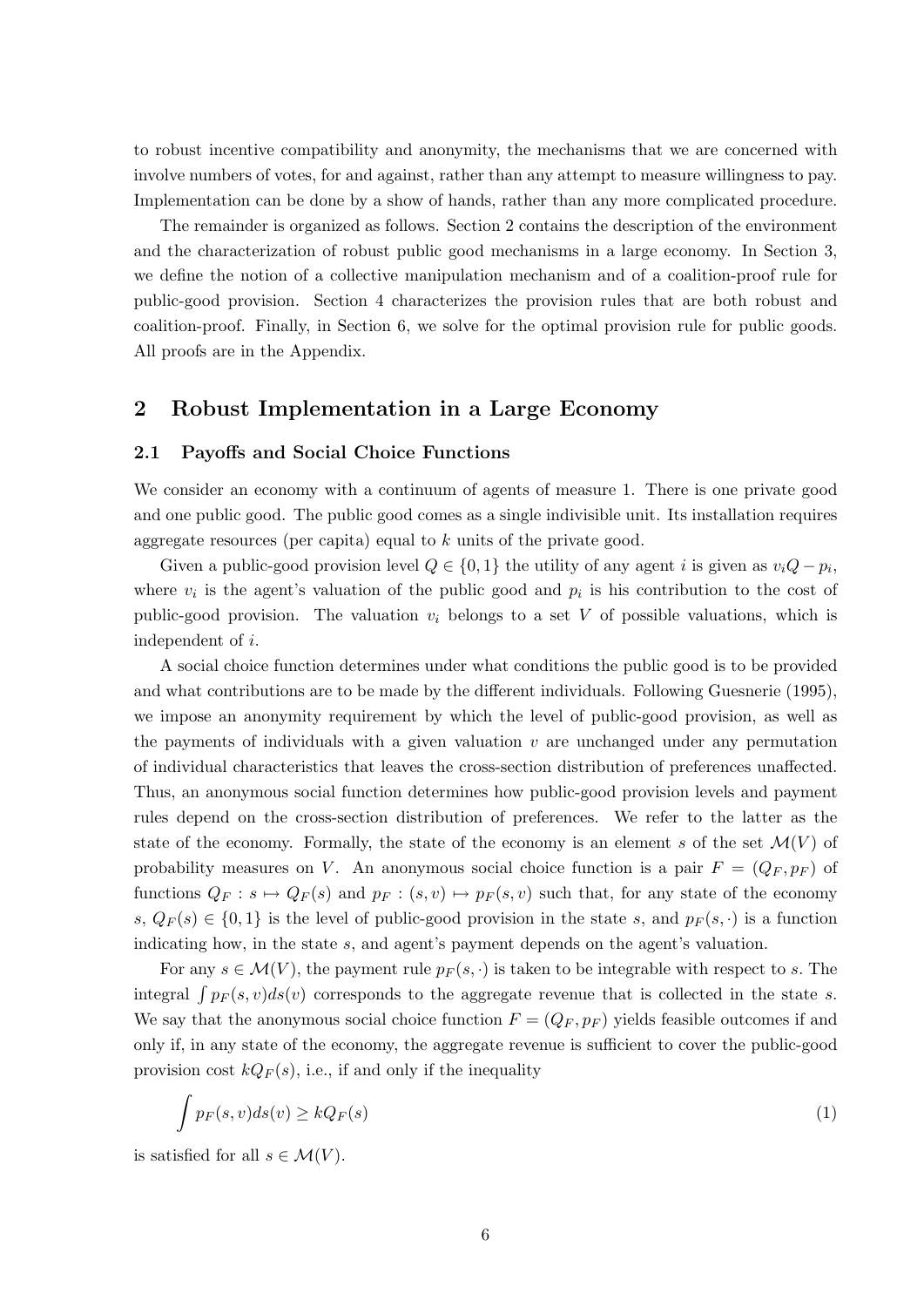#### 2.2 Types and Beliefs

As usual, we model information by means of an abstract type space. Let  $(T, \mathcal{T})$  be a measurable space,  $\tau$  a measurable map from T into V, and  $\beta$  a measurable map from T into the space  $\mathcal{M}(\mathcal{M}(T))$  of probability distributions over measures on T. We interpret  $t_i \in T$  as the abstract "type" of agent i,  $v_i = \tau(t_i)$  as the payoff type, i.e., the public-good valuation of agent i and  $\beta(t_i)$  as the "belief type" of agent *i*.

The belief type  $\beta(t_i)$  indicates the agent's beliefs about the other agents. We specify these beliefs in terms of cross-section distribution of types in the economy. Thus,  $\beta(t_i)$  is a probability measure on the space  $\mathcal{M}(T)$  of these cross-section distributions. For any event  $X \subset \mathcal{M}(T)$ ,  $\beta(X \mid t_i)$  is the probability that agent i assigns to the event X. A typical element of  $\mathcal{M}(T)$  will be denoted by  $\delta$ .

We refer to the map  $\beta: T \to \mathcal{M}(\mathcal{M}(T))$  as the *belief system* of the economy. The belief system  $\beta$  is called a *common-prior belief system* if there is an underlying probability space so that, given the probability distribution on this space, the belief of any one agent can be identified with a regular conditional probability distribution given his information. We think of the crosssection distribution of types  $\delta$  as the realization of a random variable  $\tilde{\delta}$  and of the type  $t_i$  of any agent *i* as the realization of a random variable  $\tilde{t}_i$ , both defined on some underlying probability space. We also think of the belief  $\beta(t_i) \in \mathcal{M}(\mathcal{M}(T))$  as a conditional distribution for  $\tilde{\delta}$ , given the event  $\tilde{t}_i = t_i$ . For consistency with the notion that  $\delta$  is the cross-section distribution of types, we also think of  $\delta$  as being a conditional distribution for  $\tilde{t}_i$  given the event  $\tilde{\delta} = \delta$ . Formally, the belief system  $\beta$  is a common-prior belief system if and only if it is compatible with such a construction, i.e., if and only if there is a measure  $P \in \mathcal{M}(T \times \mathcal{M}(T))$ , with marginal distributions denoted by  $P_1$  and  $P_2$ , respectively, such that

$$
P(B_t \times B_\delta) = \int_{B_T} \beta(B_\delta \mid t) dP_1(t)
$$

and

$$
P(B_t \times B_\delta) = \int_{B_\delta} \delta(B_T) dP_2(\delta)
$$

for all measurable  $B_t \subset T$  and  $B_\delta \subset \mathcal{M}(T)$ .<sup>5</sup> Throughout the paper, we assume that  $\beta$  is a common-prior belief system.

We also assume that the measures  $\beta(t)$ ,  $t \in T$ , are mutually absolutely continuous, i.e., that they all have the same null sets and that these null sets are the same as the null sets of the marginal distribution  $P_2$  of the common prior P on the space  $\mathcal{M}(T)$ .<sup>6</sup> We refer to this property by saying that the belief system is moderately uninformative. If the belief system is moderately

<sup>&</sup>lt;sup>5</sup>We are not saying anything about the underlying stochastic structure. The simplest specification would treat the cross-section distribution of types as a random variable  $\tilde{\delta}$  on some underlying probability space and then postulate that, given  $\tilde{\delta} = \delta$  the different agents' types all have the conditional probability distribution δ, a conditional law of large numbers holding across agents. Spelling out the underlying stochastic structure would require us to extend the formulation of Sun (2006) so as to allow for conditional, as opposed to overall independence. See also fn. 10 below.

<sup>&</sup>lt;sup>6</sup>If the beliefs  $\beta(t)$ ,  $t \in T$ , are mutually absolutely continuous, one can actually show that there is at most one common prior with which the belief system is consistent.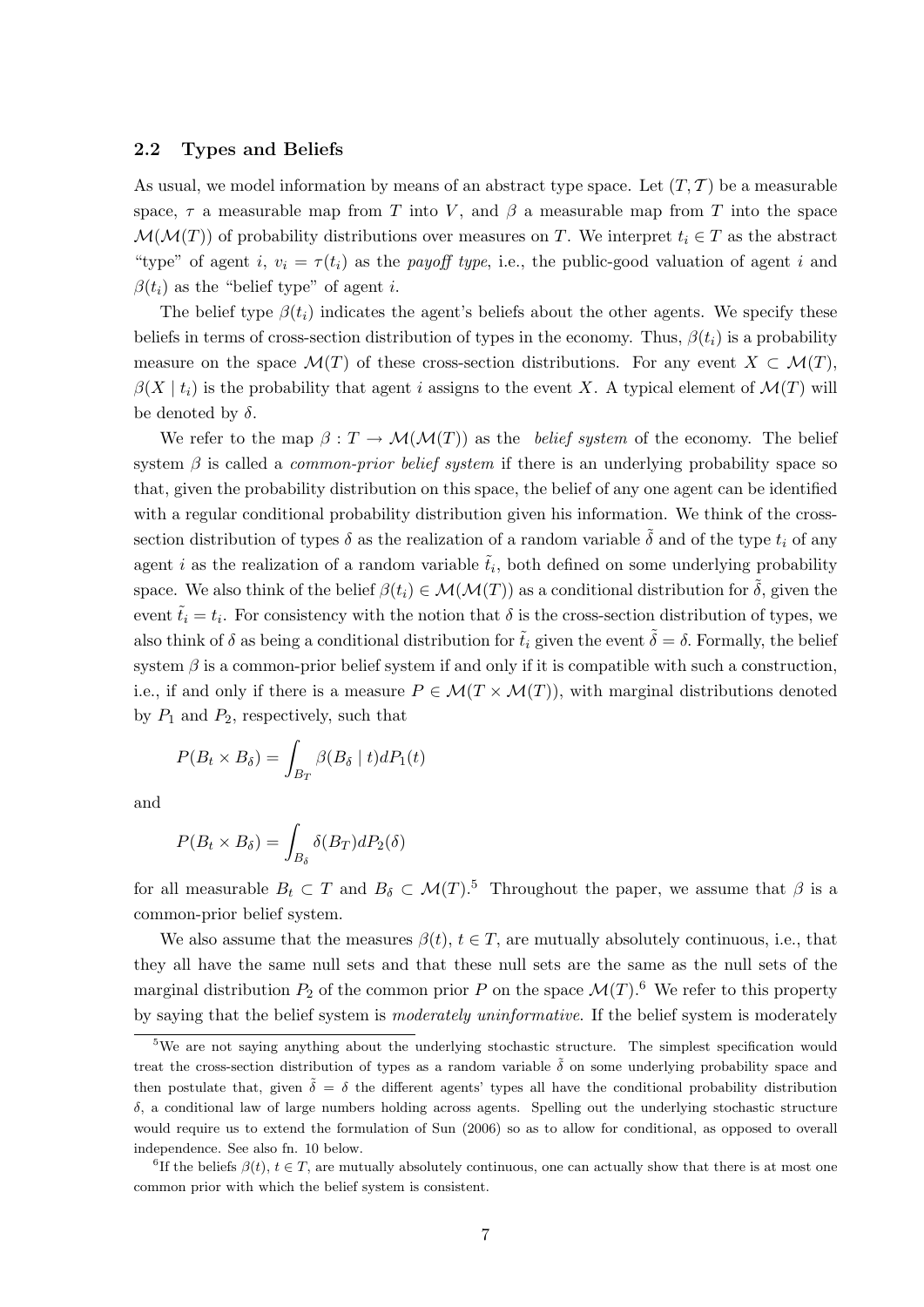uninformative, there is no realization t of the random variable  $\tilde{t}_i$  such that the observation of the event  $\tilde{t}_i = t$  would permit agent i to rule out any event that has positive probability under the prior P.

#### 2.3 Robust Implementability

Information about types is assumed to be private. A social choice function is interim implementable on a given type space if, for this type space, there exists a mechanism, specifying a message set for each agent and a function from message profiles to allocations, and there exists an equilibrium of the strategic game induced by the mechanism such that the equilibrium outcome is equal to  $F(\delta \circ \tau^{-1})$ , as stipulated by F for the payoff type distribution  $\delta \circ \tau^{-1}$ . An anonymous social choice function F is said to be *robustly implementable* if, for every  $(T, T)$ , and  $\tau: T \to V$ , there exists an anonymous mechanism  $f_R$  and an equilibrium of the game induced by  $f_R$  that implement F on the type space  $[(T, \mathcal{T}), \tau, \beta]$ , for every moderately uninformative common-prior belief system  $\beta$ .

Our notion of robustness is slightly stronger than that of Bergemann and Morris (2005). Like Bergemann and Morris, we require implementability on every type space, but, following Ledyard (1978), we go further than they do and require that the mechanism that is used for implementation should be the same regardless of what the belief system is. In contrast, Bergemann and Morris allow the mechanism to depend on  $\beta$ . The difference between their notion of robustness and ours (or Ledyard's) is irrelevant if one is only concerned with individual incentive compatibility. It will, however, make a difference when we add the requirement of coalition-proofness.<sup>7</sup> For individual incentive compatibility, we obtain:

**Proposition 1** An anonymous social choice function  $F = (Q_F, p_F)$  is robustly implementable if and only if it satisfies the following ex post incentive compatibility constraints: For all v and and v' in V and all  $s \in \mathcal{M}(V)$ ,

$$
vQ_F(s) - p_F(v, s) \ge vQ_F(s) - p_F(v', s) \tag{2}
$$

Implementation can be achieved by direct mechanisms with truthtelling strategies.

Proposition 1 adapts a result due to Bergemann and Morris (2005) to the given setup: Robust implementability is equivalent to ex post incentive compatibility, i.e., once s has become known, no individual regrets having revealed his type to the mechanism. By inspection of (2), in our setting, ex post implementability is equivalent to the requirement that  $p_F(v, s) = p_F(v', s)$ for all  $v, v'$  and s. If the payment of some agent was, for some s, smaller than the payment of some other agent, the latter would like to imitate the agent with the small payment. This would contradict ex post implementability. This observation yields the following corollary to Proposition 1.

<sup>7</sup>See the discussion following Proposition 4 below.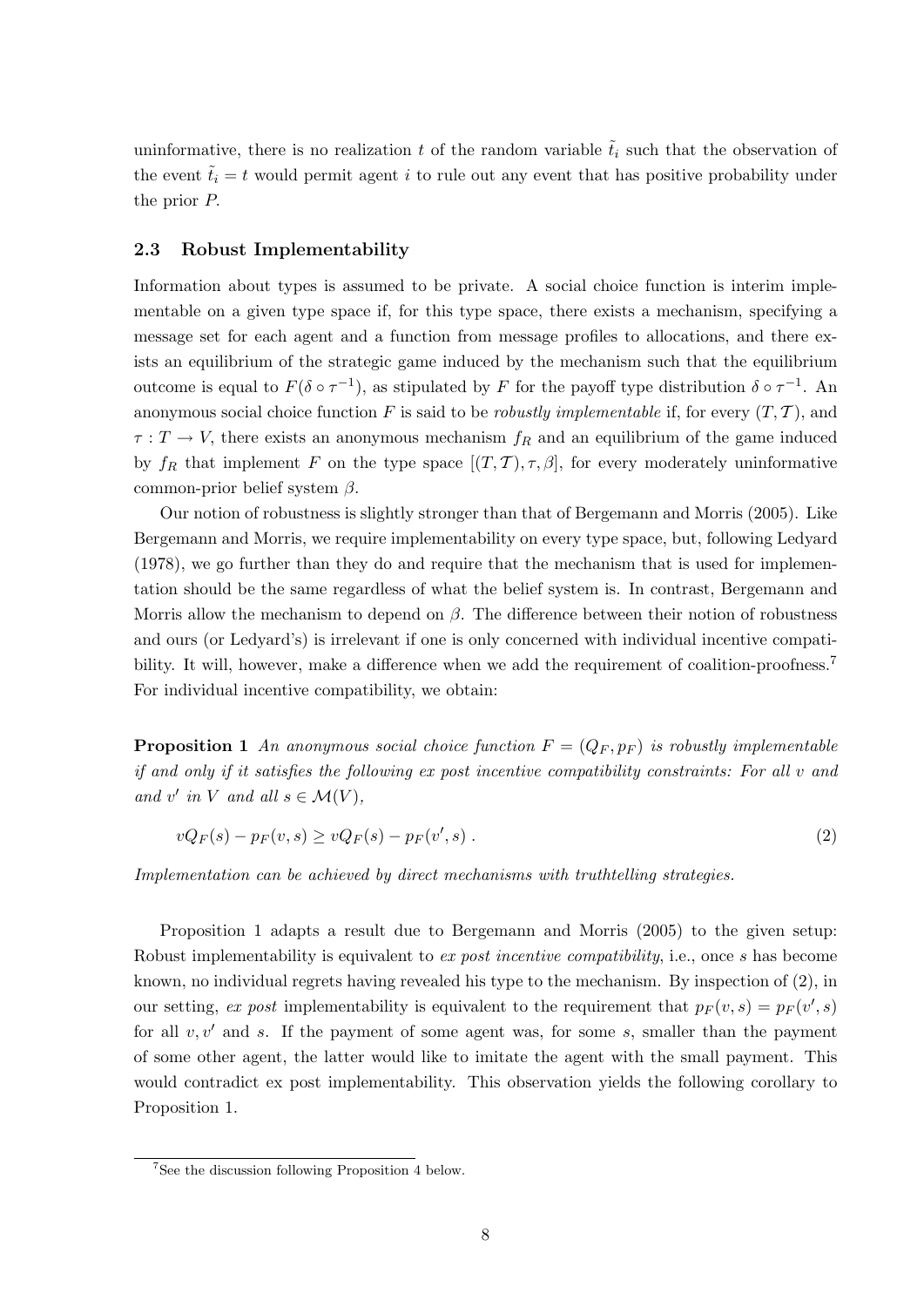**Corollary 1** An anonymous social choice function  $F = (Q_F, p_F)$  is robustly implementable if and only if payments are independent of individual payoff types, i.e., there is a function  $\bar{p}_F : \mathcal{M}(V) \to \mathbb{R}$  such that  $p_F$  takes the form  $p_F(v, s) = \bar{p}_F(s)$  for all  $v \in \Theta$  and all  $s \in \mathcal{M}(V)$ .

Given Corollary 1, we will represent a robustly implementable social choice function in the following as a pair of functions  $(Q_F, \bar{p}_F)$ , where  $\bar{p}_F(s)$  is the lump-sum contribution to the cost of public-good provision if the cross-section distribution of payoff types equals  $s \in \mathcal{M}(V)$ .

#### 2.4 Robust Implementation of First-Best Allocations

An anonymous social choice function  $F = (Q_F, p_F)$  is said to yield first-best outcomes if, for all  $s \in \mathcal{M}(V)$  the pair  $(Q_F(s), p_F(s, \cdot))$  maximizes the aggregate surplus

$$
\int_V (vQ_F(s) - p_F(s,v)) ds(v)
$$

subject to the feasibility condition (1). By standard arguments, this requires that the public good should be provided if the aggregate valuation  $\int_V v ds(v)$  exceeds the cost k and should not be provided if  $\int_V v ds(v)$  is less than k. Moreover, there should be no slack in the feasibility constraint, i.e., aggregate payments should exactly cover the cost of public-good provision. Upon combining these observations with Corollary 1, we obtain:

**Proposition 2** An anonymous social choice function  $F = (Q_F, p_F)$  yields first-best outcomes and is robustly implementable if and only if

$$
Q_F(s) \begin{cases} 0, & \text{if } \bar{\mathbf{v}}(s) < k, \\ 1, & \text{if } \bar{\mathbf{v}}(s) > k, \end{cases}
$$

for all  $s \in \mathcal{M}(V)$ , where  $\bar{\mathbf{v}}(s) := \int_V v \, ds$ , and

$$
p_F(v, s) = kQ_F(s)
$$

for all  $s \in \mathcal{M}(V)$  and all  $v \in V$ .

Proposition 2 provides a general possibility result for robust first-best implementation in a large economy. People are asked for their valuations. The public good is provided if and only if the reported average per-capita valuation exceeds k. Required contributions are set so that the cost of public-good provision are equally shared; this ensures feasibility (budget balance), as well as robust implementability. Because people never see themselves as having any influence on public-good provision and because people's payments do not depend on their types, each individual is indifferent as to what message he or she sends. Given this indifference, one may as well tell the truth.

Because people are indifferent about the messages they send, the game induced by the direct mechanism on any type space has many equilibria. One may therefore feel uneasy about our relying on implementation by truthtelling strategies. Would people not prefer to report an element of  $\operatorname{argmin}_{t\in T} v(t)$  if  $\bar{\mathbf{v}}(s) < k$  and an element of  $\operatorname{argmax}_{t\in T} v(t)$  if  $\bar{\mathbf{v}}(s) > k$ , exaggerating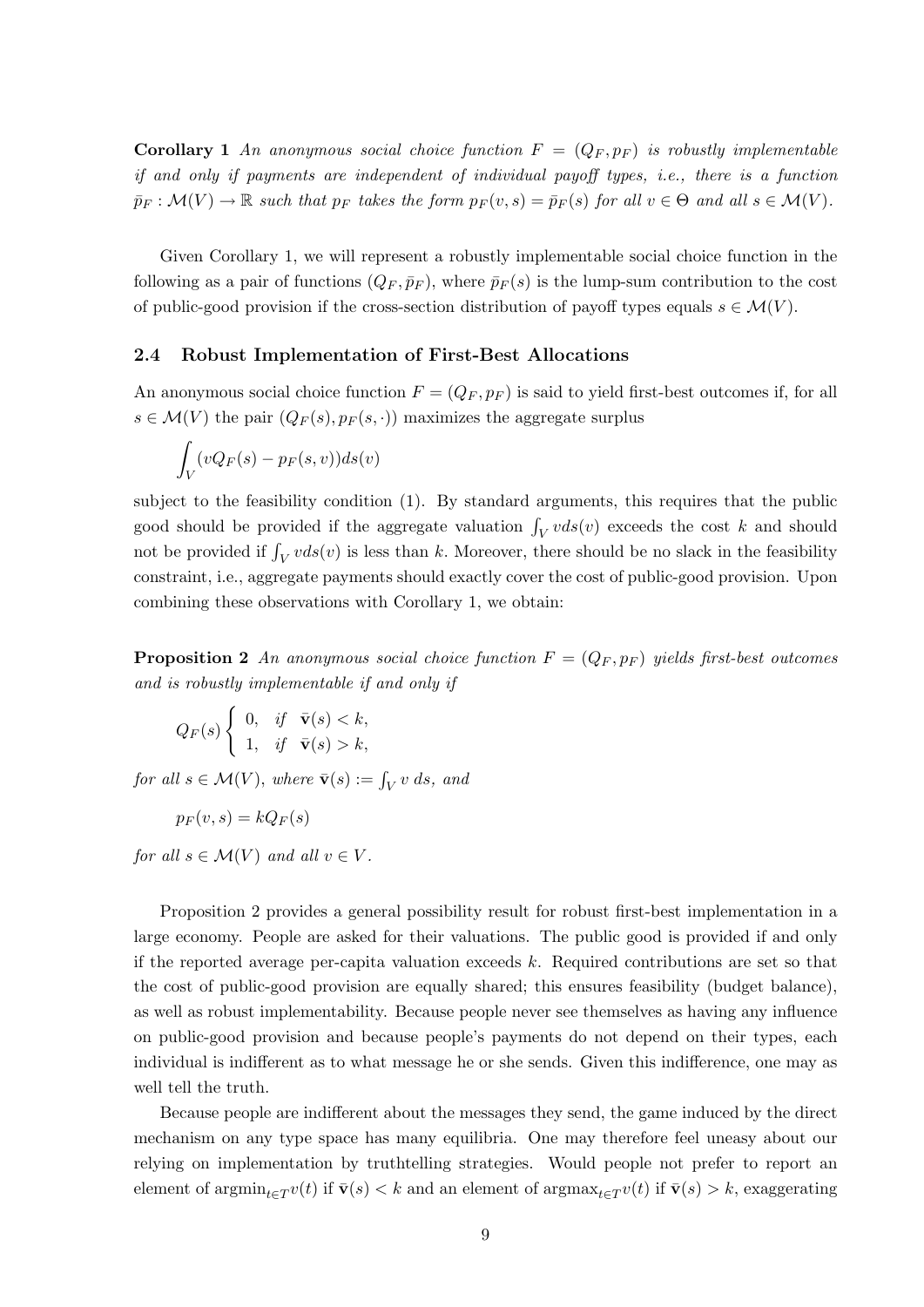their dislike if they do not want the public good to be provided and exaggerating their enthusiasm if they do want the public good to be provided? Truthtelling actually is weakly dominated by this exaggeration strategy: In the probability zero event that the agent might be pivotal after all, exaggeration might shift the public outcome in the preferred direction when truthtelling would not. In all other events, the choice between the two strategies does not matter.

We are not bothered by this objection. The fact that people are indifferent about the messages they send is an artefact of the continuum model of a large economy. So is the fact that truthtelling is weakly dominated by an exaggeration strategy. The continuum economy is an idealization of large finite economies. For large finite economies, we know that Clarke-Groves mechanisms can be used for first-best implementation in dominant strategies; the social choice functions that are implemented by these mechanisms approximate the social choice function in Proposition 2. However, in the transition to the continuum model, the dominance property is lost. This should be seen as an example of nonrobustness of weak dominance, rather than an argument against the reliance on truthtelling equilibria in the continuum model.

Robust implementation of first-best allocations is not compatible with the imposition of interim participation constraints. Under equal cost sharing, anybody with a payoff type below  $k$  would wish to veto the the social choice function if he could: If the public good is provided, his payoff is negative because he has to pay more than the public good is worth to him; if the public good is not provided, his payoff is zero. On average, therefore, he loses from this regime.<sup>8</sup>

However, in this paper, we are not concerned with participation constraints. Participation constraints matter only if one adheres to the contractarian view of government and the state that underlay Lindahl's (1919) original treatment of public goods. If one has no qualms about the state's using its power of coercion, Proposition 2 suggests that the implementation of first-best allocations in large economies faces no fundamental difficulties.

We do not share this sanguine view. In our view, Proposition 2 does not provide a satisfactory basis for the normative theory of public-good provision in a large economy. The requirements of robust implementation are too weak to do full justice to the information and incentive problems of public-good provision in such an economy. Therefore we now turn to a discussion and analysis of coalition-proofness as an additional restriction on social choice functions and incentive mechanisms.

## 3 Coalition-Proofness

To implement a first-best outcome, one must be able to ascertain the aggregate public-good valuation  $\bar{\mathbf{v}}(s)$ . The example in the introduction shows that some of the people who are providing this information may be effectively hurt by the use to which the information is put. In such a case, incentive compatibility holds only because any one person alone is unable to affect the social outcome and is therefore indifferent about the message that he or she transmits to the

<sup>8</sup>This observation corresponds to the findings of the literature on Bayesian mechanisms with independent private values, see, e.g., Güth and Hellwig (1986), Rob (1989), Mailath and Postlewaite (1990). The relation between Bayesian implementation with independent private values and robust implementation with possibly correlated values is studied in Bierbrauer and Hellwig (2009).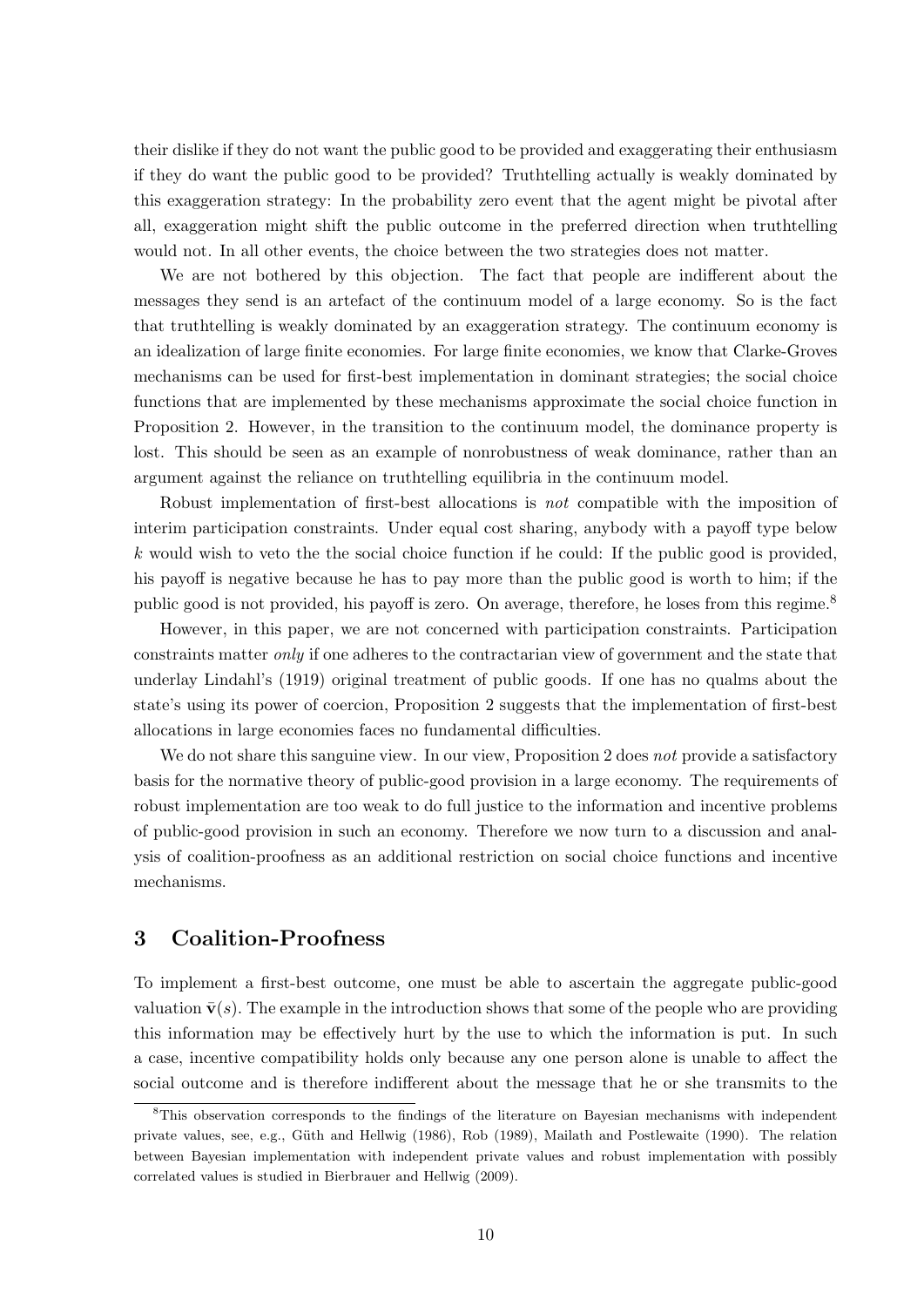mechanism implementing the social choice function.

However, people with similar valuations have similar interests. Collectively, they might upset the functioning of the mechanism. Therefore, they would seem to have an incentive to form a coalition in order to collectively manipulate the social outcome. We do not want to leave room for such manipulations. In addition to individual incentive compatibility, we therefore impose a requirement of coalition-proofness.

Like Laffont and Martimort (1997, 2000), we treat coalition formation as a mechanism design problem of its own that is subject to incentive compatibility and participation constraints. However, whereas Laffont and Martimort only pay attention to the grand coalition of all agents, we will focus on coalitions of subsets of agents; moreover, we allow for coalition membership to depend on agents' types.

Let  $[(T, T), \tau, \beta]$  be a given type space, and let  $f_R = (Q_{f_R}, p_{f_R})$  be an anonymous mechanism. We consider the possibility that this mechanism is manipulated by a coalition of people with specified types, who collectively deviate from truth-telling. We think of this coalition as being operated by a coalition manager who announces a collective manipulation mechanism and asks people to join in order to manipulate messages to the overall mechanism. Conditional on a profile of messages that he receives from coalition members, the coalition manager will choose a profile of lies that coalition members should transmit to the overall mechanism.

We consider the following structure of events, timing and information:

- First, an overall mechanism  $f_R$  is announced.
- Then, a coalition organizer may propose a manipulation mechanism. This proposal is made public.
- If a manipulation mechanism has been proposed, individuals choose whether to subscribe to the manipulation mechanism or not. Any subscriber sends a report to the coalition organizer.
- On the basis of the reports that he has received from his subscribers, the coalition organizer provides each subscriber with a recommendation for a report that is to be submitted to the overall mechanism.
- All individuals choose their reports to the overall mechanism.
- The overall mechanism receives a profile of reports, one for each individual, and implements the corresponding allocation.

The overall mechanism will be said to be *coalition-proof*, if it is not possible to propose a manipulation mechanism that will benefit all individuals that join in.<sup>9</sup>

<sup>&</sup>lt;sup>9</sup>In Section 5 below, we also consider a weaker notion of coalition-proofness. In this concept, collective manipulations are constrainted by the restriction the requirement that they must not provide room for additional collective deviations by subcoalitions. This corresponds to the notion of Bernheim et al. (1986) that collective manipulations themselves must be coalition-proof.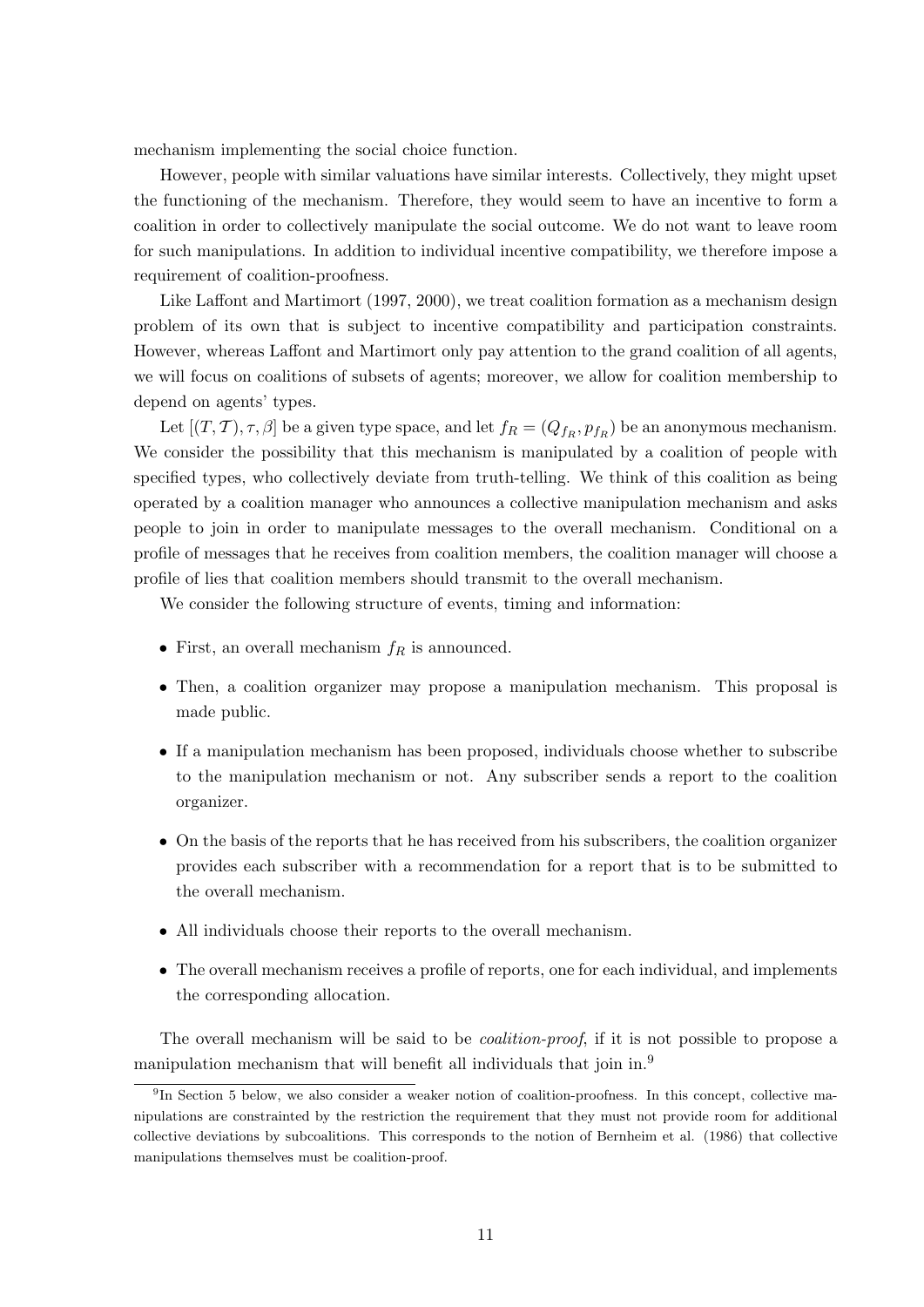Before we spell out the details of the formalism, we illustrate our approach by the example in the introduction. The set of possible types in this example is  $T = \{t^1, t^2, t^3\}$ . The associated payoff types are  $\tau(t^1) = 0, \tau(t^2) = 3$ , and  $\tau(t^3) = 10$ . There is a common prior, which assigns probability one half to each of the two type distributions  $\delta^0 = (0.6, 0.1, 0.3)$  and  $\delta^1 =$  $(0.2, 0.5, 0.3)$ . With a per-capita provision cost  $k = 4$ , first-best efficiency requires that the public good should be provided if the cross-section distribution of types is  $\delta^1$  and that it should not be provided if the cross-section distribution of types is  $\delta^0$ ; moreover, the cost of public-good provision should be evenly shared.

In this example, consider a manipulation mechanism that tries to attract people with types  $t<sup>1</sup>$  and  $t<sup>2</sup>$ . If these people report their types honestly, the coalition organizer observes whether the type distribution is  $\delta^0$  or whether it is  $\delta^1$ . If it is  $\delta^0$ , he does not try to manipulate anything, but has each coalition member report his type honestly. If the type distribution is  $\delta^1$ , he manipulates messages to the overall mechanism to ensure that the overall mechanism perceives the type distribution as being  $\delta^0$  rather than  $\delta^1$ . For this purpose,  $\frac{4}{5}$  of the coalition members with type  $t_2$  must report falsely that they have type  $t_1$ ; all other coalition members report honestly. To avoid running afoul of our anonymity requirement, the coalition organizer can provide people with lotteries so that, if the actual cross-section distribution of types is  $\delta^1$ , then, each coalition member with type  $t_2$  will report the type  $t_1$  (falsely) with probability  $\frac{4}{5}$  and the type  $t_2$  (honestly) with probability  $\frac{1}{5}$ . Through this manipulation, the coalition organizer ensures that the cross-section distribution of reports received by the overall mechanism is  $\delta^0$  so that the public good is not provided. Because, with equal cost sharing, the cost  $k = 4$  of public-good provision to people with types  $t_1$  and  $t_2$  is more than the public good is worth to them, they all benefit from the manipulation. The first-best mechanism with equal cost sharing thus is not coalition-proof.

#### 3.1 Strategies and Outcomes

Proceeding from heuristics to formal analysis, we allow a coalition organizer to specify any set X and to ask people to send him messages from the set  $X^e = X \cup {\emptyset}$ . If agent i sends the message  $x_i = \emptyset$ , this means that he does not participate in the manipulation mechanism and that he reports directly to the overall mechanism. If agent i sends a message  $x_i \in X$  to the coalition organizer, this means that he does participate in the manipulation mechanism. In response, the coalition organizer tells the agent what message to send to the overall mechanism. We think of this message as being generated by a lottery  $\ell_i$  over the set R of reports that are admissible under the overall mechanism; formally,  $\ell_i \in \mathcal{M}(R)$ . Imposing yet another anonymity requirement, we allow  $\ell_i$  to depend on the message  $x_i \in X$  that agent i has sent and on the distribution  $\chi \in \mathcal{M}(X^e)$  of messages that the coalition organizer has altogether received, and we write

$$
\ell_i = \ell(x_i, \chi).
$$

For instance, if we set  $X = T$  in the above example and if  $\frac{1}{5}$  of the population report  $t_1$  to the manipulation mechanism,  $\frac{1}{2}$  of the population report  $t_2$ , and  $\frac{3}{10}$  of the population do not join, i.e., report  $\emptyset$ , then, for an agent who has reported  $t_2$ , the manipulation mechanism stipulates the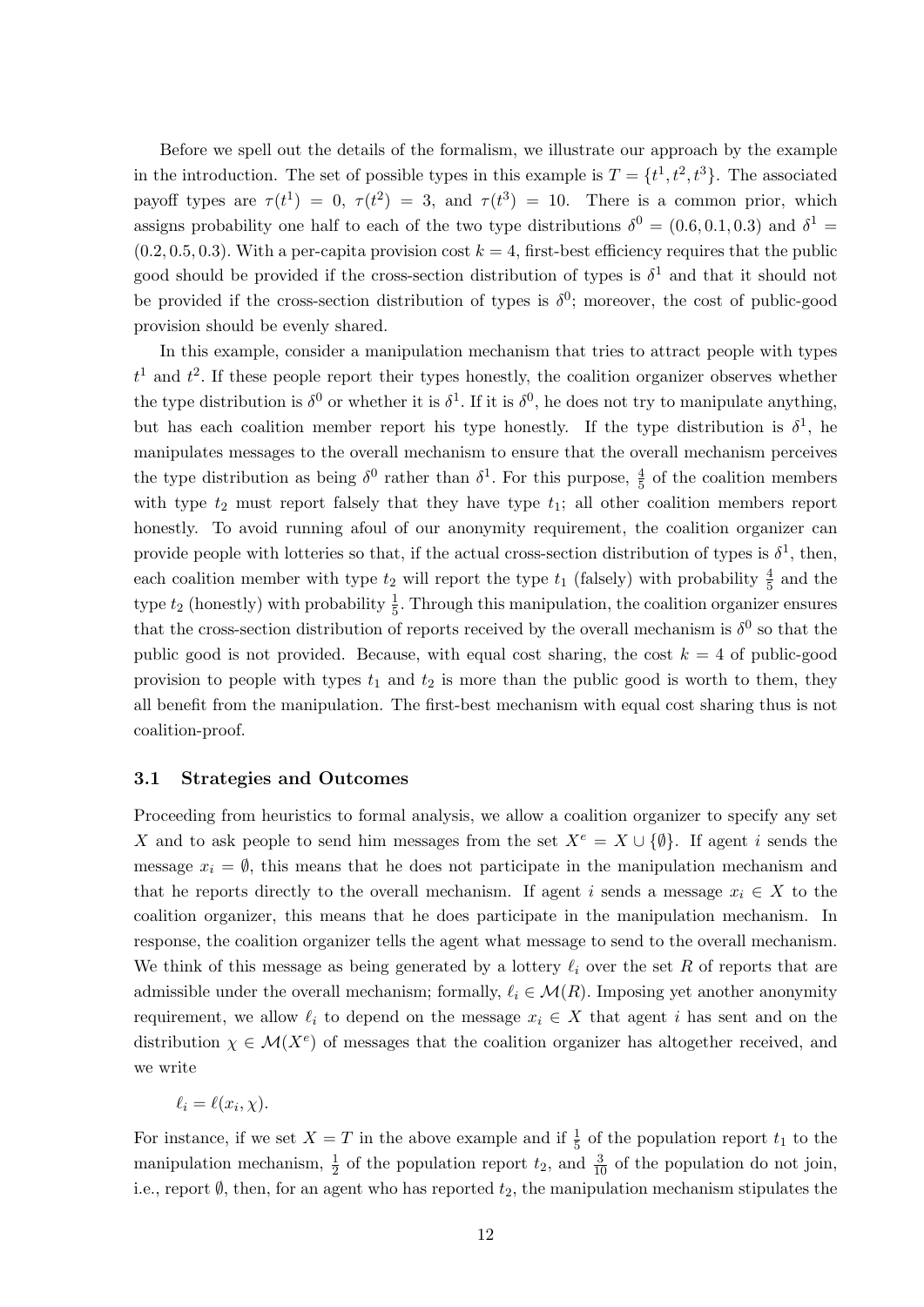lottery  $\ell(t_2, \chi)$  so that the agent's report to the overall mechanism will be  $t_1$  with probability  $\frac{4}{5}$ and  $t_2$  with probability  $\frac{1}{5}$ .

Manipulating reports to the overall mechanism is the only thing manipulation mechanisms do. We neglect the possibility that the manipulation mechanism might involve side payments to facilitate coalition formation. In our model of a large economy, this involves no loss of generality. The reason is that any agent will join the coalition only if this involves no cost relative to not joining and free-riding on others forming the coalition. The expected value of the side payment that any agent who joins makes to the coalition organizer must therefore be nonpositive. Because the coalition organizer himself does not want to lose money, expected values of side payments would have to be zero anyway.

As for overall mechanisms, we do not restrict the analysis to direct mechanisms, i.e., we do not assume that the report set X coincides with the type set  $T$ . A version of the Revelation Principle showing that there is no loss of generality in restricting the analysis to incentivecompatible direct mechanisms will be established in Subsection 3.4 below. The principle holds for both, overall mechanisms and manipulation mechanisms.

Given an overall mechanism  $f_R$  and a manipulation mechanism  $(X, \ell)$ , a strategy for the game induced by  $f_R$ , and  $(X, \ell)$  consists of (i) a function  $\mu : T \to X^e$  that specifies an individual's report to the manipulation mechanism, (ii) a function  $\lambda : \mu^{-1}(X) \times \mathcal{M}(R) \to R$  specifying the lottery  $\lambda(t, \ell)$  that an agent of type t who has joined the coalition and sent the message  $\mu(t) \in X$ will actually use to determine his report to the overall mechanism when  $\ell$  is the recommendation received from the manipulation mechanism, and (iii) a function  $\nu : \mu^{-1}(\emptyset) \to R$  specifying the messages that those individuals who do not join the coalition send to the overall mechanism.

In describing the effects of the manipulation mechanism on the cross-section distribution of reports received by the overall mechanism, we assume a law of large numbers.<sup>10</sup> Given the manipulation mechanism  $(X, \ell)$ , the strategy  $(\mu, \lambda, \nu)$  for the game induced by  $f_R$ , and  $(X, \ell)$ , the cross-section distribution of reports received by the manipulation mechanism is  $\chi(\delta,\mu) = \delta \circ \mu^{-1}$ if the cross-section distribution of types equals  $\delta$ . The probability that an agent's report to the overall mechanism belongs to a measurable set  $B \subset R$  is given as  $\lambda(B|t, \ell(\mu(t), \chi(\delta, \mu))$  if the agent has type  $t \in \mu^{-1}(X)$ ; if the agent has type  $t \in \mu^{-1}(\emptyset)$ , this probability is or zero or one, depending on whether  $\nu(t)$ belongs to B or not. We assume that these expressions for probabilities of agents submitting reports in  $B$  also indicate the fractions of the population submitting such reports. The distribution of messages received by the overall mechanism is then given as  $g(\delta, X, \ell, \mu, \lambda, \nu)$ , where for any measurable set  $B \subset R$ ,

$$
g(B|\delta, X, \ell, \mu, \lambda, \nu) = \delta(\lbrace t \in \mu^{-1}(\emptyset) | \nu(t) \in B \rbrace) + \int_{\mu^{-1}(X)} \lambda(B|t, \ell(\mu(t), \chi(\delta, \mu))d\delta(t).
$$

To simplify the notation, we use  $\pi = (X, \ell, \mu, \lambda, \nu)$  as a shorthand notation for the manipulation mechanism  $(X, \ell)$  and the strategy  $(\mu, \lambda, \nu)$ , and we shall refer to  $\pi$  simply as a manipulation.

<sup>10</sup> Beginning with Judd (1985) and Feldman and Gilles (1985), there is an extensive literature on the law of large numbers for large economies. Sun (2006) provides a formulation in which an assumption of essential pairwise independence yields a law of large numbers on any nonnegligible subset of agents; see also Sun and Zhang (2009) and Podczeck (forthcoming).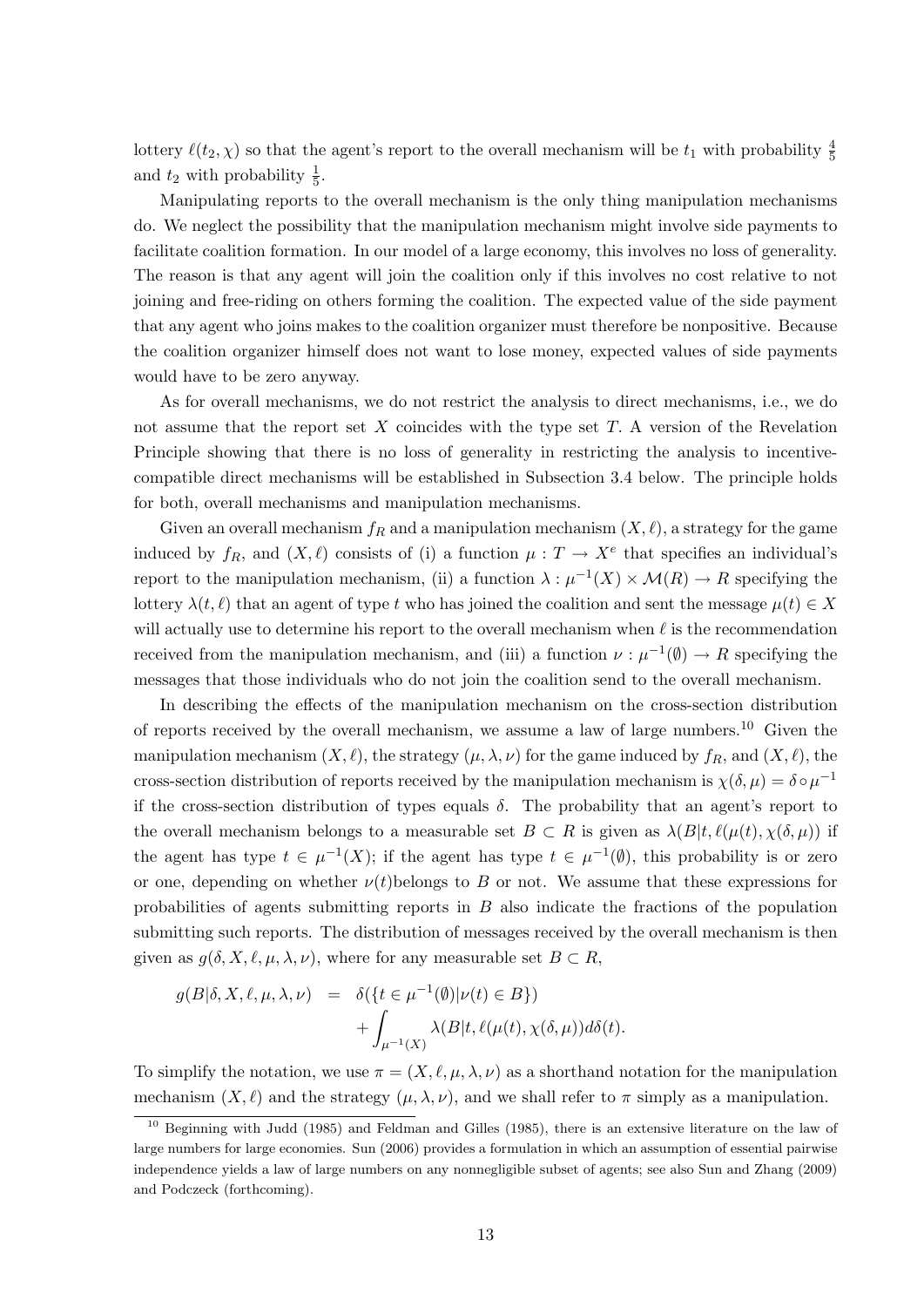#### 3.2 Interim Equilibrium

Given an overall mechanism  $f_R$ , and a manipulation  $\pi = (X, \ell, \mu, \lambda, \nu)$ , an agent of type t who sends the message  $r$  to the overall mechanism can expect to receive the payoff

$$
u(\pi, t, r, \delta) := \tau(t) Q_{f_R}(g(\delta, \pi)) - p_{f_R}(r, g(\delta, \pi))
$$

if the cross-section of types is  $\delta$ . However, the agent does not know  $\delta$ . If he does not join the manipulation mechanism, his expectations about  $\delta$  are given by his belief type  $\beta(t) \in \mathcal{M}(\mathcal{M}(T))$ , his expected payoff from sending the report  $r$  to the overall mechanism is

$$
U_N(\pi,t,r):=\int_{\mathcal{M}(T)}u(\pi,t,r,\delta)d\beta(\delta|t).
$$

If, instead, he joins the manipulation mechanism, sends a message  $x \in X$  and receives a recommendation  $l \in \mathcal{M}(R)$ , he will update his beliefs about  $\delta$ , using the information that  $\ell(x, \chi(\delta, \mu)) = l$ . His expected payoff from sending the reports x to the manipulation mechanism and using the lottery  $\lambda(t, l)$  to determine his report r to the overall mechanism is then equal to

$$
\int_R \int_{\mathcal{M}(T)} u(\pi, t, r, \delta) db(\delta | t, x, l) d\lambda(r | t, l) = \int_{\mathcal{M}(T)} \int_R u(\pi, t, r, \delta) d\lambda(r | t, l) db(\delta | t, x, l) ,
$$

where  $b(t, x, l) \in \mathcal{M}(\mathcal{M}(T))$  is the agent's updated belief given his belief  $\beta(t)$  and the information that  $\ell(x, \chi(\delta, \mu)) = l$ . From an ex ante perspective, at the time of his deciding on whether to join the manipulation mechanism or not, his expected utility from sending the message  $x$  to the manipulation mechanism and subsequently following the response strategy  $\lambda$  is equal to

$$
U_J(\pi, t, x, \lambda(t, \cdot)) := \int_{\mathcal{M}(T)} \int_R u(\pi, t, r, \delta) d\lambda(r|t, \ell(x, \chi(\delta, \mu))) d\beta(\delta|t).
$$

The triple  $(\mu, \lambda, \nu)$  is an interim equilibrium for the game induced by the overall mechanism  $f_R$  and the manipulation mechanism  $(X, \ell)$  if the following conditions are satisfied:

i) For any  $t \in \mu^{-1}(X)$ , the pair  $(\mu(t), \lambda(t, \cdot))$  is a best response to the strategy  $(\mu, \lambda, \nu)$ , i.e.,

$$
U_J(\pi, t, \mu(t), \lambda(t, \cdot)) \ge U_J(\pi, t, x, \lambda'(\cdot))
$$

for all  $x \in X$  and all responses  $\lambda' : \mathcal{M}(R) \to \mathcal{M}(R)$  to the manipulation organizer's suggestions, and

$$
U_J(\pi, t, \mu(t), \lambda(t, \cdot)) \ge U_N(\pi, t, r)
$$

for all  $r \in R$ .

ii) For any  $t \in \mu^{-1}(\emptyset)$ , the report  $\nu(t)$  is a best response to the strategy  $(\mu, \lambda, \nu)$ , i.e.,

$$
U_N(\pi, t, \nu(t)) \ge U_J(\pi, t, x, \lambda'(\cdot))
$$

for all  $x \in X$  and all responses  $\lambda' : \mathcal{M}(R) \to \mathcal{M}(R)$  to the manipulation organizer's suggestions, and

$$
U_N(\pi, t, \nu(t)) \ge U_N(\pi, t, r),
$$

for all  $r \in R$ .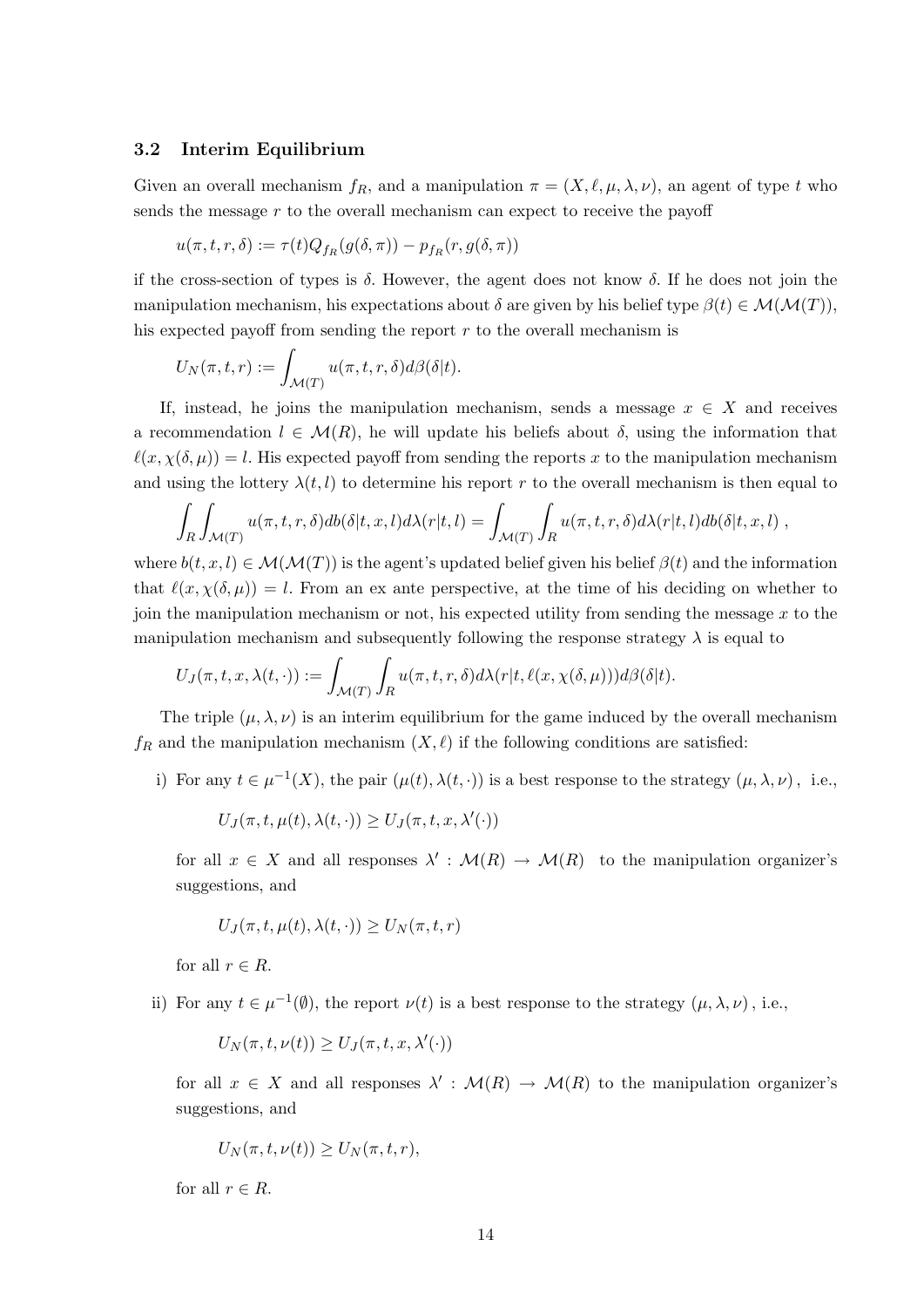If the payoff  $u(\pi, t, r, \delta) = \tau(t) Q_{f_R}(g(\delta, \pi)) - p_{f_R}(r, g(\delta, \pi))$  is independent of the report r, these equilibrium conditions are vacuous. This is always the case if the payments  $p_{fR}$  under the mechanism  $f_R$  are type-independent.<sup>11</sup>

**Remark 1** Let  $f_R = (Q_{f_R}, p_{f_R})$  be such that the payment rule takes the form  $p_{f_R}(r, \rho)$  =  $\bar{p}_{f_R}(\rho)$  for all  $r \in R$  and all  $\rho \in \mathcal{M}(R)$ . Then, for any manipulation  $\pi = (X, \ell, \mu, \lambda, \nu)$ , the strategy  $(\mu, \lambda, \nu)$  is an interim equilibrium for the game induced by the overall mechanism  $f_R$ and the manipulation mechanism  $(X, \ell)$ .

#### 3.3 Coalition-Proofness

At last we turn to the definition of coalition-proofness. For a given common prior type space  $[(T, T), \tau, \beta]$  and mechanism  $f_R = (Q_{f_R}, p_{f_R})$ , let  $\sigma^*$  be an interim equilibrium for the game induced by  $f_R$ . A manipulation  $\pi = (X, \ell, \mu, \lambda, \nu)$  consisting of a manipulation mechanism  $(X, \ell)$ and an interim equilibrium  $(\mu, \lambda, \nu)$  is said to block  $\sigma^*$  if the people who join the manipulation mechanism, i.e., the people choosing  $\mu(t) \in X$ , are strictly better off than they would be in the equilibrium  $\sigma^*$ , in the absence of the manipulation mechanism. Formally,  $\pi$  blocks  $\sigma^*$  if

$$
U_J(\pi, t, x, \lambda(t, \cdot)) > U(\sigma^*, \sigma^*(t), t)
$$
\n
$$
(3)
$$

for all  $t \in \mu^{-1}(X)$ , where

$$
U(\sigma^*,\sigma^*(t),t):=\int_{\mathcal{M}(T)}\{\tau(t)Q_{f_R}(\delta\circ\sigma^{*-1})-p_{f_R}(\sigma^*(t),\delta\circ\sigma^{*-1})\}d\beta(\delta\mid t)
$$

How should we think about the reporting strategy  $\nu$  of the people who do not join the mechanism? By definition,  $\nu$  is part of an equilibrium for the reporting game that is induced by the overall mechanism  $f_R$  and the manipulation mechanism l. However, as indicated by Remark 1, this requirement may not impose much of a constraint on the choice of  $\nu$ . We need an account of how the reporting strategy  $\nu$  is selected from the set of strategies that form part of an interim equilibrium. Dealing with this issue involves a certain element of arbitrariness. For specificity, we assume that people who do not join a manipulation mechanism submit the same reports to the overall mechanism as they would if the manipulation mechanism wasn't there.<sup>12</sup>

Thus, let  $\sigma_{\mu^{-1}(\emptyset)}^*$  be the restriction of  $\sigma^*$  to the non-participating types. An interim equilibrium  $\sigma^*$  for the mechanism  $f_R$  is said to be coalition-proof if there is no manipulation  $\pi := (X, \ell, \mu, \lambda, \sigma^*_{\mu^{-1}(\emptyset)})$ , with  $(\mu, \lambda, \sigma^*_{\mu^{-1}(\emptyset)})$  an interim equilibrium for the game induced by  $f_R$  and  $(X, \ell)$ , such that  $\pi$  blocks  $\sigma^*$ .

 $11$ If we had allowed for manipulation mechanisms with side payments, the equilibrium conditions would, however, impose the restriction that, unless the coalition organizer puts in some money of his own, expected equilibrium side payments must be zero.

 $12$ An alternative, stronger concept of coalition-proofness would give the organizer of the manipulation mechanism the power actually to choose the reporting strategy of the non-joiners. Yet another, weaker concept of coalition-proofness would give the non-joiners the ability to coordinate on a strategy  $\nu$  that represents a collective best response to  $\mu$  or on a strategy  $\nu$  that minimizes the coalition members' benefits from the presence of the manipulation mechanism (always subject to individual incentive compatibility). As a by-product of our analysis in Section 4, however, we will find that the choice of a selection principle for  $\nu$  does not make much of a difference. See fn. 15 below.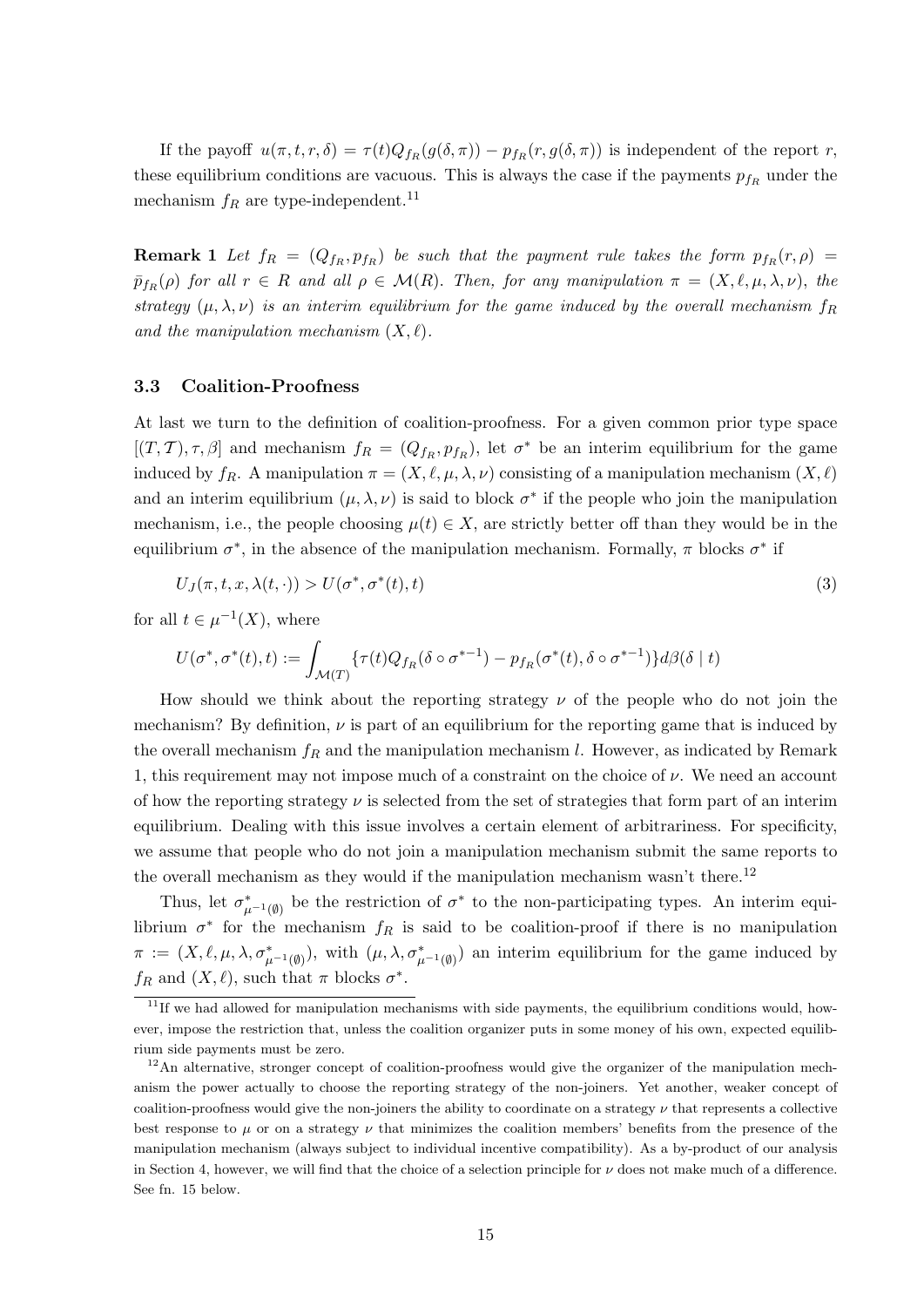#### 3.4 Obedience and the Revelation Principle

In the remainder of this section, we consider the place of the Revelation Principle in the present setting. We first observe that there is no loss of generality in assuming that manipulation mechanisms are direct mechanisms that induce truth-telling as well as obedience by coalition joiners. Given a manipulation  $\pi = (X, \ell, \mu, \lambda, \nu)$ , let

$$
T_{\pi} := \mu^{-1}(X) = T \backslash \mu^{-1}(\emptyset)
$$

be the set of coalition joiners, and let  $h_{T_{\pi}}: T \to T^e = T \cup \{\emptyset\}$  be the strategy that stipulates truth telling,  $h_{T_{\pi}}(t) = t$ , for  $t \in T_{\pi}$  and nonparticipation,  $h_{T_{\pi}}(t) = \emptyset$ , for  $t \notin T_{\pi}$ , i.e., for  $t\in\mu^{-1}(\emptyset).$ 

**Proposition 3** Given a type space  $[(T, \mathcal{T}), \tau, \beta]$ , an overall mechanism  $f_R = (Q_{f_R}, p_{f_R})$ , and an interim equilibrium  $\sigma^*$ , suppose that there is a manipulation  $\pi = (X, \ell, \mu, \lambda, \sigma^*_{\mu^{-1}(\emptyset)})$  that blocks  $\sigma^*$ . Define  $\ell^*: T_{\mu^{-1}(X)} \times \mathcal{M}(T_{\mu^{-1}(X)}^e) \to \mathcal{M}(R)$  and  $\lambda^*: T \times \mathcal{M}(R) \to \mathcal{M}(R)$  so that, for any  $t \in \mu^{-1}(X), \ \chi^* \in \mathcal{M}(T^e_{\mu^{-1}(X)}), \ and \ l \in \mathcal{M}(R),$ 

$$
\ell^*(t, \chi^*) = \lambda(t, \ell(\mu(t), \chi^* \circ \mu^{-1}))
$$
\n<sup>(4)</sup>

and

$$
\lambda^*(t,l) = l. \tag{5}
$$

Then  $\sigma^*$  is also blocked by the manipulation  $\pi^* = (T_\pi, \ell^*, h_{T_\pi}, \lambda^*, \sigma^*_{\mu^{-1}(\emptyset)'})$ .

To verify coalition-proofness of an interim equilibrium  $\sigma^*$  for the mechanism  $f_R$ , it is thus sufficient to show that there is no incentive-compatible direct manipulation mechanism that is coalition-proof and blocks  $\sigma^*$  when coalition joiners follow the manipulation mechanism's recommendations. Given this characterization, we can use a more concise notation for manipulations. We will simply write  $\pi = (T_{\pi}, \ell)$ , with the understanding that the manipulation mechanism is  $(T, \ell)$  and the strategy is  $(h_{T_{\pi}}, \lambda^*, \sigma^*_{T \setminus T_{\pi}})$ .

Turning from mechanisms to social choice functions, we say that a social choice function F is robustly implementable and coalition-proof, if and only if, for every  $(T, \mathcal{T})$ , and  $\tau$ , there is an anonymous mechanism  $f_R$  that implements F as a coalition-proof interim equilibrium on the type space  $[(T, T), t, \tau, \beta]$ , for every common-prior belief system  $\beta$ .

**Proposition 4** A social choice function  $F = (Q_F, p_F)$  is robustly implementable and coalitionproof if and only if there is an anonymous direct mechanism f so that truth-telling implements F and, moreover, truthtelling is a coalition-proof interim equilibrium on every type space.

According to Proposition 4 we may without loss of generality focus on truth-telling equilibria of direct mechanisms. The requirement of robustness is necessary for this result, i.e., for a fixed type space, the revelation principle does not hold. The reason is akin to the well-known result that the implementation of a social choice function as the unique equilibrium of some mechanism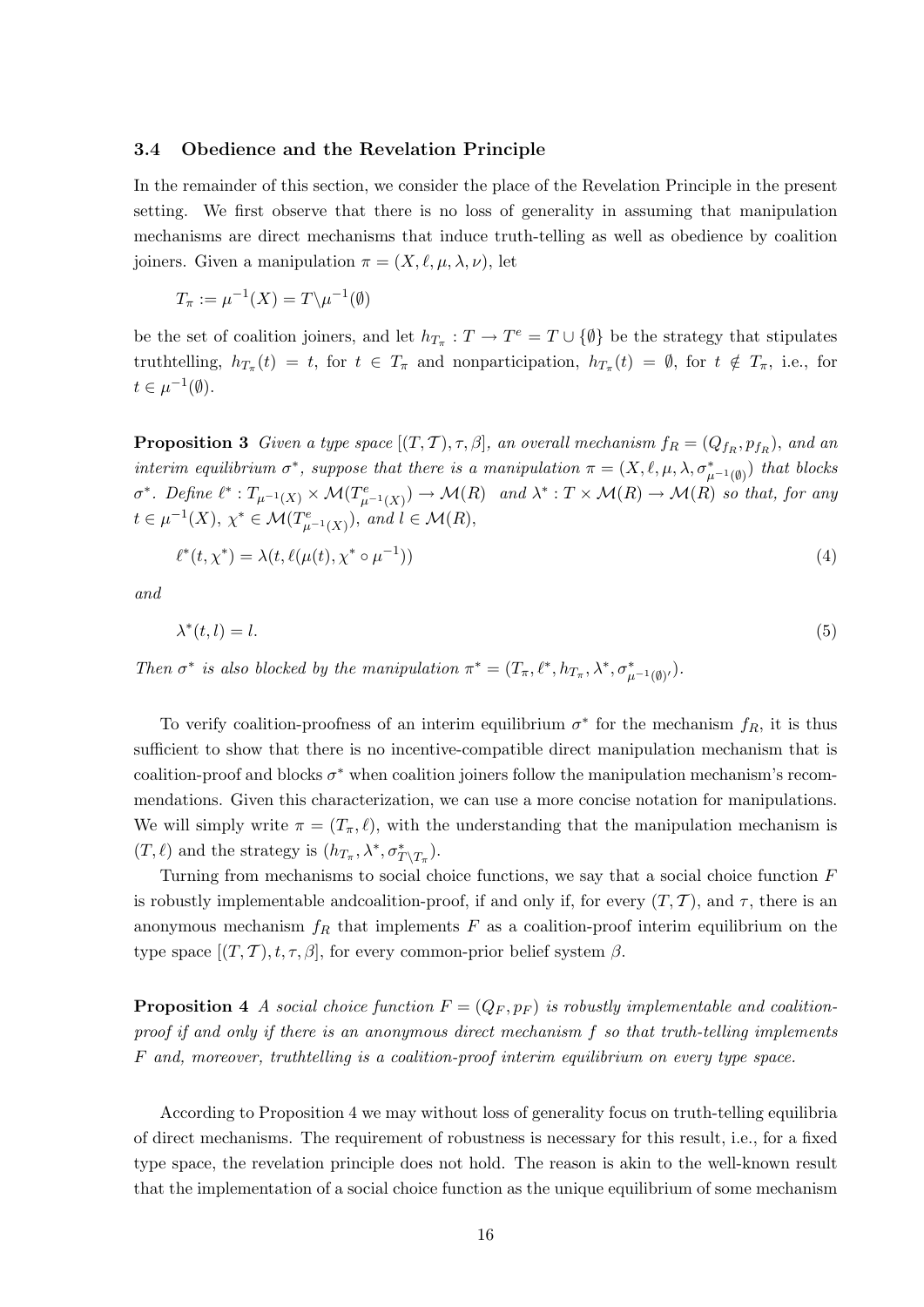may require the use of non-direct mechanisms. To see the analogy, note that, for a given type space, our notion of coalition-proofness requires that the possibility of implementing a certain outcome by an interim equilibrium must not be endangered by the existence of a second interim equilibrium which would be preferred by a subset of types. Ordinarily, non-direct mechanism can be used to get rid of additional equilibria with undesirable outcomes that a direct mechanism might have.<sup>13</sup> Robustness eliminates this possibility.

On the basis of these results, we obtain the following very simple characterization of robustly implementable and coalition-proof social choice functions.

**Corollary 2** A social choice function  $F = (Q_F, \bar{p}_F)$  with type independent payments is robustly implementable and coalition-proof if and only if there is no common prior type space  $[(T, \mathcal{T}), \tau, \beta]$ and no manipulation  $\pi = (T_{\pi}, \ell)$  such that

$$
\int \left[ \tau(t) Q_F(\hat{s}(\delta, \pi)) - \bar{p}_F(\hat{s}(\delta, \pi)) \right] t \, d\beta(\delta | t) > \int \left[ \tau(t) Q_F(s(\delta)) - \bar{p}_F(s(\delta)) \right] t \, d\beta(\delta | t) \tag{6}
$$

for all  $t \in T_{\pi}$ , where, for any  $\delta \in \mathcal{M}(T)$ ,  $s(\delta) = \delta \circ \tau^{-1}$  is the true cross-section distribution of valuations and  $\hat{s}(\delta, \pi) := g(\delta, \pi) \circ \tau^{-1}$  is the cross-section distribution of valuations that is communicated to the overall mechanism if all people with  $t \in T_{\pi}$  join the manipulation mechanism and follow its recommendations.

## 4 Implications of Coalition-Proofness and Robustness

In this section we consider the implications of coalition-proofness and robustness. In essence, we show that coalition-proofness reduces to the requirement that the decision on public goods provision can condition only on the size of the set of people who benefit from public-good provision and the size of the set of people who oppose public-good provision. Intensities of preferences cannot play a role. Moreover, the decision on public-good provision must be monotonic in the sense that it is not possible to have it provided when the set of net beneficiaries is smaller than in some other instance where the public good is not provided. The welfare implications of our analysis will be discussed further below. As indicated by the example in the introduction, the requirements of coalition-proofness and robustness may preclude the achievement of first-best outcomes.

**Theorem 1** If a social choice function  $F = (Q_F, p_F)$  is robustly implementable and coalitionproof, then it satisfies the following two properties:

<sup>&</sup>lt;sup>13</sup>See Bassetto and Phelan (2008), Jackson (2001), or Moore (1992). The reason that non-direct mechanisms can be superior is that they may include off-the equilibrium actions and payoffs which are calibrated so as to make deviations from some hypothetical equilibrium unattractive. However, robustness requires that an individual has the same best responses under all circumstances. Hence, it becomes impossible to design actions that are attractive only in some-off-the-equilibrium-circumstances but not in some other equilibrium-circumstances; see Bierbrauer (2009) for further details.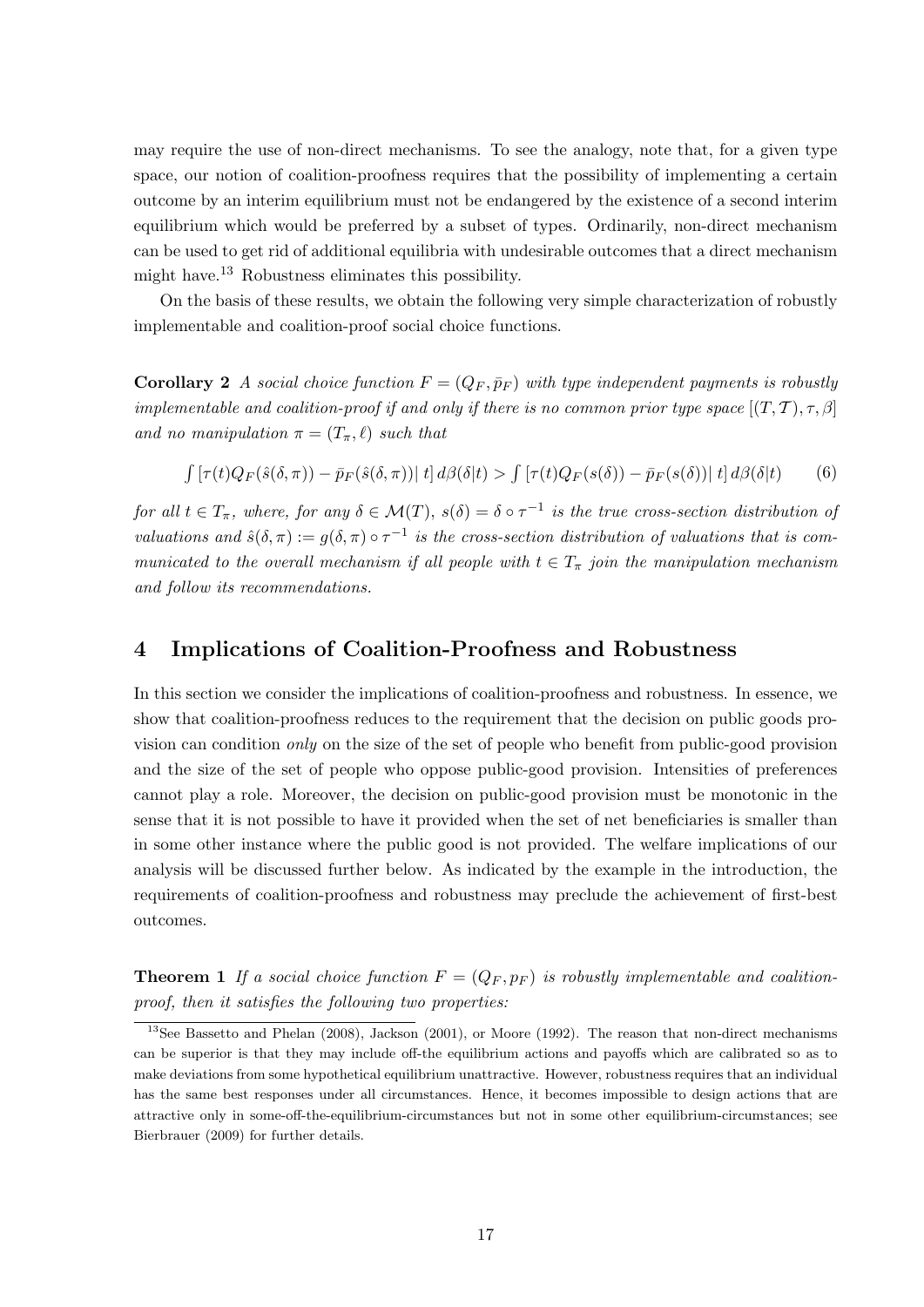1. There exist numbers  $p_F^0$  and  $p_F^1$  so that, for all  $v \in V$  and all  $s \in \mathcal{M}(V)$ ,

$$
p_F(v,s) = \begin{cases} p_F^0, & \text{if } Q_F(s) = 0, \\ p_F^1, & \text{if } Q_F(s) = 1. \end{cases}
$$
 (7)

2. If

$$
V_1(p_F^1 - p_F^0) := \{ v \in V \mid v > p_F^1 - p_F^0 \} \text{ and } V_0(p_F^1 - p_F^0) := \{ v \in V \mid v < p_F^1 - p_F^0 \}
$$

are the sets of payoff types of net gainers and net losers from public-good provision, then, for all s and s' in  $\mathcal{M}(V)$ ,

$$
s(V_1(p_F^1 - p_F^0)) \ge s'(V_1(p_F^1 - p_F^0)) \text{ and } s(V_0(p_F^1 - p_F^0)) \le s'(V_0(p_F^1 - p_F^0))
$$
  
imply  $Q_F(s) \ge Q_F(s')$ .

In particular,

$$
s(V_1(p_F^1 - p_F^0)) = s'(V_1(p_F^1 - p_F^0)) \text{ and } s(V_0(p_F^1 - p_F^0)) = s'(V_{01}(p_F^1 - p_F^0))
$$
  
imply  $Q_F(s) = Q_F(s')$ .

Theorem 1 suggests a remarkable link between mechanism design and voting. Economists have long been critical of the prominent role of voting in political systems, arguing that the neglect of preference intensities in voting was a major source of distortions. According to Theorem 1, neglect of preference intensities is a necessary implication of robust implementability and coalition-proofness. Any social welfare function that has these properties can therefore be implemented by a voting mechanism. Formally, we define a voting mechanism as a mechanism with the following properties:

- The message set  $R_V$  is a binary set,  $R_V = \{no, yes\}$ ; people can only vote for or against a given proposal.
- People vote on whether the public good is to be provided, in which case each individual has to make a payment  $p_V^1 \geq k$ . Otherwise, if the public good is not provided, each individual has to make a payment  $p_V^0 \geq 0$ .
- There is a threshold  $m_V \in [0, 1]$  so that the public good is provided and people pay  $p_V^1$ if share of the population voting yes is at least  $m_V$ ; the public good is not provided, and people pay  $p_V^0$  if the share of the population voting yes is is less than  $m_V$ .

With this definition of a voting mechanism, we obtain:

**Corollary 3** If a social choice function  $F = (Q_F, p_F)$  is robustly implementable and coalitionproof, then it can be implemented by a voting mechanism.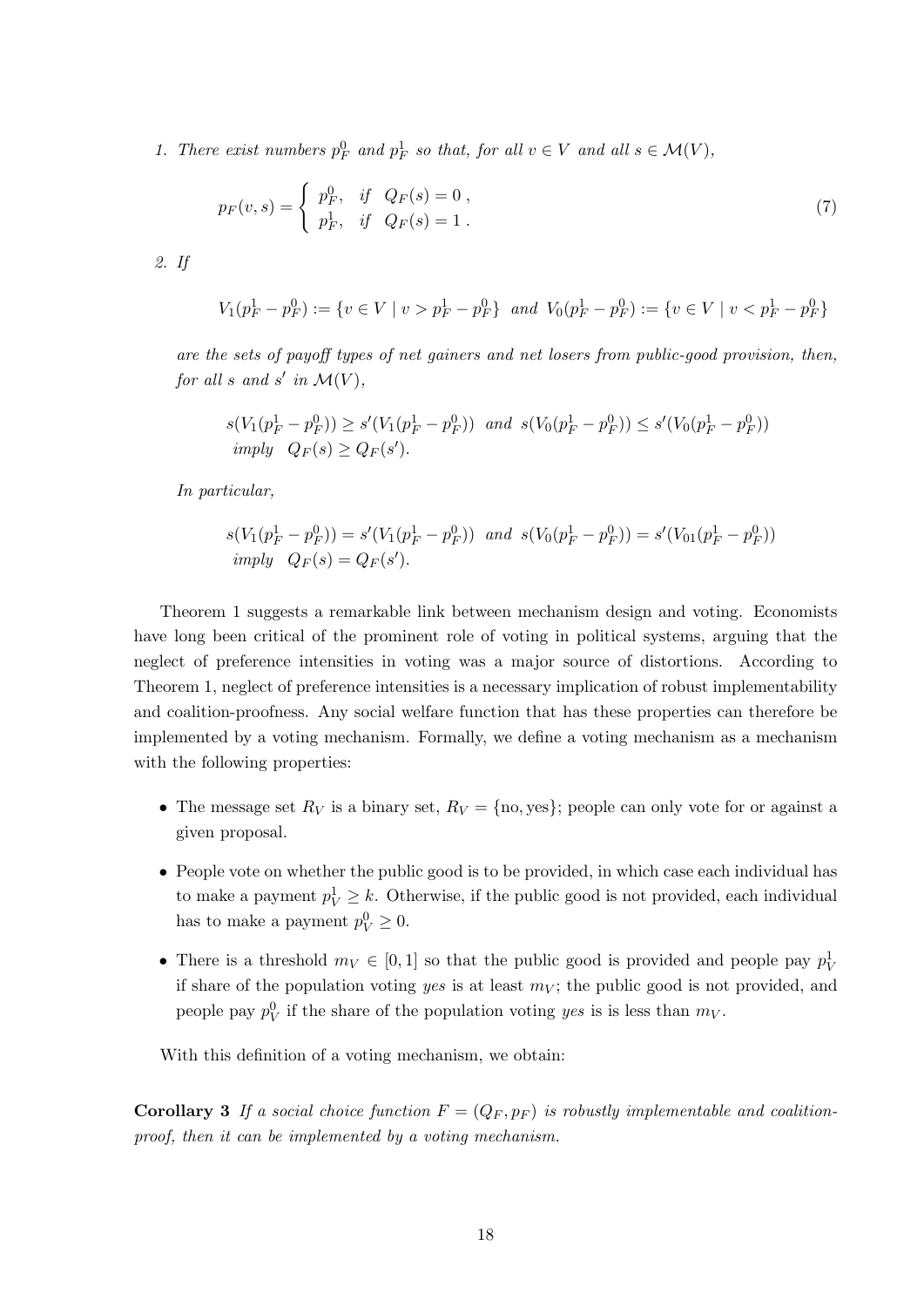In the remainder of this section, we explain the logic behind Theorem 1. We focus on the implications of coalition-proofness with respect to three special coalitions, the coalition of all participants, the coalition of people with valuations in the set  $V_1(p_F^1 - p_F^0)$ , who want the public good to be provided, and the coalition of people with valuations in the set

$$
V_0(p_F^1 - p_F^0) := \{ v \in V \mid v < p_F^1 - p_F^0 \},
$$

who do not want the public good to be provided.

We proceed through a sequence of lemmas. The first lemma eliminates the possibility that payments might differ across states that involve the same public-good provision level. If payments were high in some states and low in others when both involve the same level of public-good provision, then the grand coalition coalition of all participants together could implement a manipulation that induces the "cheap" outcome even when the actual state would call for the "expensive" outcome. Formally, we obtain:

**Lemma 1** If a social choice function  $F = (Q_F, p_F)$  is robustly implementable and coalitionproof, then there exist numbers  $p_F^0$  and  $p_F^1$  such that the payment rule satisfies (7) for all  $v \in V$ and all  $s \in \mathcal{M}(V)$ .

Given this lemma, we restrict our attention to social choice functions with type independent payments that are the same in all states in which the public good is provided and the same in all states in which the public good is not provided. We find it convenient to denote such a social choice function as  $F = (Q_F, p_F^0, p_F^1)$  rather than  $F = (Q_F, p_F)$ . The social choice function is completely characterized by the public-good provision rule and the values  $p_F^0, p_F^1$  of the payment rule.

If the social choice function  $F = (Q_F, p_F^0, p_F^1)$  is implemented, an individual with valuation v obtains the payoff  $v - p_F^1$  in any state s in which the public good is provided and the payoff  $-p_F^0$  in any state in which it is not provided. The individual benefits from public-good provision if  $v > p_F^1 - p_F^0$ . The individual is harmed by public-good provision if  $v < p_F^1 - p_F^0$ . Our analysis of coalition-proofness of mechanisms on a given type space  $[(T, \mathcal{T}), \tau, \beta]$  will focus on the set

$$
C_0 := \{ t \mid \tau(t) < p_F^1 - p_F^0 \} \tag{8}
$$

of all types that are harmed by public-good provision and the set

$$
C_1 := \{ t \mid \tau(t) > p_F^1 - p_F^0 \} \tag{9}
$$

of all types that benefit from public-good provision. These are two canonical sets of types with common interests. We denote by  $\Pi_0$  the set of all manipulations of the form  $\pi = (T_{C_0}, \ell)$  and by  $\Pi_1$  the set of all manipulations of the form  $\pi = (T_{C_0}, \ell)$ .

The analysis of coalition-proofness with respect to these coalitions is encumbered by the fact that, although they have the same interests, yet, different types in  $C_0$  or different types in  $C_1$ may have different beliefs. If the belief system is moderately uninformative, however, there is a limit to the differences in beliefs that may arise. This is the key to the following lemmas.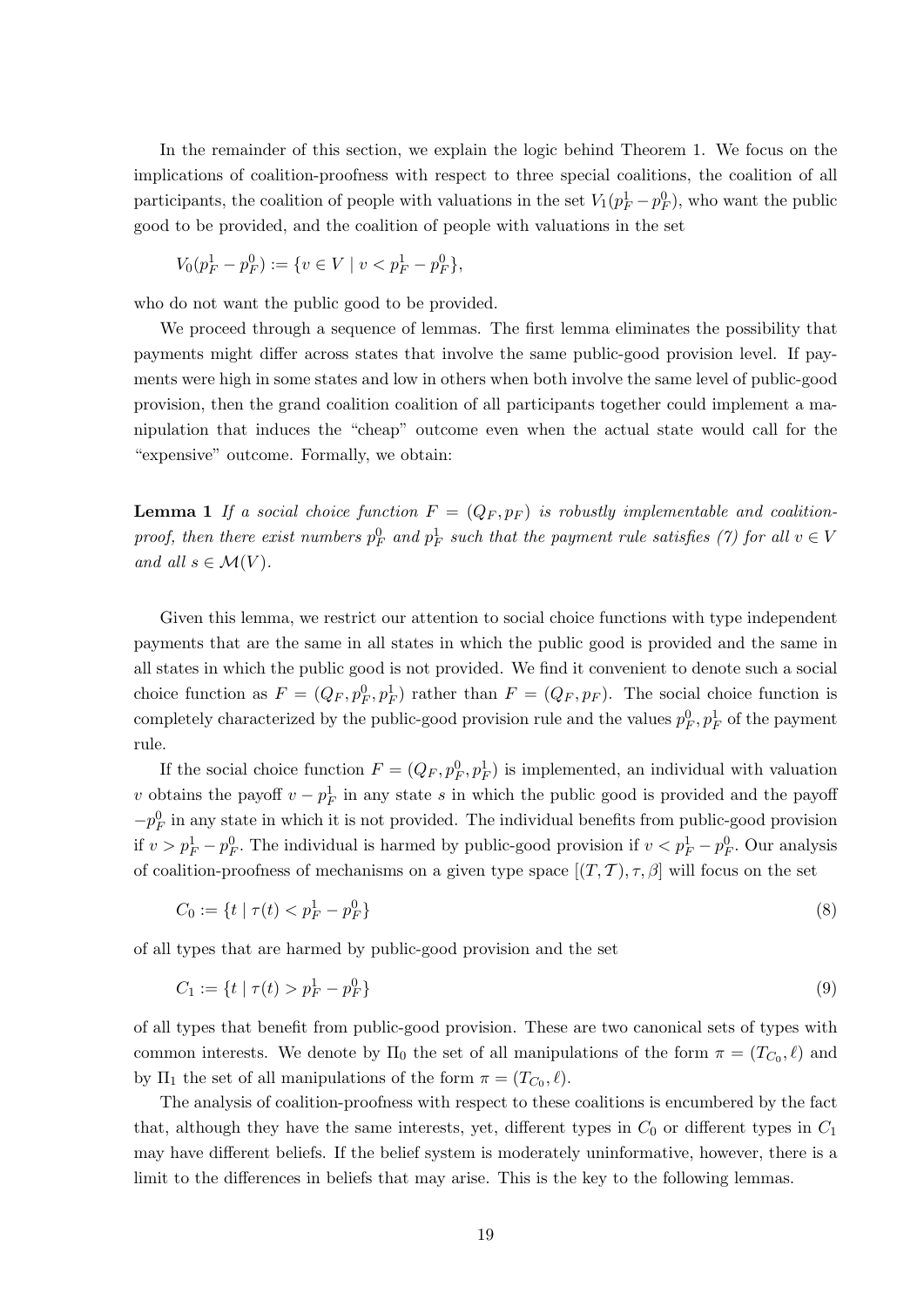**Lemma 2** For any social choice function  $F = (Q_F, p_F)$  with a payment rule satisfying (7) and for any common prior type space  $[(T, \mathcal{T}), \tau, \beta]$  with a moderately uninformative belief system, the following statements are equivalent:

- (a) There is no manipulation  $\pi \in \Pi_0$  that blocks the truthtelling equilibrium of the revelation mechanism implementing  $(Q_F, p_F^0, p_F^1)$ .
- (b<sub>0</sub>) For every manipulation  $\pi \in \Pi_0$ ,

$$
\int Q_F(s(\delta))dP_2(\delta) \le \int Q_F(\hat{s}(\delta,\pi))dP_2(\delta).
$$
\n(10)

**Lemma 3** For any social choice function  $F = (Q_F, p_F)$  with a payment rule satisfying (7) and for any common prior type space  $[(T, \mathcal{T}), \tau, \beta]$  with a moderately uninformative belief system, the following statements are equivalent:

- (a<sub>1</sub>) There is no manipulation  $\pi \in \Pi_1$  that blocks the truthtelling equilibrium of the revelation mechanism implementing  $(Q_F, p_F^0, p_F^1)$ .
- (b<sub>1</sub>) For every manipulation  $\pi \in \Pi_1$ ,

$$
\int Q_F(s(\delta))dP_2(\delta) \ge \int Q_F(\hat{s}(\delta,\pi))dP_2(\delta).
$$
\n(11)

Lemmas 2 and 3 translate the requirements of coalition-proofness into conditions on the provision rule  $Q_F$ . Condition (10) implies that a coalition organizer who observes the message distribution  $\chi(\delta, h_{C_0}) = \delta \circ h_{C_0}^{-1}$  $C_0^{-1}$  and shapes his recommendations to coalition joiners accordingly finds that the probability of public-good provision is minimized if all members of his coalition report their types truthfully to the overall mechanism. The "probability of public-good provision" here is a conditional probability given the information that is available to the coalition organizer. The coalition organizer observes the size of his coalition, as well as the cross-section distribution of types in his coalition. Because his information is finer than that of his coalition members, his probability assessments are likely to differ from theirs. Given the assumption, however, that all agents have the same prior, they all would have the same conditional probability assessments if they had the coalition organizer's information. Therefore they all agree that, if, conditional on his information, the coalition organizer finds a way to lower the probability of public-good provision, this would not be a bad thing. Indeed, if such an event has positive probability, they consider it to be a good thing; moreover, with a common prior and moderately uninformative beliefs, they are agreed as to which events have positive probability.

Thus, if (10) was violated, there would exist a set of cross-section distributions of types,  $D \subset \mathcal{M}(T)$ , which has positive prior probability (according to the marginal distribution  $P_2$  of the common prior P), so that, whenever  $\delta \in D$ , a coalition organizer who observes  $\chi(\delta, h_{C_0})$ is able to manipulate the announcements of individuals with types in  $C_0$  in such a way, that, conditional on the information available to him, the probability of public-good provision would be reduced. Because, with a moderately uninformative belief system, all individuals with types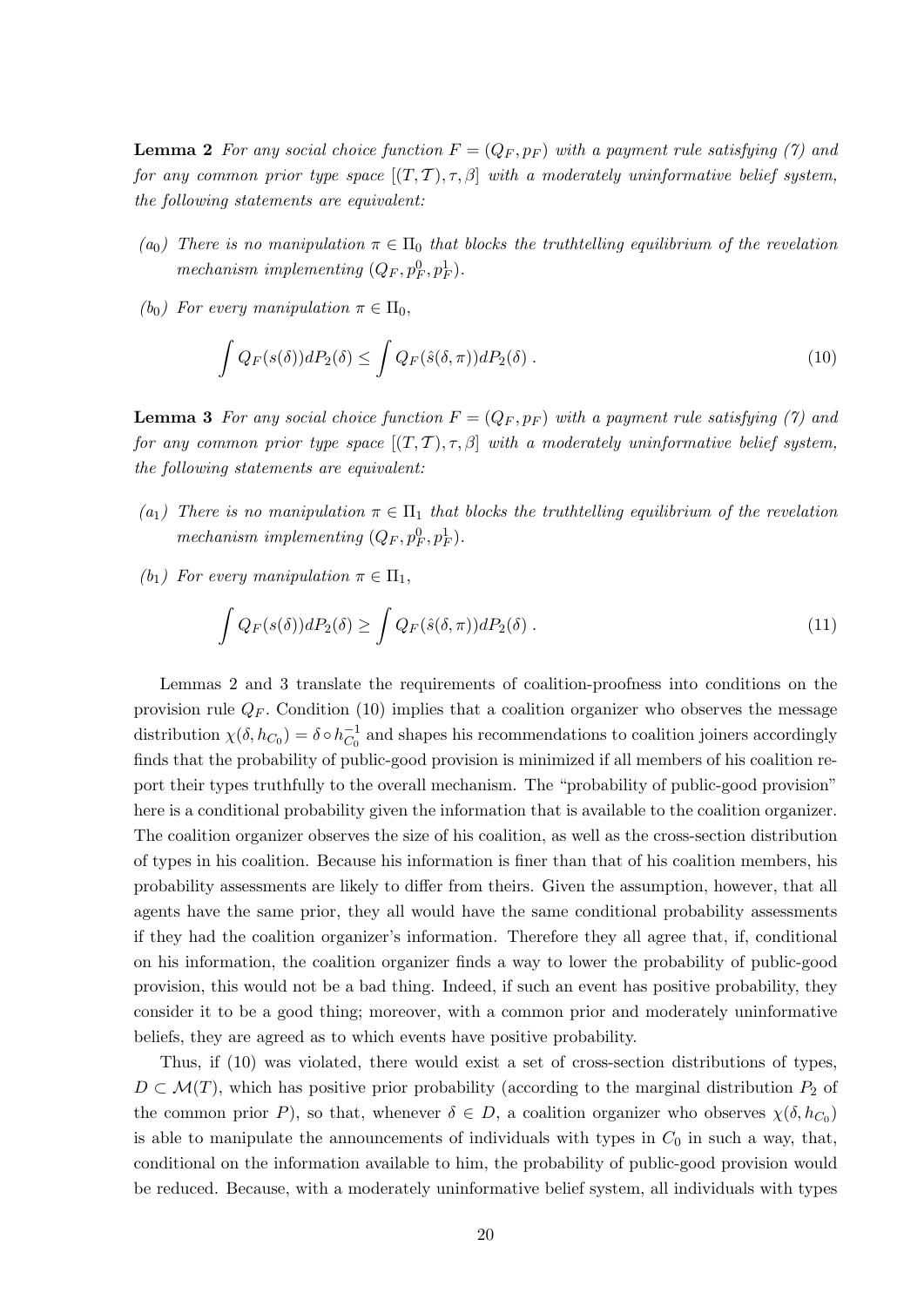in  $C_0$  assign positive probability to the set D, they all find it strictly advantageous to participate, i.e., this manipulation blocks the truthful equilibrium.

Similarly, condition (11) implies that a coalition organizer who observes the message distribution  $\chi(\delta, h_{C_1})$  and shapes his recommendations to coalition joiners accordingly finds that the probability of public-good provision is maximized if all members of his coalition report their types truthfully to the overall mechanism. If this condition was violated, there would be a manipulation  $(C_1, \ell)$  that would raise the probability of public-good provision and would be welcomed by all participants with types in  $C_1$ .

Upon combining these two lemmas and considering what manipulations  $\pi_0 \in \Pi_0$  or  $\pi_1 \in$  $\Pi_1$  are available to the two relevant coalitions,  $C_0$  and  $C_1$ , we obtain the following further characterization.

**Lemma 4** For any social choice function  $F = (Q_F, p_F)$  with a payment rule satisfying (7), the following statements are equivalent:

- (a\*) If  $[(T, T), \tau, \beta]$  is any common prior type space with a moderately uninformative belief system, there are no manipulations  $\pi_0 \in \Pi_0$  or  $\pi_1 \in \Pi_1$  that block the truthful equilibrium of the revelation mechanism implementing  $(Q_F, p_F^0, p_F^1)$  on  $[(T, \mathcal{T}), \tau, \beta]$ .
- (b\*) For all s and s' in  $\mathcal{M}(V)$ ,  $s(V_0(p_F^1 p_F^0)) \ge s'(V_0(p_F^1 p_F^0))$  and  $s(V_1(p_F^1 p_F^0)) \le$  $s'(V_1(p_F^1 - p_F^0))$  imply  $Q_F(s) \leq Q_F(s')$ . In particular,  $s(V_0(p_F^1 - p_F^0)) = s'(V_0(p_F^1 - p_F^0))$ and  $s(V_1(p_F^1 - p_F^0)) = s'(V_1(p_F^1 - p_F^0))$  imply  $Q_F(s) = Q_F(s')$ .

This lemma is best understood by observing that conditions (10) and (11) can be interpreted as saying that truthtelling is a Nash equilibrium of a strictly competitive game. In this game, there are two players, 0 and 1. At stage 0, both players simultaneously and independently choose manipulations  $\pi_0 \in \Pi_0$  and  $\pi_1 \in \Pi_1$ . At stage 1, nature draws  $\delta \in \mathcal{M}(T)$  according to the distribution  $P_2$ . Player i observes the distribution  $\chi(\delta, h_{C_i}) = \delta \circ h_{C_i}^{-1}$  $\overline{C}_i^{-1}$ ; he thereby learns the population share of the set  $C_i$  and the cross-section distribution of types in  $C_i$ . Given this information, he transmits reports  $\ell_i(t, \chi(\delta, h_{C_i}))$ ,  $t \in C_i$ , to the overall mechanism. Given the distribution  $g(g(\delta, \pi_0), \pi_1)$  of reports that it has actually received, the overall mechanism implements the public-good provision level  $Q_F(g(g(\delta, \pi_0), \pi_1) \circ \tau^{-1}) = Q_F(\hat{s}(\hat{s}(\delta, \pi_0), \pi_1))$ . This results in payoffs  $-Q_F(\hat{s}(\hat{s}(\delta,\pi_0),\pi_1))$  for player 0 and  $+Q_F(\hat{s}(\hat{s}(\delta,\pi_0),\pi_1))$  for player 1. This is a zero-sum game. Player 0 seeks to minimize the level of public goods provision; player 1 seeks to maximize it.

In terms of this game, condition (11) asserts that, if player 0 pursues a truthtelling strategy, i.e., if  $\pi_0$  is such that  $g(\delta, \pi_0) = \delta$  for all  $\delta$ , then truthtelling is a best response for player 1, i.e., player 1 is willing to choose  $\pi_1$  so that  $g(\delta, \pi_1) = \delta$  for all  $\delta$ , and, conversely, if player 1 is choosing  $\pi_1$  so that  $g(\delta, \pi_1) = \delta$  for all  $\delta$ , then condition (10) asserts that player 0 is willing to choose  $\pi_1$  so that  $g(\delta, \pi_1) = \delta$  for all  $\delta$ .

Given that truthtelling is a Nash equilibrium of this strictly competitive game, the saddlepoint theorem for such games (see, e.g., Osborne and Rubinstein (1994)) can be used to obtain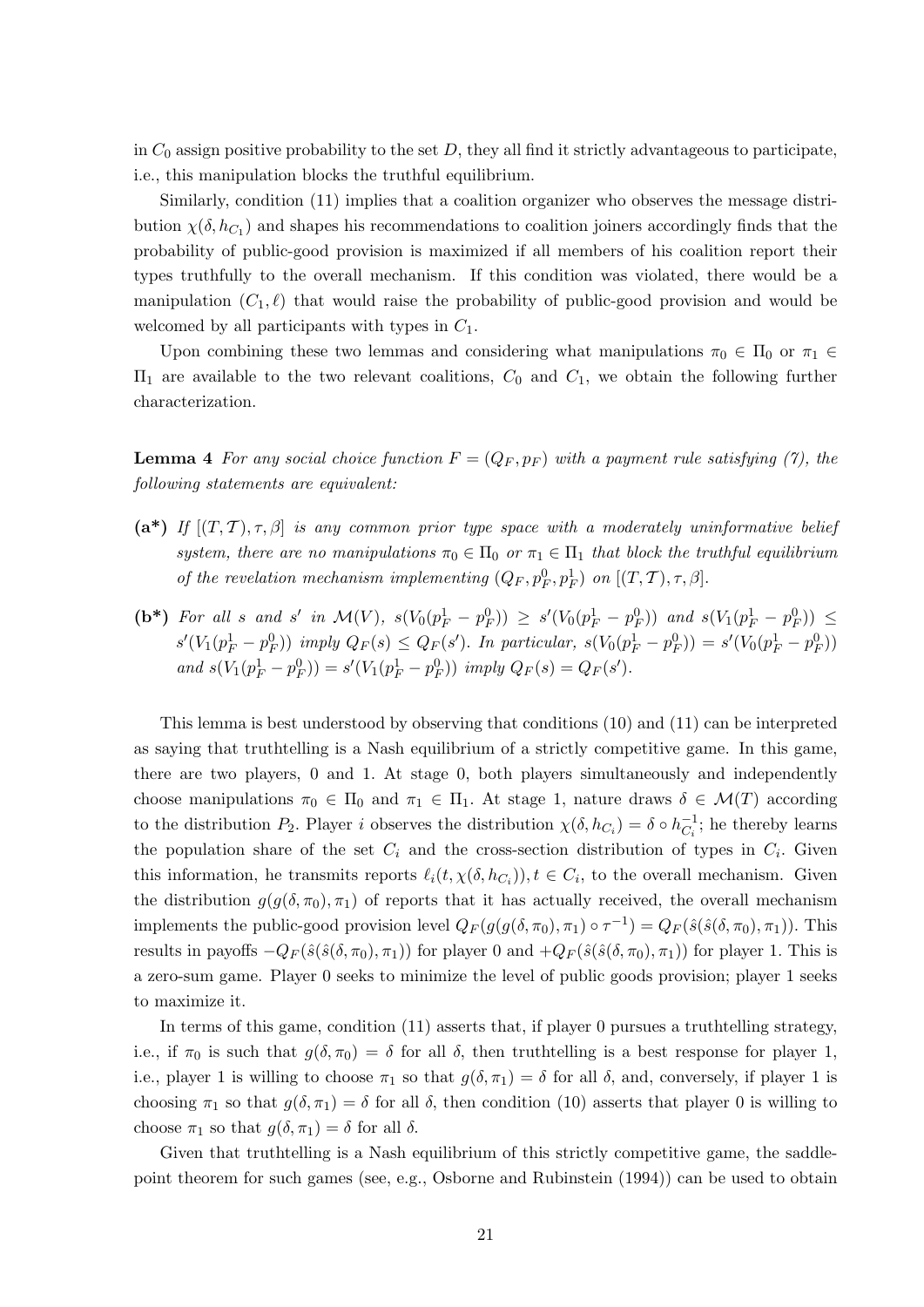additional insights about the function  $Q_F$ . For an arbitrary common prior P, the application of the saddle-point theorem is somewhat encumbered by the fact that neither player knows the other player's information. However, if the belief system is such that  $\beta({\{\delta\}}|t) = 1$  for some  $\delta$  and all t, we must have  $P_2({\delta}) = 1$ , i.e., the common prior assigns all probability mass to the event that the cross-section distribution of types is  $\delta$ . In this case, conditions (10) and (11) imply that truthtelling is a Nash equilibrium of a strictly competitive game of complete information. The saddle-point theorem implies that, for each player, truthtelling is in fact a maxminimizer, not merely a best response. From this property, one immediately derives the second statement in  $(b^*)$ , namely that  $Q_F(\cdot)$  must be constant over any set of states that differ only with respect to the cross-section distributions of types in  $C_0$  and in  $C_1$ , but not in the population shares of  $C_0$ or  $C_1$ : All these states give rise to the same set of feasible lies for the two coalition organizers. Thus, if  $Q_F(s') = 1$  for some s', then the outcome  $Q = 1$  must also result for all s for which the coalition  $C_1$  can mimic its own truth-telling behavior in situation  $s'$ . Otherwise, the organizer of  $C_1$  would deviate from truth-telling so as to make sure that the outcome is  $Q = 1$ .

Given the second statement in  $(b^*)$ , the first statement follows by observing that, if we had  $s(V_0(p_F^1 - p_F^0)) \ge s'(V_0(p_F^1 - p_F^0)), s(V_1(p_F^1 - p_F^0)) \le s'(V_1(p_F^1 - p_F^0))$  and  $Q_F(s) > Q_F(s')$  for some s and  $s'$ , then either player 0 could benefit by deviating from truthtelling in state state s or player 1 could benefit by deviating from truthtelling in state  $s'.<sup>14</sup>$ 

To conclude this section, we note that, in terms of the social choice function  $F = (Q_F, p_F)$ , statement  $(b^*)$  in Lemma 4 is the same as the second statement in Theorem 1. The theorem thus follows from Lemmas 4 and 1.

## 5 Weak Coalition-Proofness and an Equivalence Theorem

Theorem 1 only gives necessary conditions for coalition-proofness. To be sure, Lemma 4 gives necessary and sufficient conditions for immunity against all manipulations by coalitions of types in  $C_0$  or  $C_1$ . One easily sees that these conditions are in fact necessary and sufficient for immunity against all manipulations by coalitions of types in a set  $T' \subset C_0$  or in a set  $T' \subset C_1$ .

However, there remains the possibility that, even with the social choice function characterized in Theorem 1, in some common prior type space, the truthful equilibrium of the revelation mechanism implementing  $(Q_F, p_F^0, p_F^1)$  might be blocked by a manipulation by a coalition of types in  $C_0$  and of types in  $C_1$ . At first sight, this may seem quite unlikely because these types have conflicting interests. However, the blocking manipulation might involve a "trade" of the following sort: in some instances where truthtelling would induce the outcome  $Q = 0$ , the manipulation would induce the outcome  $Q = 1$ , and in some other instances where truthtelling would induce the outcome  $Q = 1$ , the manipulation would induce the outcome  $Q = 0$ . Such a manipulation is attractive to types in  $C_1$  if they consider the first set of instance more likely than the second and to types in  $C_0$  if they consider the second set of instances more likely than

<sup>&</sup>lt;sup>14</sup>Which of the two it is, depends on the population share of the set  $\{p_F^1 - p_F^0\}$  of payoff types who are indifferent whether the public good is provided or not. If  $s(\lbrace p_F^1-p_F^0 \rbrace) \leq s'(\lbrace p_F^1-p_F^0 \rbrace)$ , the deviation that dominates truthtelling is available to player 0, who can give reports in  $\tau^{-1}(\{p_F^1 - p_F^0\})$  and in  $\tau^{-1}(V_1(p_F^1 - p_F^0))$ so that reported population shares of the sets of types are the same as in the state  $s'$ .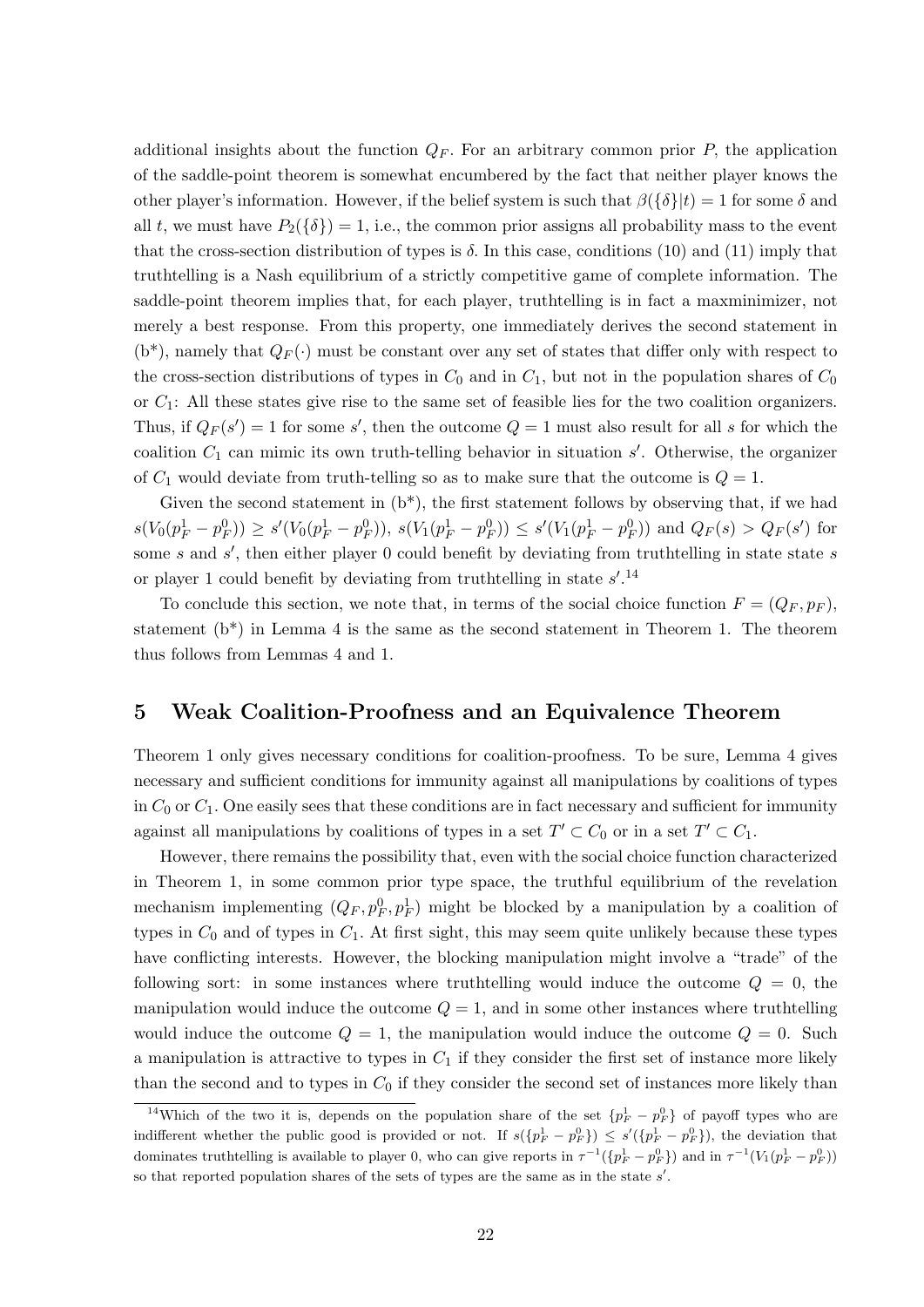the first.<sup>15</sup> Thus, it seems that, for a particular belief system, such a manipulation can block the truthful equilibrium of the revelation mechanism implementing  $(Q_F, p_F^0, p_F^1)$ .

Does this make sense? If the truthful equilibrium of the revelation mechanism implementing  $(Q_F, p_F^0, p_F^1)$  is blocked by a coalition of types in  $C_0$  and of types in  $C_1$ , the types in  $C_0$  are happy about the instances in which the manipulation induces the outcome  $Q = 0$ , rather than  $Q = 1$ , but they are unhappy about the instances in which the manipulation induces the outcome  $Q = 1$ , rather than  $Q = 0$ . Taking the behavior of all other individuals as given, they would therefore seem to have an incentive to form a *subcoalition* that sabotages the blocking manipulation whenever the manipulation would replace the outcome  $Q = 0$  by the outcome  $Q = 1$ . In such instances, the members of the subcoalition might simply report truthfully to the overall mechanism, rather than follow the recommendations of the blocking manipulation. In instances where the blocking manipulation replaces the outcome  $Q = 1$  by the outcome  $Q = 0$ , the sabotaging subcoalition would be inactive so that, in these instances, the types in  $C_0$  would still benefit from the blocking manipulation. Such a subcoalition would be attractive to types in  $C_0$ , i.e., the blocking manipulation itself would fail to be coalition-proof.

In the following, we formalize this idea by introducing a concept of *weak* coalition-proofness. An interim equilibrium for a given mechanism will be said to be weakly coalition-proof if there is no manipulation that blocks it and is itself subcoalition-proof, i.e., does not provoke a further manipulation by a subcoalition.<sup>16</sup>

#### Weakly Coalition-Proof Equilibrium

To simplify the exposition, we focus on direct mechanisms and on truth-telling equilibria, at the level manipulation mechanisms and submanipulations, as well as the overall mechanism.<sup>17</sup> Given a social choice function  $F = (Q_F, p_F)$ , let f be an incentive-compatible direct mechanism that implements F on a type space  $[(T, T), \tau, \beta]$ , and let  $\pi = (T_{\pi}, \ell)$  be a manipulation that blocks the truthtelling equilibrium for the game induced by  $f$ .

 $15$ If we limited attention to common prior type spaces satisfying a monotone likelihood ratio property, so that individuals with a higher payoff type do not assign less probability to states having more individuals who benefit from public goods provision, all the result established so far would remain valid, and, in addition, joint manipulations by types in  $C_0$  and  $C_1$  could never occur. However, we seek to avoid any assumption that restricts the class of admissible common priors.

<sup>&</sup>lt;sup>16</sup>Our notion of weak coalition-proofness is inspired by the "coalition-proof Nash equilibrium" as defined by Bernheim et al. (1986). However, we do not model a possibly infinite sequence of a successive formation of subcoalitions.

<sup>&</sup>lt;sup>17</sup>A more general formulation, allowing for indirect as well as direct mechanism, can be given along the lines of Section 3. In this more general formulation, standard arguments, as in the proof of Proposition 3, can be used to show that there is no loss of generality in restricting attention to submanipulations that rely on direct mechanisms. There is also no loss of generality in restricting the analysis of subcoalition-proof manipulations to direct mechanisms. The requirement of subcoalition-proofness just adds one further "equilibrium condition" to the game induced by an overall mechanism and a manipulation mechanism on a given type space. Given that manipulation mechanisms are mechanisms with type independent payments that are equal to zero, the arguments in the proofs of Proposition 3 and 4 are easily adapted to show that if all equilibrium conditions hold with some non-direct manipulation mechanism, then there is an "equivalent" direct manipulation mechanism with the same property. Finally, the arguments in the proof of Proposition 4 can also be adapted to show that there is no loss of generality in restricting the analysis of weakly coalition-proof mechanisms to direct mechanisms.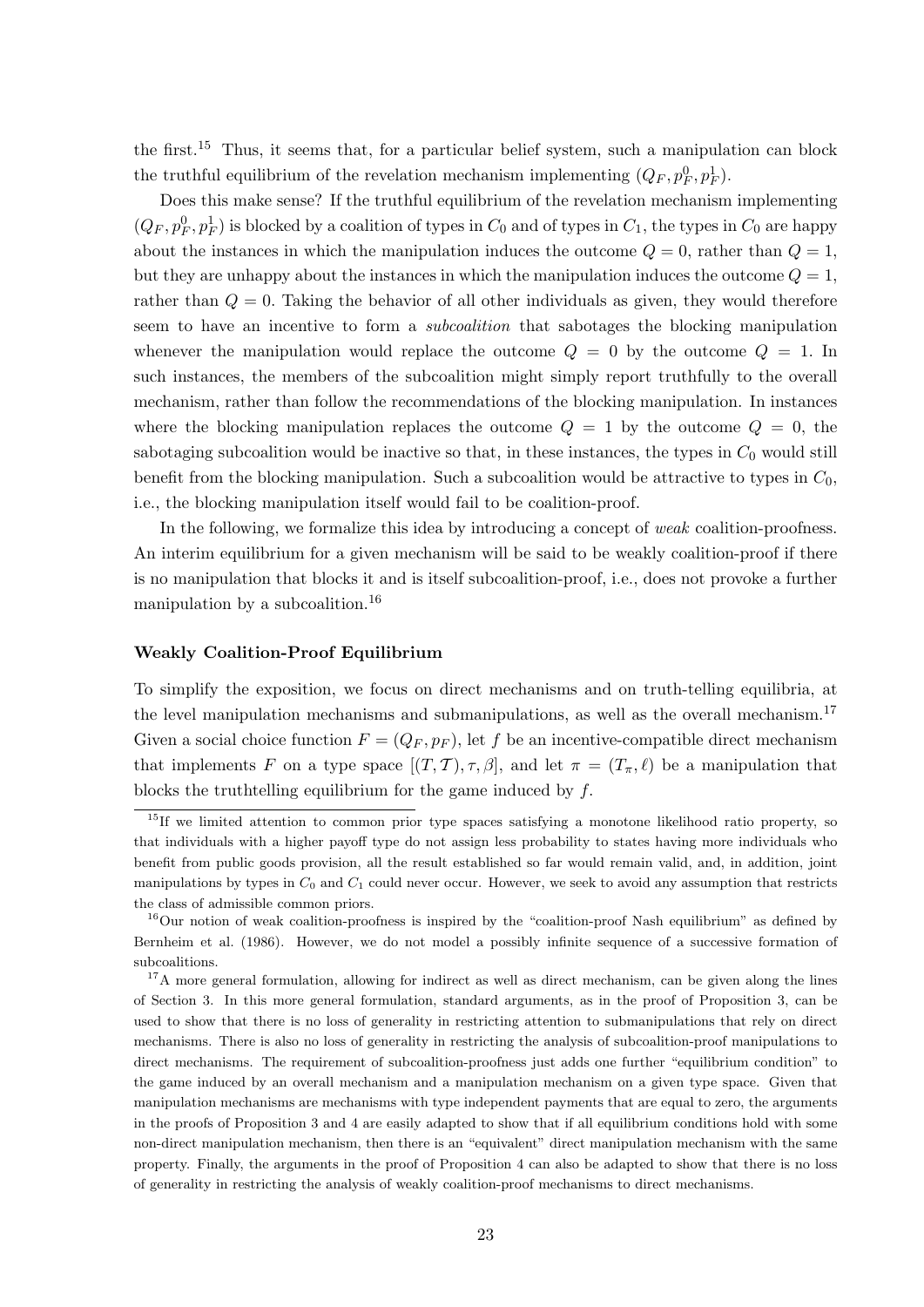Given f and  $\pi$ , we consider a submanipulation  $\pi^s$  that works as follows. When people with types in  $T_{\pi}$  receive their recommendations from the manipulation mechanism, a subset of these people with types in a set  $T_{\pi^s} \subset T_{\pi}$  inform a submanipulation mechanism designer about their types, the messages that they sent to the first manipulation mechanism, and the recommendations that they received in return. The submanipulation mechanism then provides these people with a new recommendation for the message that they should send to the overall mechanism. The submanipulation mechanism is characterized by the message space  $C^e$  :=  $C \cup \{\emptyset\}$  and the recommendation function  $\ell^s : C \times \mathcal{M}(C^e) \to \mathcal{M}(T)$ . Here  $C := T \times T \times \mathcal{M}(R)$  is the set of triples consisting of people's types, their messages to the first manipulation mechanism, and the recommendations that they received in return, and, as before,  $\emptyset$  is the message of a person who is not joining. The function  $\ell^s : C \times \mathcal{M}(C^e) \to \mathcal{M}(T)$  shows how the recommendation that a person receives from the submanipulation mechanism depend on his message and on the distribution of messages that the submanipulation mechanism has received.

We say that the manipulation  $\pi$  is subcoalition-proof if and only if there is no submanipulation  $\pi^s$  such that (i) the behavior specified by  $\pi^s$  is, an interim equilibrium for the game induced by f, the manipulation mechanism  $(T^e, \ell)$ , and the submanipulation mechanism  $(C^e, \ell^s)$ , and (ii) in this equilibrium, all types in  $T_{\pi^s}$  are strictly better off than they are under the manipulation  $\pi$ . As before, we work on the presumption that types outside  $T_{\pi^s}$  stick to the behavior specified by  $\pi$ . We use the shorthand notation  $\pi^s = (T_{\pi^s}, \ell^s)$  for this manipulation.

The truthtelling equilibrium for the overall mechanism  $f$  is said to be weakly coalition-proof if and only if there is no subcoalition-proof manipulation  $\pi = (T_\pi, \ell)$  that blocks this equilibrium. The social choice function  $F$  is robustly implementable and weakly coalition-proof if and only if, for every  $(T, \mathcal{T})$ , and  $\tau$ , there is an anonymous mechanism  $f_R$  that implements F as a weakly coalition-proof interim equilibrium on the type space  $[(T, \mathcal{T}), \tau, \beta]$ , for every common prior belief system  $\beta$ .

#### An Equivalence Theorem

For technical reasons, we restrict ourselves to regular social choice functions. A social choice function  $F = (Q_F, p_F)$  is said to be *regular* if, for any outcome  $Q \in \{0, 1\}$ , any type distribution  $\delta \in \mathcal{M}(T)$ , and any set  $T' \subset T$ , the following is true: if a coalition of types in T' has a manipulation  $\pi = (T', \ell)$  that induces the outcome  $Q_F(\hat{s}(\delta, \pi)) = Q$  when the type distribution is δ, then it also has a manipulation  $\pi' = (T', \ell')$  that achieves this outcome at minimal cost, i.e., the problem

 $\min_{\ell'} \quad p_F(\hat{s}(\delta, T', \ell')) \quad \text{subject to} \quad Q_F(\hat{s}(\delta, T', \ell')) = Q$ 

has a solution. The coalition of types in  $T'$  does not have an open set problem of the sort that, on the set of lies  $\ell'$  that induce the outcome  $Q_F(\hat{s}(\delta, T', \ell')) = Q$ , the payment  $p_F(\hat{s}(\delta, T', \ell'))$ has an infimum which is not also a minimum. This condition ensures that, for every  $\delta$  and  $T'$ , there is a well-defined most attractive manipulation for types in  $T'$ . Without regularity, it might be the case that, for each manipulation  $\pi = (T', \ell)$ , there is another manipulation  $\pi' = (T', \ell')$ that achieves the same outcome with lower payment requirements; in this case, no manipulation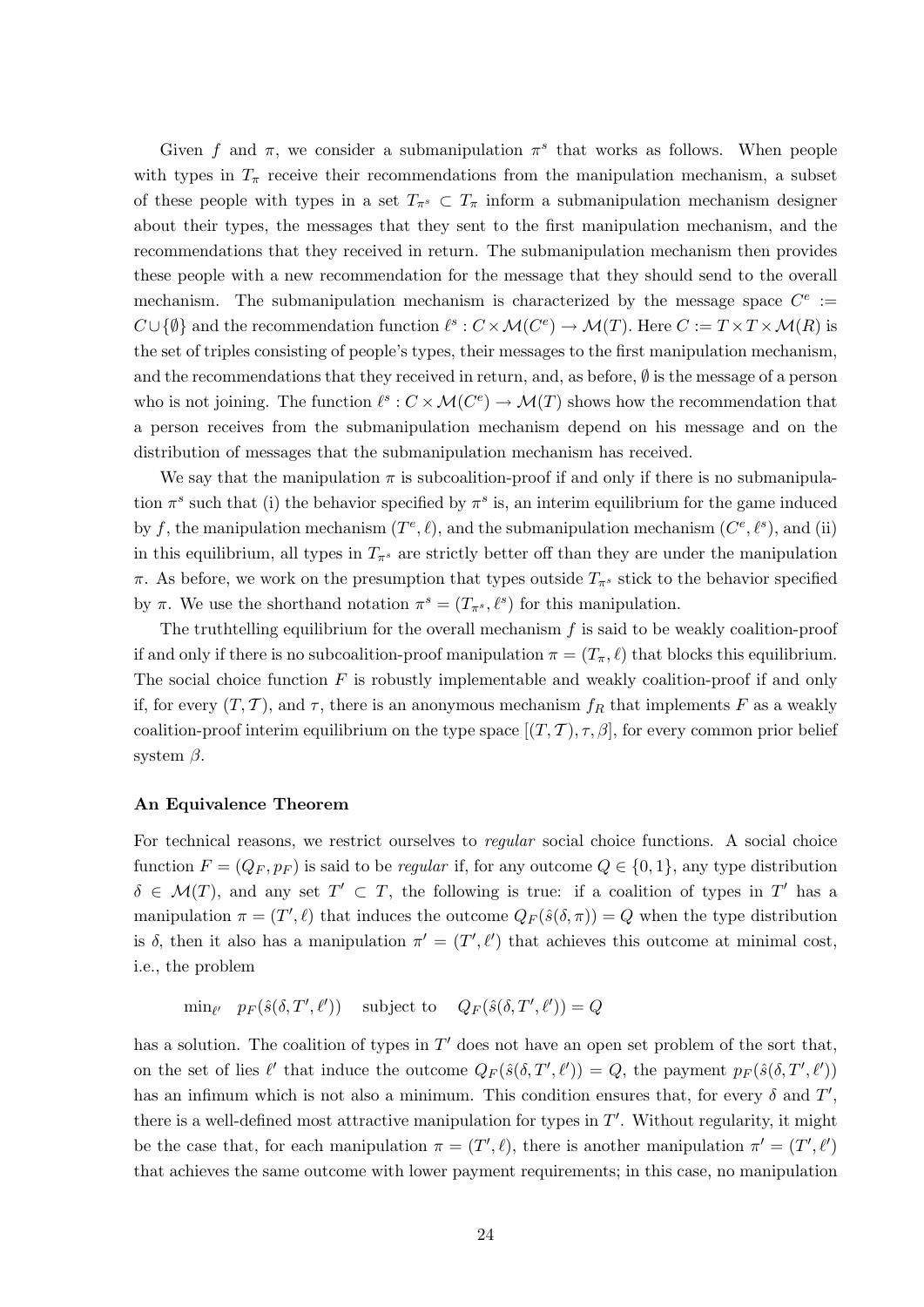$\pi = (T', \ell)$  would be subcoalition-proof and the concept of weak coalition-proofness would not have any bite.

Also, for ease of exposition, we limit attention to moderately uninformative common prior type spaces. This implies that we do not have to worry about manipulations and submanipulations that affect the outcome with probability zero.

**Theorem 2** A regular social choice function  $F = (Q_F, p_F)$  is robustly implementable and weakly coalition-proof if and only if it satisfies:

- 1. There exist numbers  $p_F^0$  and  $p_F^1$  so that, for all  $v \in V$  and all  $s \in \mathcal{M}(V)$ ,  $p_F(v, s) = p_F^0$  is  $Q_F(s) = 0$  and  $p_F(v, s) = p_F^1$  if  $Q_F(s) = 1$ .
- 2. For all s and s' in  $\mathcal{M}(V)$ ,

$$
s(V_1(p_F^1 - p_F^0)) \ge s'(V_1(p_F^1 - p_F^0)) \text{ and } s(V_0(p_F^1 - p_F^0)) \le s'(V_0(p_F^1 - p_F^0))
$$
  
implies  $Q_F(s) \ge Q_F(s')$ ,

where  $V_1(p_F^1 - p_F^0)$  and  $V_0(p_F^1 - p_F^0)$  are again the sets of net gainers and net losers from public-good provision when the difference in payments is  $p_F^1 - p_F^0$ .

### 6 Welfare Implications

#### Limits to First-Best Implementation

We now turn to the welfare implications of imposing coalition-proofness, as well as robust implementability. We begin with an example that illustrates some of the issues that arise.

**Example 1** In this example, there are three possible payoff types  $V = \{0, 5, 10\}$ . The per-capita cost of public-good provision is  $k = 4.5$ . There are two possible cross-section distributions  $s^j$ ,  $j = 1,2$  of payoff types. The population shares  $s_v^j$  of the different payoff types under these two cross-section distributions are given in the following table.

$$
\begin{array}{c|ccccc}\nj & s_0^j & s_5^j & s_{10}^j & \bar{\mathbf{v}}(s^j) \\
\hline\n1 & 0.3 & 0.7 & 0 & 3.5 \\
2 & 0.4 & 0.1 & 0.5 & 5.5\n\end{array}
$$
\n(12)

The last column in the table indicates the cross-section average valuation  $\bar{\mathbf{v}}(s^j)$  of the public good for each distribution.

In this example, first-best implementation requires that the public good should not be provided in state 1 and that the public good should be provided in state 2. With equal cost sharing, the associated payment outcomes would be  $p_F^0 = 0$  and  $p_F^1 = 4.5$ . Given these payments, the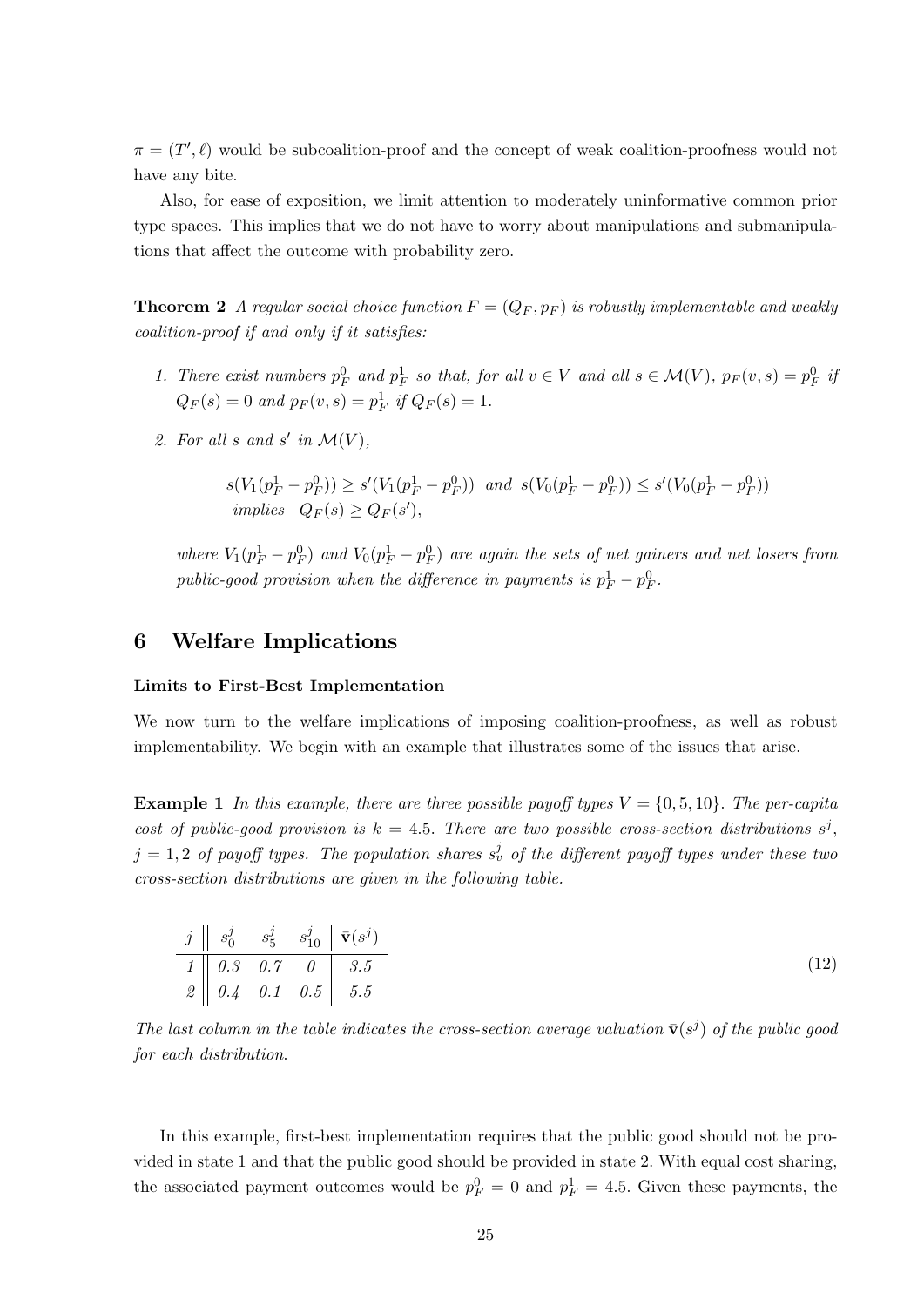set  $C^0$  of opponents of public-good provision consists of all types with valuations 0 and the set  $C<sup>1</sup>$  of net beneficiaries of public-good provision consists of all types with valuations 5 and 10. From Table 1, one immediately sees that the set of net beneficiaries has population share 0.8 in state 1 and 0.7 in state 2. Because the population share of the set of net beneficiaries is larger in state 1 than in state 2, first-best implementation runs afoul of the monotonicity requirement in Theorems 1 and 2. In more concrete terms, any mechanism that would implement a social choice function with first-best outcomes would be vulnerable to a manipulation by a coalition organizer who targets participants with valuations 5 and 10, promising that, in state 1, he will ensure that the public good is provided after all, on the basis of manipulation requiring 3/4 of his clientele to report the valuation 10,  $1/8$  to report the valuation 0, and only  $1/8$  to report the true valuation 5, thereby giving the impression that the true state is 2, rather than 1.

The possibility that robust first-best implementation may run afoul of coalition-proofness is also illustrated by the example in the introduction, with possible valuations 0, 3, and 10, and a per capita provision cost equal to 4. In that example, all cross-section distributions of types involved population shares 0.3 of net beneficiaries and 0.7 of opponents of public-good provision. A robustly implementable and coalition-proof social choice function would have to be insensitive to whatever people report, which is incompatible with the efficiency requirement that the public good be provided if and only if the population share of individuals with valuation 3 is sufficiently large. By contrast to this earlier example, the example here shows that coalition-proofness has bite even if the population share of net beneficiaries differs from state to state.

More generally, we obtain:

**Corollary 4** If there is a pair of states s and s', such that  $s(V_1(k)) \geq s'(V_1(k))$  and  $\bar{v}(s)$  $k < \bar{v}(s')$ , then there is no social choice function that yields first best outcomes and is robustly implementable and coalition-proof.

#### Second-Best Considerations

If condition (b) in Corollary 4 is violated, the overall mechanism designer is faced with a second-best problem. Given the impossibility of achieving efficient outcomes in every state s, he must choose between different deviations from efficiency that are compatible with robust implementability and coalition-proofness. For instance, in Example 1, he can decide whether it is better to forego the net benefits from public-good provision in state 2 or to incur the net losses from public-good provision in state 1. He might also want to change the boundary between yes-sayers and no-sayers by imposing a payment scheme that raises more funds than he needs, e.g., by asking for a payment  $p_F^1 = 5.1$  if the public good is provided, rather than  $p_F^1 = k = 4.5$ , in order to turn people with valuations 5 from net beneficiaries into opponents of public-good provision. This would allow him to implement a first-best public-good provision rule, but there would be a waste of resources in state 2, when the public good is provided.

Any assessment of tradeoffs between the different kinds of inefficiency must rely on a system of weights that the mechanism designer assigns to the different states. For specificity, we assume that the mechanism designer has his own prior beliefs and chooses a social choice function in order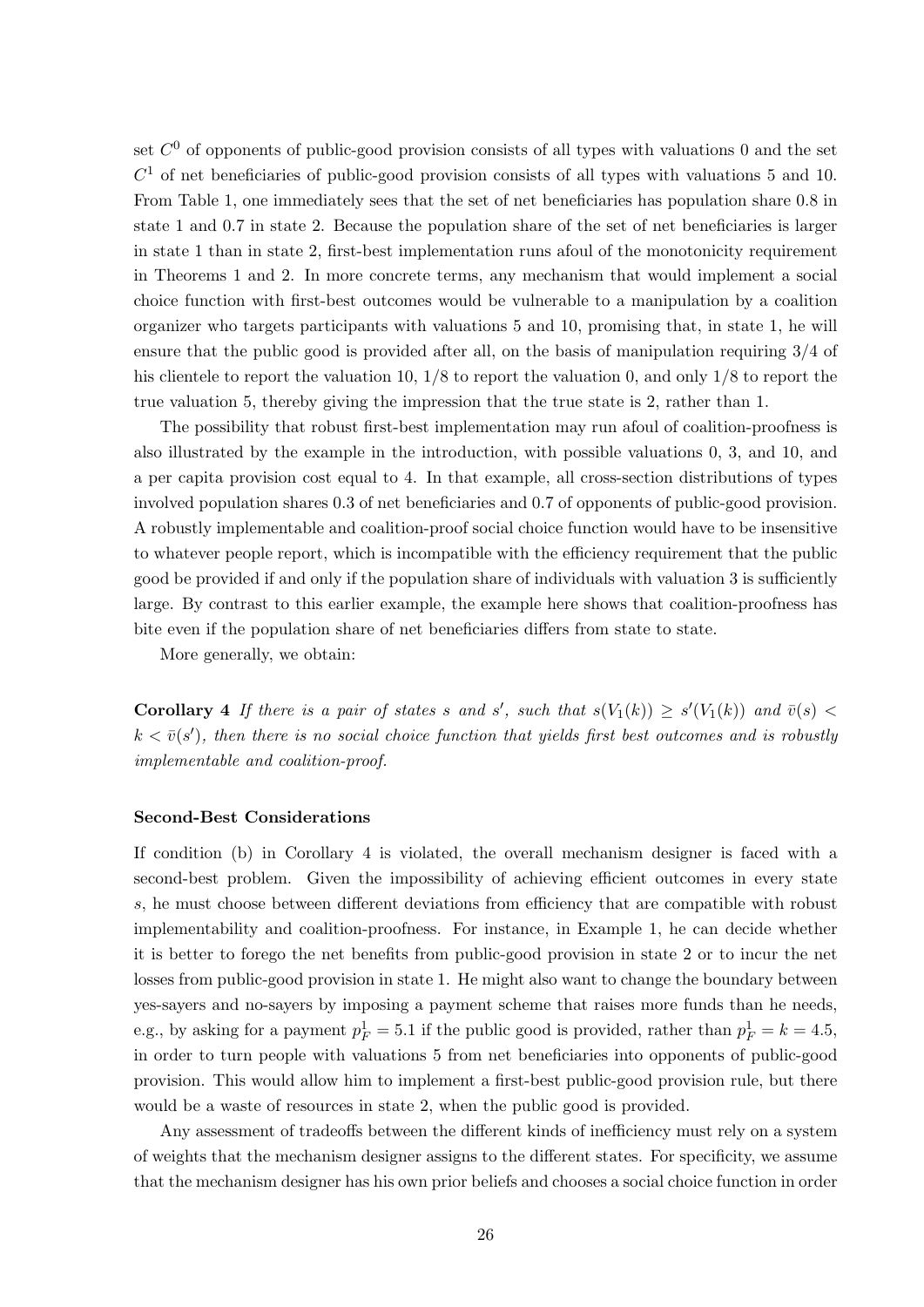to maximize expected aggregate surplus according to these beliefs, subject to the requirements of feasibility, robust implementability and coalition-proofness. Given our characterization robust implementability and coalition-proofness, this is equivalent to the problem of choosing  $p_F^0$ ,  $p_F^1$ and  $Q_F : \mathcal{M}(V) \to \{0, 1\}$  so as to maximize the expected aggregate surplus

$$
E^M[(\bar{\mathbf{v}}(s) - p_F^1)Q_F(s) - p_F^0(1 - Q_F(s))]
$$
\n(13)

subject to the feasibility constraints that  $p_F^0 \geq 0$ ,  $p_F^1 \geq k$ , and the coalition-proofness condition that for every pair s and s',  $s(V_1(p_F^1 - p_F^0)) \ge s'(V_1(p_F^1 - p_F^0))$  implies  $Q_F(s) \ge Q_F(s')$ . The expectations operator  $E^M$  in (13) indicates that expectations over s are taken with respect to the mechanism designer's subjective beliefs.

In Example 1, the solution to this second-best problem depend on the probabilities  $P_1^M$  and  $P_2^M$  that the mechanism designer assigns to the different states. If the benefits of public-good provision are foregone in state 2, then, relative to first-best, there is a net per capita welfare loss of  $5.5 - 4.5 = 1.0$  in this state. If the public-good is provided in state 1, when it should not be, the per capita welfare loss is  $4.5 - 3.5 = 1.0$ . If the mechanism designer deems the two states to be equiprobable, he will be indifferent between excessive provision in state 1 and non-provision in state 2. If he deems state 2 to be more likely than state 1, he will prefer excessive provision in state 1 to non-provision in state 2; the reverse is true if he deems state 1 to be more likely.

In any case, though, non-provision in state 2 is dominated by a scheme involving nonprovision in state 1 and provision with a payment  $p_F^1 = 5.1 > k$  in state 2. This scheme involves a per capita welfare loss, relative to first-best, that is equal to  $5.1 - 4.5 = 0.6$  in state 2 If the mechanism designer deems the two states to be equiprobable, he will prefer this scheme even to an arrangement involving excessive provision of the public good in state 1. Excessive provision of the public good in state 1, i.e., provision of the public good in both states, with non-wasteful payments  $p_F^0 = 0$  and  $p_F^1 = k = 4.5$  is only preferred if the probability assigned to state 1 is less than 3/8. If the probability assigned to state 1 exceeds 3/8, the second-best social welfare function stipulates (the efficient) non-provision of the public good in state 1 and provision with a wasteful payment requirement in state 2. A wilful waste of resources may thus be part of a second-best solution when first-best solutions are ruled out by robust incentive compatibility and coalition-proofness.

## 7 Concluding Remarks

Our subject in this paper has been the problem of mechanism design for public-good provision in a large economy with prior uncertainty as to whether it is efficient for the public good to be provided or not. In this economy, conditions for individual incentive compatibility are simple because no one individual can affect the aggregate outcome. If there are no participation constraints, therefore, a social choice function that yields first-best outcomes can be implemented simply by asking people about their preferences and having them share the costs evenly if the public good is provided. In some instances, however, such schemes are implausible because they rely on information that (collectively) hurts the people who provide it; and people's willingness to provide this information is based solely on the consideration that, as individuals, they are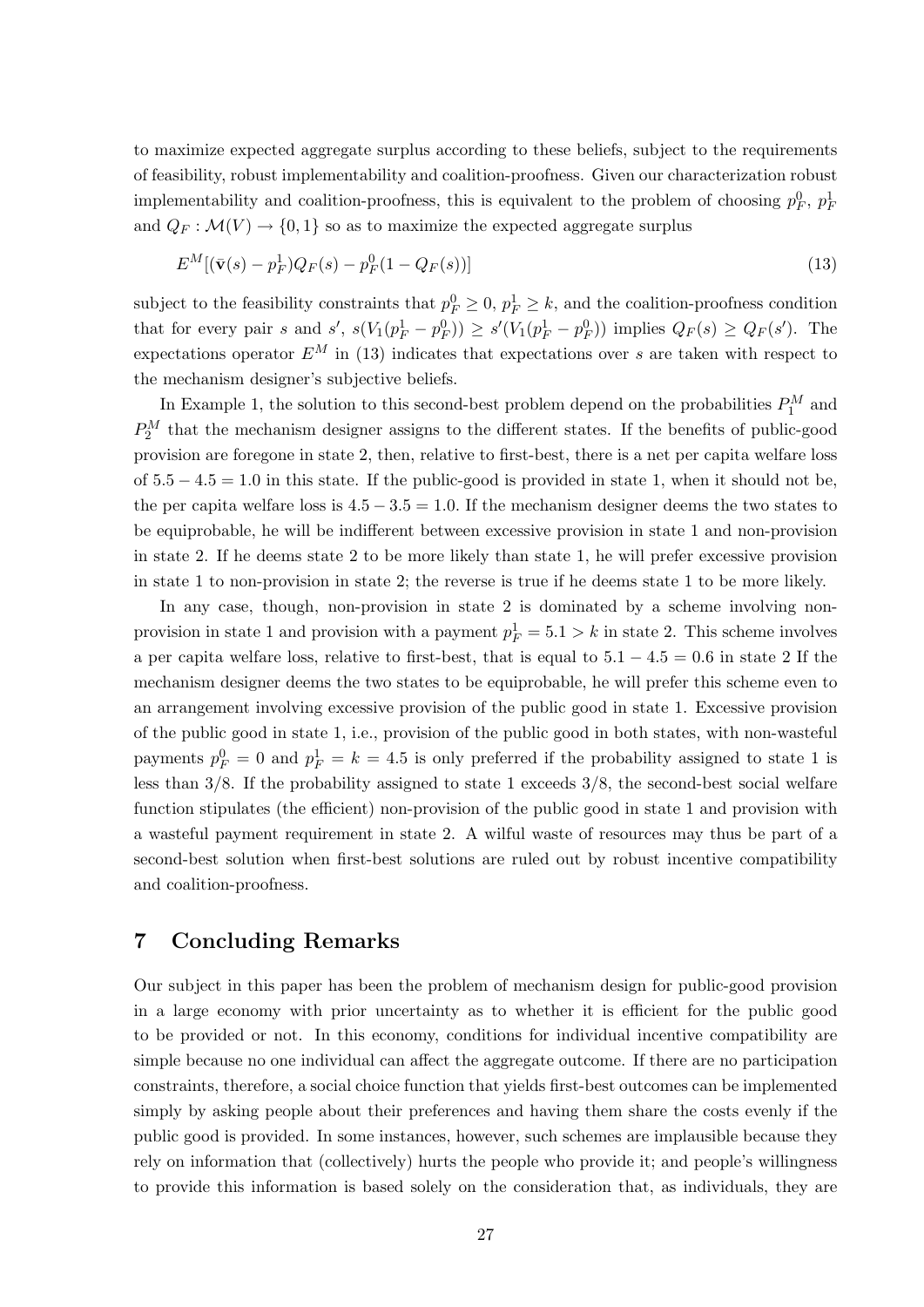unable to affect the outcome anyway. We impose a requirement of (weak) coalition-proofness to eliminate this possibility.

When coalition-proofness is imposed along with robustness, the implementability of a social choice function that yields first-best outcomes can no longer be taken for granted. Social choice functions are robustly implementable and (weakly) coalition-proof if and only if the provision can be characterized by a threshold such that the public good is provided if the population share of the net beneficiaries exceeds the threshold and is not provided if the population share of the net beneficiaries falls short of the threshold. Preference intensities cannot play a role. Net beneficiaries are the people for whom the benefits of the public good exceed the costs of the contribution they have to make; contributions are the same for all people and depend only on whether the public good is provided or not. Generally, such threshold rules cannot be used to implement first-best outcomes, because they are not responsive to the preference intensities of those who benefit and those who are harmed by public-good provision.

Instead of coalition-proofness, we might also have used a weak dominance criterion. In those instances where people are (collectively) hurt by the information that they provide, truthtelling is weakly dominated because in the zero-probability event that one might be pivotal after all, lying would provide for a better outcome and in all other events, it would not make a difference. An analysis that is based on a weak dominance criterion would, however, be limited to the large-economy model, with no scope for extending it to large finite economies. In large finite economies, in the absence of participation constraints, Clarke-Groves mechanisms would provide for dominant-strategy implementation of first-best outcomes through truthtelling. The dominant-strategy property of truthtelling only disappears when one goes to the continuumeconomy limit. If one regards the large economy with a continuum of agents as an idealization of finite economies with many participants, this discontinuity in the implications of the weakdominance criterion must be considered problematic.

By contrast, there does not seem to be any such discontinuity in the application of robustness and coalition-proofness to large finite economies and to the continuum-economy limit. In large finite economies, the criterion of individual incentive compatibility is less simple to apply because, for each agent, there is a small probability that he might be pivotal for public-good provision. Incentive schemes must take account of this possibility. The fact that individual incentive compatibility has bite, however, does not preclude the possibility that coalition-proofness and robustness might have bite as well. Preliminary research on the issue makes us confident that, in contrast to weak dominance, the imposition of coalition-proofness and robustness has similar effects in large finite economies as in the continuum-economy idealization.

## References

Bassetto, M. and Phelan, C. (2008). Tax riots. Review of Economic Studies, 75:649–669.

Bierbrauer, F. (2009). Optimal income taxation and public-good provision in a large economy with aggregate uncertainty. Working Paper, Max Planck Institute for Research on Collective Goods.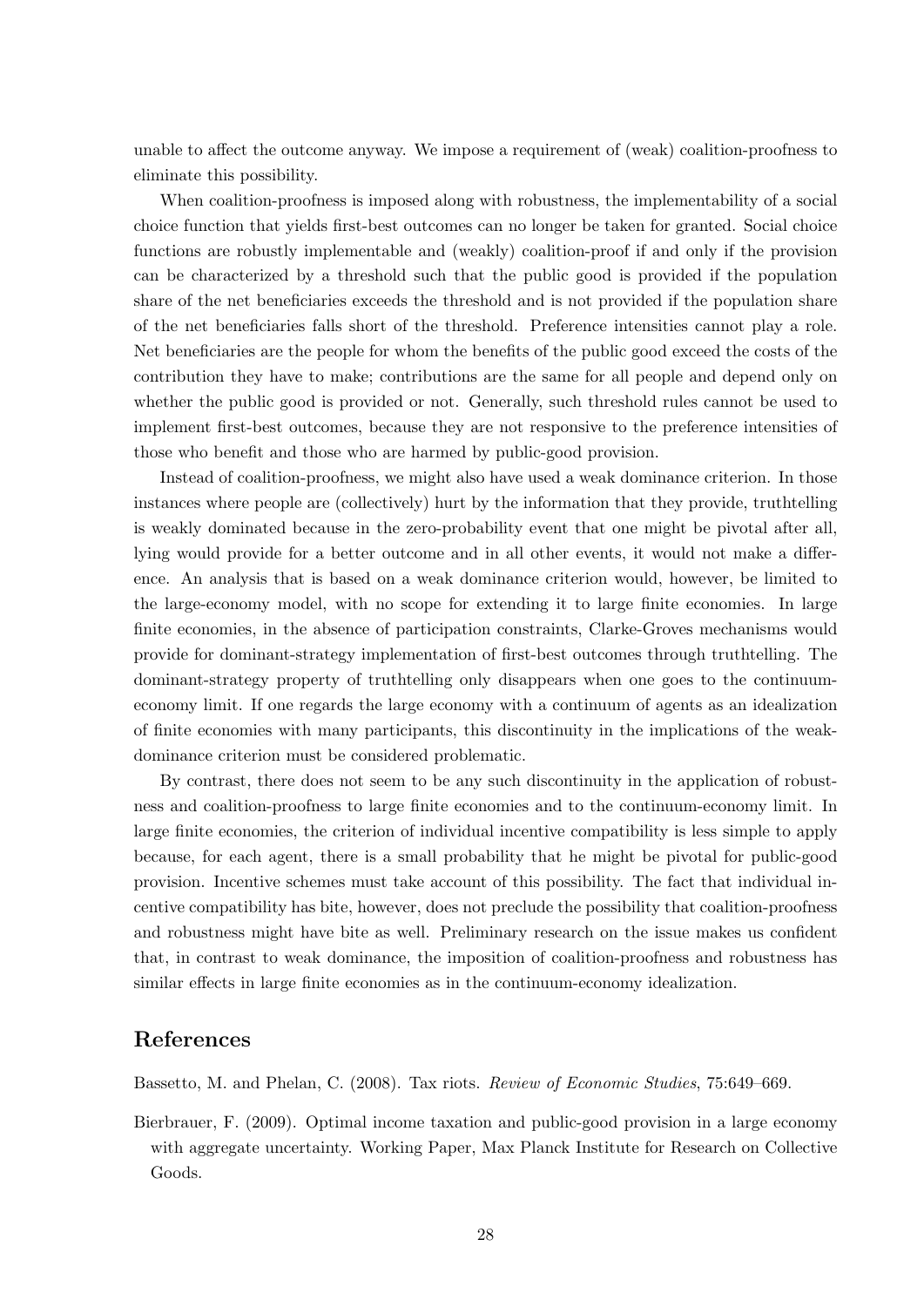- Bierbrauer, F. and Hellwig, M. (2009). The Samuelson critique of a voluntary exchange theory of public finance: an incentive-theoretic perspective. Working Paper, Max Planck Institute for Research on Collective Goods.
- Bergemann, D. and Morris, S. (2005). Robust mechanism design. Econometrica, 73:1771–1813.
- Bernheim, B., Peleg, B., and Whinston, M. (1986). Coalition-proof Nash equilibria I. concepts. Journal of Economic Theory, 42:1–12.
- Clarke, E. (1971). Multipart pricing of public goods. Public Choice, 11:17–33.
- Crémer, J. and McLean, R. (1985). Optimal selling strategies under uncertainty for a discriminating monopolist when demands are interdependent. Econometrica, 53:345–361.
- Crémer, J. and McLean, R. (1988). Full extraction of the surplus in Bayesian and dominant strategy auctions. Econometrica, 56:1247–1257.
- d'Aspremont, C., Crémer, J., and Gérard-Varet, L. (2004). Balanced Bayesian mechanisms. Journal of Economic Theory, 115:385–396.
- d'Aspremont, C. and Gérard-Varet, L. (1979). Incentives and incomplete information. Journal of Public Economics, 11:25–45.
- Feldman, M. and Gilles, C. (1985). An expository note on individual risk without aggregate uncertainty. Journal of Economic Theory, 35:26–32.
- Green, J. and Laffont, J. (1979). Incentives in Public Decision-Making. North-Holland Publishing Company.
- Groves, T. (1973). Incentives in teams. Econometrica, 41:617–663.
- Guesnerie, R. (1995). A Contribution to the Pure Theory of Taxation. Cambridge University Press.
- Güth, W. and Hellwig, M. (1986). The private supply of a public good. Journal of Economics, Supplement 5:121–159.
- Hellwig, M. (2003). Public-good provision with many participants. Review of Economic Studies, 70:589–614.
- Hildenbrand, W. (1974). Core and Equilibria of a Large Economy. Princeton University Press.
- Jackson, M. (2001). A crash course in implementation theory. Social Choice and Welfare, 18:655–708.
- Johnson, S., Pratt, J., and Zeckhauser, R. (1990). Efficiency despite mutually payoff-relevant private information: The finite type case. Econometrica, 58:873–900.
- Judd, K. (1985). The law of large numbers with a continuum of i.i.d. random variables. Journal of Economic Theory, 35:19–25.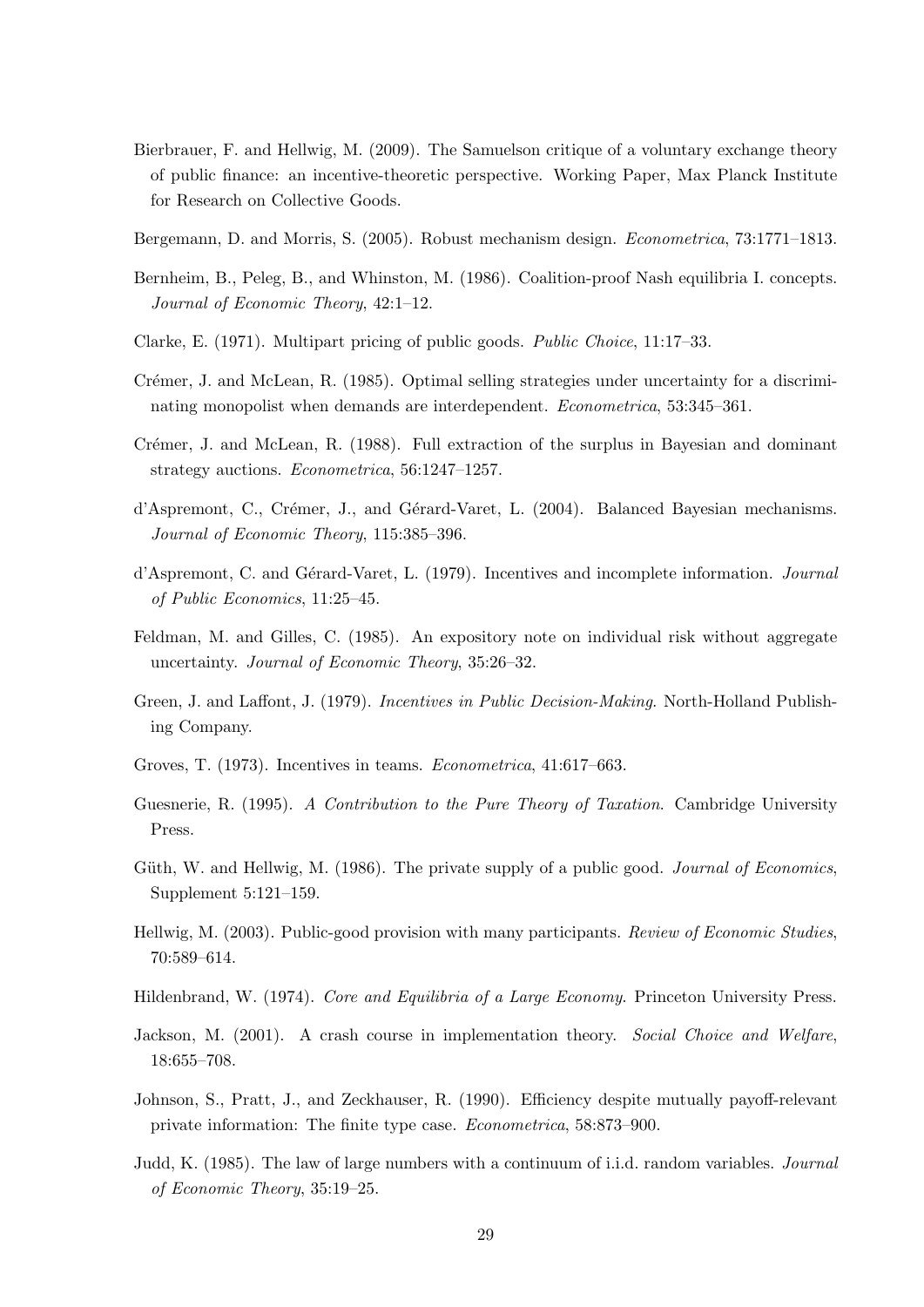- Laffont, J. and Martimort, D. (1997). Collusion under asymmetric information. Econometrica, 65:875–911.
- Laffont, J. and Martimort, D. (2000). Mechanism design with collusion and correlation. *Econo*metrica, 68:309–342.
- Ledyard, J. (1978). Incentive compatibility and incomplete information. Journal of Economic Theory, 18:171–189.
- Mailath, G. and Postlewaite, A. (1990). Asymmetric bargaining procedures with many agents. Review of Economic Studies, 57:351–367.
- Moore, J. (1992). Implementation, contracts, and renegotiation in environments with complete information. In Laffont, J.-J., editor, Advances in Economic Theory: Sixth World Congress, vol. I. Cambridge, UK, Cambridge University Press.
- Neeman, Z. (2004). The relevance of private information in mechanism design. Journal of Economic Theory, 117:55–77.
- Norman, P. (2004). Efficient mechanisms for public goods with use exclusion. Review of Economic Studies, 71:1163–1188.
- Osborne, M. and Rubinstein, A. (1994). A course in Game Theory. MIT Press, Cambridge, MA.
- Podczeck, R. (2009). On existence of rich Fubini extensions. Economic Theory, forthcoming.
- Rob, J. (1989). Pollution claim settlements under private information. Journal of Economic Theory, 47:307–333.
- Schmitz, P. (1997). Monopolistic provision of excludable public goods under private information. Public Finance/ Finance Publiques, 52:89–101.
- Sun, Y. (2006). The exact law of large numbers via Fubini extension and characterization of insurable risks. Journal of Economic Theory, 126:31–69.
- Sun, Y. and Zhang, Y. (2009). Individual risk and Lebesgue extension without aggregate uncertainty. Journal of Economic Theory, 144:432–443.

## A Proofs

#### Proof of Proposition 1

" $\implies$ ": Suppose first that  $F = (Q_F, p_F)$  is robustly implementable. Fix some arbitrary  $\hat{s} \in$  $\mathcal{M}(V)$ , and let  $(T, \mathcal{T})$  and  $\tau : T \to V$  be such that  $\tau(T) = V$  and, for some  $\hat{\delta} \in \mathcal{M}(T)$ ,  $\hat{s} = \hat{\delta} \circ \tau^{-1}$ . Because F is robustly implementable, there exists a mechanism f that implements F on  $[(T, T), \tau, \beta]$  for every common-prior belief system  $\beta$ . By the revelation principle, there is no loss of generality in assuming that  $f$  is an incentive-compatible direct mechanism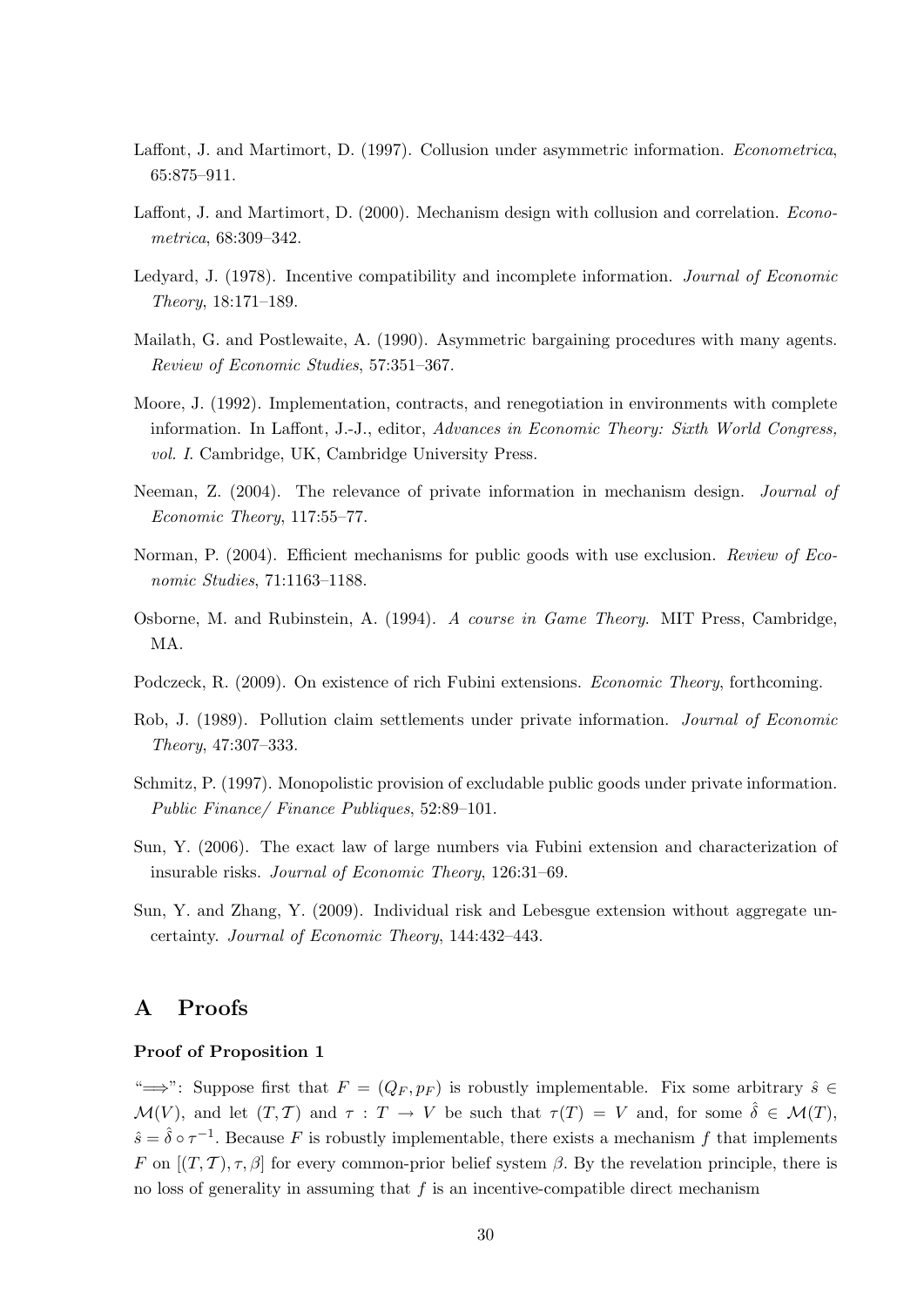Consider a prior  $\hat{P}$  such that  $\hat{P}(B_t \times B_\delta) = \hat{\delta}(B_t) \cdot \chi_{B_\delta}(\hat{\delta})$  for any measurable sets  $B_t \subset T$  and  $B_\delta \subset \mathcal{M}(T)$ , where  $\chi_{B_\delta}$  is the indicator function of  $B_\delta$ . This prior is obviously compatible with a belief system  $\hat{\beta}$  such that  $\hat{\beta}(B_{\delta}|t) = \chi_{B_{\delta}}(\hat{\delta})$  for all  $t \in T$  and all measurable sets  $B_{\delta} \subset \mathcal{M}(T)$ . Heuristically, the prior  $\hat{P}$  and the posteriors  $\hat{\beta}(\cdot|t)$  are such that everybody "knows" that the cross-section distribution of types is  $\hat{\delta}$ . If f is an incentive-compatible direct mechanism that implements F on  $[(T, \mathcal{T}), \tau, \hat{\beta}]$ , we must have

$$
\int_{\mathcal{M}(T)} [\tau(t)Q_f(\delta) - p_f(t,\delta)]d\hat{\beta}(\delta \mid t) \ge \int_{\mathcal{M}(T)} [\tau(t)Q_f(\delta) - p_f(t',\delta)]d\hat{\beta}(\delta \mid t)
$$
\n(14)

and, hence,

$$
\tau(t)Q_f(\hat{\delta}) - p_f(t,\hat{\delta}) \ge \tau(t)Q_f(\hat{\delta}) - p_f(t',\hat{\delta})
$$

for all  $t$  and all  $t'$  in  $T$ . Because  $f$  achieves  $F$ , it follows that

$$
\tau(t)Q_F(\hat{s}) - p_F(\tau(t), \hat{s}) \ge \tau(t)Q_F(\hat{s}) - p_F(\tau(t'), \hat{s})
$$

for all t and all t'. Because  $\tau(T) = V$ , this is equivalent to the requirement that

$$
vQ_F(\hat{s}) - p_F(v,\hat{s}) \ge vQ_F(\hat{s}) - p_F(v',\hat{s}),
$$

for all v and all  $v' \in V$ . Because  $\hat{s}$  was chosen arbitrarily, it follows that  $F = (Q_F, p_F)$  is expost incentive-compatible.

" $\Longleftarrow$ ": Conversely, suppose that the social choice function  $F = (Q_F, p_F)$  is expost incentivecompatible. For any  $(T, \mathcal{T})$  and  $\tau : T \to V$ , consider the direct mechanism  $f = (Q_f, p_f)$  such that for any  $t \in T$  and any  $\delta \in \mathcal{M}(T)$ ,  $Q_f(\delta) = Q_F(\delta \circ \tau^{-1})$  and  $p_f(t, \delta) = p_F(\tau(t), \delta \circ \tau^{-1})$ . We show that truthtelling is an equilibrium for the game induced by f on the type space  $[(T, \mathcal{T}), \tau, \beta]$ , regardless of the belief system  $\beta$ . By the definition of f, we have

$$
\int_{\mathcal{M}(T)} [\tau(t)Q_f(\delta) - p_f(t,\delta)]d\beta(\delta \mid t) = \int_{\mathcal{M}(T)} [\tau(t)Q_F(\delta \circ \tau^{-1}) - p_F(\tau(t), \delta \circ \tau^{-1})]d\beta(\delta \mid t)
$$

for all  $t$ . Because  $F$  is expost incentive-compatible, it follows that

$$
\int_{\mathcal{M}(T)} [\tau(t)Q_f(\delta) - p_f(t,\delta)]d\beta(\delta | t) \geq \int_{\mathcal{M}(T)} [\tau(t)Q_F(\delta \circ \tau^{-1}) - p_F(\tau(t'), \delta \circ \tau^{-1})]d\beta(\delta | t)
$$
\n
$$
= \int_{\mathcal{M}(T)} [\tau(t)Q_f(\delta) - p_f(t',\delta)]d\beta(\delta | t)
$$

 $\blacksquare$ 

for all t and  $t'$ , which proves that truthtelling is an equilibrium for the game induced by  $f$  on  $[(T, T), \tau, \beta]$ . By construction also, the truthtelling equilibrium for f achieves F.

#### Proof of Proposition 3

The proof of Proposition 3 is split into two parts. In the first part, we establish a version of the revelation principle. In the second part, we will show that there is no loss of generality in assuming that coalition joiners use the obedient response strategy  $\lambda^*$ . Let  $[(T, \mathcal{T}), \tau, \beta]$ ,  $f_R$ ,  $\sigma^*$ ,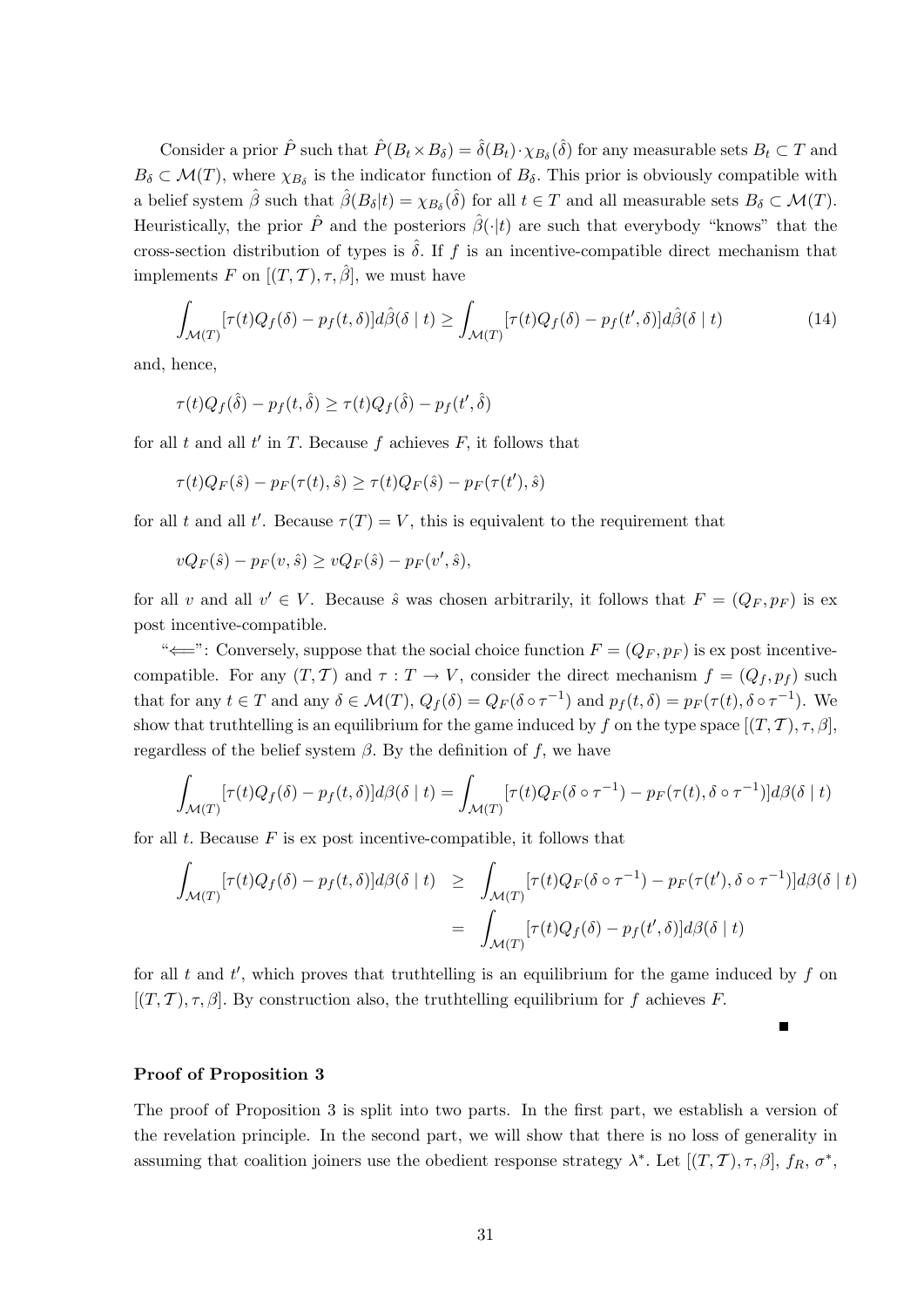and  $\pi = (X, \ell, \mu, \lambda, \sigma_{\mu^{-1}(\emptyset)}^*)$  be as specified in the proposition. Define  $\hat{\ell}: T_{\mu^{-1}(X)} \times \mathcal{M}(T_{\mu^{-1}(X)}^e) \to$  $\mathcal{M}(R)$  so that, for any  $t \in \mu^{-1}(X)$  and  $\chi^* \in \mathcal{M}(T^e_{\mu^{-1}(X)}),$ 

$$
\hat{\ell}(t, \chi^*) = \ell(\mu(t), \chi^* \circ \mu^{-1}),
$$
\n(15)

and consider the manipulation  $\hat{\pi} = (\mu^{-1}(X), \hat{\ell}, h_{\mu^{-1}(X)}, \lambda, \sigma^*_{\mu^{-1}(\emptyset)})$ , where  $\lambda$  is the same response strategy as in the manipulation  $\pi$ . We will show that, if the interim equilibrium  $\sigma^*$  for the mechanism  $f_R$  on the type space  $[(T, \mathcal{T}), \tau, \beta]$  is blocked by the manipulation  $\pi$ , then it is also blocked by the manipulation  $\hat{\pi}$ . The argument is, by and large, routine. We proceed in a sequence of steps.

- For both manipulations,  $\hat{\pi}$  and  $\pi$ , the set of nonjoiners is the same, i.e.,  $h_{\mu}^{-1}$  $\bar{U}_{\mu^{-1}(X)}^{-1}(\emptyset) =$  $\mu^{-1}(\emptyset)$ , by the definition of  $h_{\mu^{-1}(X)}$ .
- For any  $\delta \in \mathcal{M}(T)$ , if  $\chi^*(\delta, h_{\mu^{-1}(X)}) = \delta \circ h_{\mu^{-1}(X)}^{-1}$  $\mu^{-1}(X)$  is the cross-section distribution of reports received by the organizer of the manipulation  $\hat{\pi}$ , then  $\chi^*(\delta, h_{\mu^{-1}(X)}) \circ \mu^{-1}$  coincides with the cross-section distribution  $\chi(\delta,\mu) = \delta \circ \mu^{-1}$  of reports received by the organizer of the original manipulation  $\pi$ . By the preceding argument, the population shares,  $\chi^*(\delta, h_{\mu^{-1}(X)})(\{\emptyset\})$ and  $\chi(\delta,\mu)(\{\emptyset\})$ , of the sets of nonjoiners are the same for both manipulations. As for the joiners, we compute

$$
(\chi^*(\delta, h_{\mu^{-1}(X)}) \circ \mu^{-1})(B) = (\delta \circ h_{\mu^{-1}(X)}^{-1}) (\{t | \mu(t) \in B \cap X\})
$$
  
=  $\delta (\{t | \mu(t) \in B \cap X\})$   
=  $(\delta \circ \mu^{-1})(B) = \chi(\delta, \mu)(B)$ 

for any measurable set  $B \subset X$ .

- For any  $\delta \in \mathcal{M}(T)$  and any  $\hat{t} \in \mu^{-1}(X)$ , the recommendation  $\hat{\ell}(\hat{t}, \chi^*(\delta, h_{\mu^{-1}(X)}))$  that the organizer of the manipulation  $\pi^*$  provides to a person reporting  $\hat{t}$  when the crosssection distribution of reports he receives is  $\chi^*(\delta, h_{\mu^{-1}(X)})$  is equal to the recommendation  $\ell(\mu(\hat{t}), \chi(\delta, \mu))$  that the organizer of the original manipulation  $\pi$  provides to a person reporting  $\mu(\hat{t})$  when the cross-section of reports he receives is  $\chi(\delta,\mu) = \delta \circ \mu^{-1}$ . This follows from (15) and the fact that  $\chi^*(\delta, h_{\mu^{-1}(X)}) \circ \mu^{-1} = \chi(\delta, \mu)$ .
- For any  $\delta \in \mathcal{M}(T)$  and any  $t \in T$ , when the cross-section distribution of types is  $\delta$ , the lottery of reports that a of a person of type  $t$  submits to the overall mechanism is the same under the manipulation  $\hat{\pi}$  as under the manipulation  $\pi$ . For  $t \in \mu^{-1}(X)$ , this follows because  $\hat{\ell}(t, \chi^*(\delta, h_{\mu^{-1}(X)})) = \ell(\mu(t), \chi(\delta, \mu))$  and because the response strategy  $\lambda$  is unchanged. For  $t \in T\backslash \mu^{-1}(X)$ , its follows from the assumption that the agent's reporting behaviour is given by  $\sigma^*(t)$  under both manipulations.
- For any  $\delta \in \mathcal{M}(T)$ , when the cross-section distribution of types is  $\delta$ , the cross-section distribution of reports received by the overall mechanism under the manipulation  $\hat{\pi}$  is the same as the cross-section distribution of reports received under the manipulation  $\pi$ , i.e.,

$$
g(\delta, \pi) = g(\delta, \hat{\pi}).\tag{16}
$$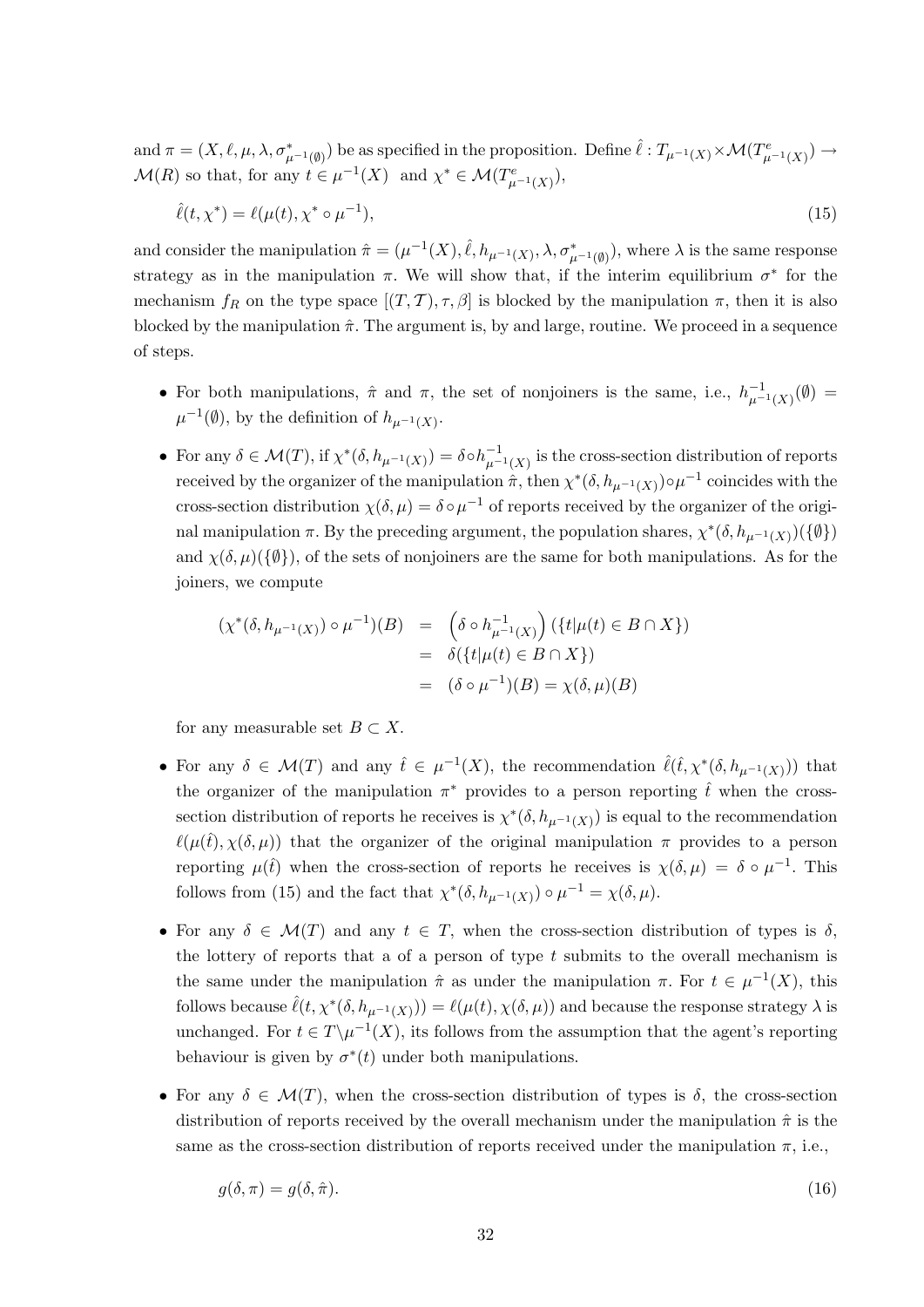This follows directly from the preceding observation.

• Given these observations, we also have

$$
u(\hat{\pi}, t, r, \delta) = u(\pi, t, r, \delta) \tag{17}
$$

for all types t, reports r to the overall mechanism, and all type distributions  $\delta$ , where, as in the text,

$$
u(\pi',t,r,\delta) = \tau(t)Q_{fn}(g(\delta,\pi')) - p_{fn}(r,g(\delta,\pi'))
$$

for  $\pi' = \hat{\pi}$  and for  $\pi' = \pi$ .

• From  $(17)$ , we obtain

$$
U_N(\hat{\pi}, t, r) = U_N(\pi, t, r) \tag{18}
$$

for all  $t \in T$  and all  $r \in R$ , and

$$
U_J(\hat{\pi}, t, \hat{t}, \lambda'(\cdot)) = U_J(\pi, t, \mu(\hat{t}), \lambda'(\cdot))
$$
\n(19)

for all  $t \in T$ , all  $\hat{t} \in \mu^{-1}(X)$ , and all response strategies  $\lambda' : \mathcal{M}(R) \to \mathcal{M}(R)$ .

• Because the triple  $(\mu, \lambda, \sigma_{\mu^{-1}(\emptyset)}^*)$  is an interim equilibrium for the game induced by the overall mechanism  $f_R$  and the manipulation mechanism  $(X, \ell)$ , we have

$$
U_J(\pi, t, \mu(t), \lambda(t, \cdot)) \ge U_J(\pi, t, \mu(\hat{t}), \lambda'(\cdot))
$$

and

$$
U_J(\pi, t, \mu(t), \lambda(t, \cdot)) \ge U_N(\pi, t, r)
$$

for all t and  $\hat{t}$  in  $\mu^{-1}(X)$ , all response strategies  $\lambda' : \mathcal{M}(R) \to \mathcal{M}(R)$ , and all  $r \in R$ . By (19) and (18), it follows that

$$
U_J(\hat{\pi}, t, t, \lambda(t, \cdot)) \ge U_J(\hat{\pi}, t, \hat{t}, \lambda'(\cdot))
$$

and

$$
U_J(\hat{\pi}, t, t, \lambda(t, \cdot)) \geq U_N(\hat{\pi}, t, r)
$$

for all t and  $\hat{t}$  in  $\mu^{-1}(X)$ , all response strategies  $\lambda' : \mathcal{M}(R) \to \mathcal{M}(R)$ , and all  $r \in R$ . The triple  $(h_{\mu^{-1}(X)}, \lambda, \sigma_{\mu^{-1}(\emptyset)}^*)$  thus satisfies condition (i) for an interim equilibrium of the game induced by  $f_R$  and the manipulation mechanism  $(\mu^{-1}(X), \hat{\ell})$ .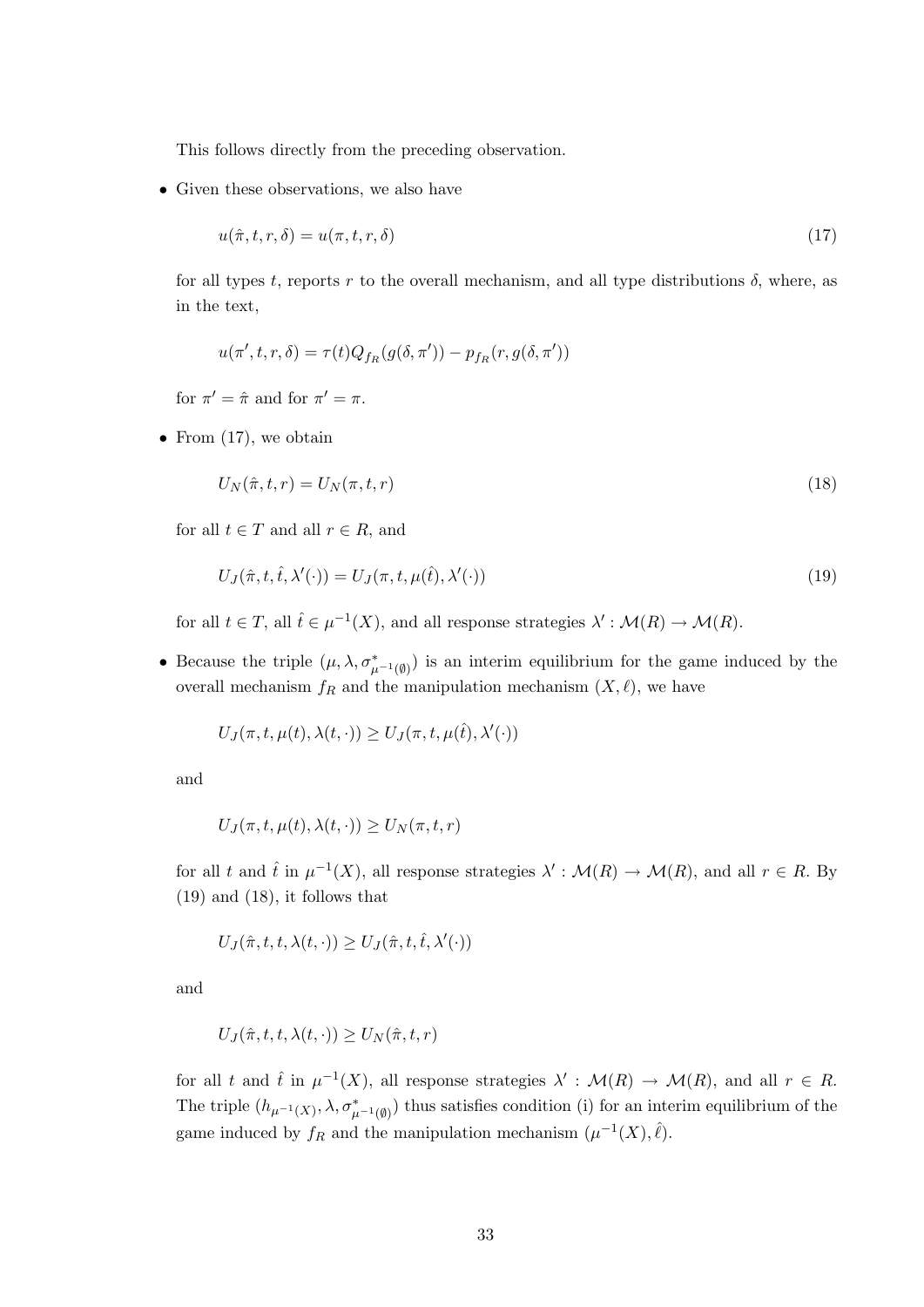• Because the triple  $(\mu, \lambda, \sigma_{\mu^{-1}(\emptyset)}^*)$  is an interim equilibrium for the game induced by the overall mechanism  $f_R$  and the manipulation mechanism  $(X, \ell)$ , we also have

$$
U_N(\pi, t, \sigma^*(t)) \ge U_J(\pi, t, \mu(\hat{t}), \lambda'(\cdot))
$$

and

$$
U_N(\pi, t, \sigma^*(t)) \ge U_N(\pi, t, r)
$$

for all  $t \in \mu^{-1}(\emptyset)$ ,  $\hat{t} \in \mu^{-1}(X)$ , all response strategies  $\lambda' : \mathcal{M}(R) \to \mathcal{M}(R)$ , and all  $r \in R$ . By (19) and (18), it follows that

$$
U_N(\hat{\pi}, t, \sigma^*(t)) \ge U_J(\hat{\pi}, t, \hat{t}, \lambda'(\cdot))
$$

and

$$
U_N(\hat{\pi}, t, \sigma^*(t)) \ge U_N(\hat{\pi}, t, r)
$$

for all  $t \in \mu^{-1}(\emptyset)$ ,  $\hat{t} \in \mu^{-1}(X)$ , all response strategies  $\lambda' : \mathcal{M}(R) \to \mathcal{M}(R)$ , and all  $r \in R$ . Thus, the triple  $(h_{\mu^{-1}(X)}, \lambda, \sigma_{\mu^{-1}(\emptyset)}^*)$  also satisfies condition (ii) for an interim equilibrium of the game induced by  $f_R$  and the manipulation mechanism  $(\mu^{-1}(X), \hat{\ell})$ . In combination with the preceding step, this shows that  $(h_{\mu^{-1}(X)}, \lambda, \sigma_{\mu^{-1}(\emptyset)}^*)$  is indeed an interim equilibrium for this game.

• From (19), we also infer that  $U_J(\hat{\pi}, t, t, \lambda(t, \cdot)) = U_J(\pi, t, \mu(t), \lambda(t, \cdot))$ . If  $U_J(\pi, t, \mu(t), \lambda(t, \cdot))$  $U(\sigma^*, \sigma^*(t), t)$  for all  $t \in \mu^{-1}(X)$ , it follows that  $U_J(\hat{\pi}, t, t, \lambda(t, \cdot)) > U(\sigma^*, \sigma^*(t), t)$  for all  $t \in \mu^{-1}(X)$ , i.e., if the interim equilibrium  $\sigma^*$  for the mechanism  $f_R$  on the type space  $[(T, T), \tau, \beta]$  is blocked by the manipulation  $\pi$ , then it is also blocked by the manipulation  $\hat{\pi}$ . This completes the first part of the proof of Proposition 3.

For the second part of the proof, we now consider the mechanism  $\pi^*$  that is specified in the proposition. This is the same as  $\hat{\pi}$  except that the recommendation function  $\ell$  is replaced by the function  $\ell^*$  that is specified in the proposition and the response strategy  $\lambda$  is replaced by the obedient strategy  $\lambda^*$ . Given that everything else is unchanged, the set of nonjoiners is obviously the same for  $\pi^*$  as for  $\hat{\pi}$ . Moreover, for any  $\delta \in \mathcal{M}(T)$ , when the cross-section distribution of types is  $\delta$ , the cross-section distribution of messages,  $\chi^*(\delta, h_{\mu^{-1}(X)})$ , that is observed by the manipulation organizer is the same for  $\pi^*$  as for  $\hat{\pi}$ . By the definitions of  $\hat{\ell}, \ell^*$ , and  $\lambda^*$ , we also have

$$
\lambda^*(t, \ell^*(t, \chi^*)) = \ell^*(t, \chi^*) = \lambda(t, \hat{\ell}(t, \chi^*))
$$
\n(20)

for all  $t \in \mu^{-1}(X)$  and all  $\chi^* \in \mathcal{M}(T^e_{\mu^{-1}(X)})$ . Therefore, for any  $\delta \in \mathcal{M}(T)$ , when the crosssection distribution of types is  $\delta$ , the cross-section distribution of messages received by the overall mechanism is the same for  $\pi^*$  as for  $\hat{\pi}$ , i.e.,

$$
g(\delta, \pi^*) = g(\delta, \hat{\pi}). \tag{21}
$$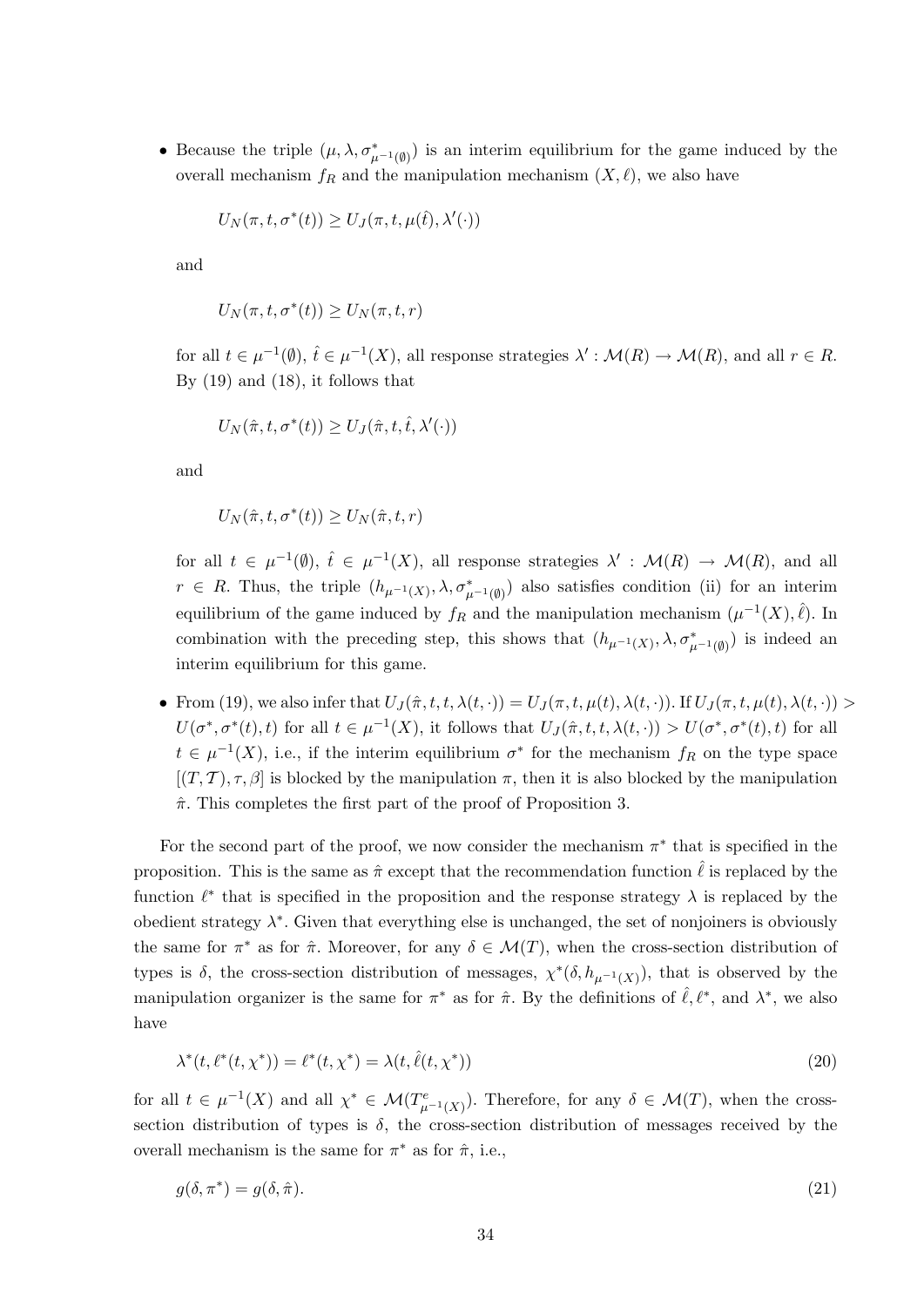By the same arguments as before, we can infer that

$$
U_N(\pi^*, t, r) = U_N(\hat{\pi}, t, r) \tag{22}
$$

for all  $t \in T$  and all  $r \in R$ , and

$$
U_J(\pi^*, t, \hat{t}, \lambda'(\cdot)) = U_J(\hat{\pi}, t, \hat{t}, \lambda' \circ \lambda(t, \cdot))
$$
\n(23)

for all  $t \in T$ , all  $\hat{t} \in \mu^{-1}(X)$ , and all response strategies  $\lambda' : \mathcal{M}(R) \to \mathcal{M}(R)$ . By the same arguments as before, one also finds that, if the triple  $(h_{\mu^{-1}(X)}, \lambda, \sigma^*_{\mu^{-1}(\emptyset)})$  is an interim equilibrium of the game induced by  $f_R$  and the manipulation mechanism  $(\mu^{-1}(X), \hat{\ell})$ , then the triple  $(h_{\mu^{-1}(X)}, \lambda^*, \sigma_{\mu^{-1}(\emptyset)}^*)$  is an interim equilibrium of the game induced by  $f_R$  and the manipulation mechanism  $(\mu^{-1}(X), \ell^*)$ .

From (23), we also have  $U_J(\pi^*, t, t, \lambda^*(t, \cdot)) = U_J(\hat{\pi}, t, t, \lambda(t, \cdot))$  for all t. If  $U_J(\hat{\pi}, t, t, \lambda(t, \cdot))$  >  $U(\sigma^*, \sigma^*(t), t)$  for all  $t \in \mu^{-1}(X)$ , it follows that  $U_J(\pi^*, t, t, \lambda(t, \cdot)) > U(\sigma^*, \sigma^*(t), t)$  for all  $t \in$  $\mu^{-1}(X)$ , i.e., if the interim equilibrium  $\sigma^*$  for the mechanism  $f_R$  on the type space  $[(T, \mathcal{T}), \tau, \beta]$ is blocked by the manipulation  $\hat{\pi}$ , then it is also blocked by the manipulation  $\pi^*$ .

#### Proof of Proposition 4

Let  $F = (Q_F, p_F)$  be an anonymous, robustly implementable and coalition-proof social choice function. By Corollary 1, the payment rule  $p_F$  takes the form  $p_F(v, s) = \bar{p}_F(s)$ , so that an agent's payment is independent of his own valuation v. For any type set  $(T, \mathcal{T})$ , and  $\tau : T \to V$ , let  $f = (Q_f, p_f)$  be a direct mechanism such that

$$
Q_f(\delta) = Q_F(\delta \circ \tau^{-1}) \quad \text{and} \quad p_f(t,\delta) = \bar{p}_F(\delta \circ \tau^{-1}), \tag{24}
$$

for all  $\delta \in \mathcal{M}(T)$  and all  $t \in T$ . Then, trivially, for any belief system  $\beta : T \to \mathcal{M}(\mathcal{M}(T))$ , truthtelling is an interim equilibrium for the game induced by f on the type space  $[(T, \mathcal{T}), \tau, \beta]$ ; moreover, for any type distribution  $\delta$ , the equilibrium outcome is  $(Q_F(\delta \circ \tau^{-1}), \bar{p}_F(\delta \circ \tau^{-1}))$ , as stipulated by the social choice function F. Thus, f implements F on  $[(T, \mathcal{T}), \tau, \beta]$  for every belief system  $\beta: T \to \mathcal{M}(\mathcal{M}(T)).$ 

We claim that, for any common-prior belief system  $\beta$ , the truthtelling equilibrium of the game induced by the mechanism f on  $[(T, \mathcal{T}), \tau, \beta]$  is also coalition-proof. To establish this claim, we will show that, if the truthtelling equilibrium of the game induced by the mechanism f on  $[(T, T), \tau, \beta]$  is not coalition-proof, then the social choice function F itself is not coalitionproof.

If the truthtelling equilibrium of the game induced by the mechanism f on  $[(T, T), \tau, \beta]$  is not coalition-proof, there exist a common-prior belief system  $\hat{\beta}$  and a manipulation  $\pi$  such that π blocks the truthtelling equilibrium of the game induced by the mechanism f on  $[(T, \mathcal{T}), \tau, \hat{\beta}]$ . By Proposition 3, we may assume that  $\pi$  takes the form  $\pi = (T_{\pi}, \ell, h_{T_{\pi}}, \lambda^*, h_{T \setminus T_{\pi}})$ , where  $T_{\pi}$ is the set of types joining the manipulating coalition,  $h_{T_{\pi}}$  is truthtelling of joiners towards the manipulation mechanism,  $\lambda^*$  is the obedient response to the manipulation mechanism's recommendations, and  $h_{T\setminus T_\pi}$  is truthtelling of nonjoiners towards the overall mechanism.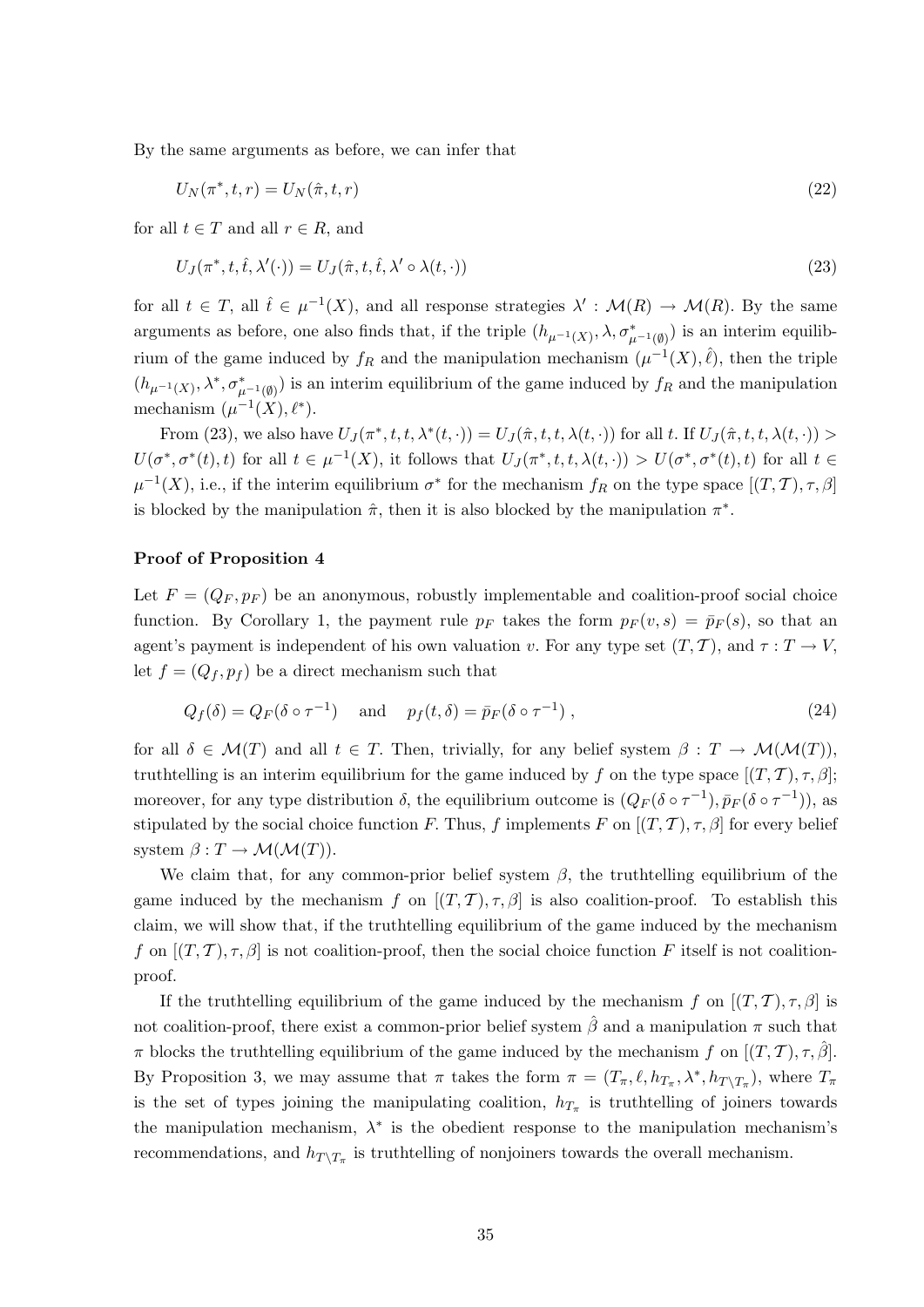Consider any other mechanism  $f_R = (Q_{f_R}, p_{f_R})$  and interim equilibrium  $\sigma^*$  that implement F on  $[(T, \mathcal{T}), \tau, \beta]$  for all  $\beta$ . Then

$$
Q_{f_R}(\delta \circ \sigma^{*-1}) = Q_F(\delta \circ \tau^{-1}) \quad \text{and} \quad p_{f_R}(\sigma^*(t), \delta \circ \sigma^{*-1}) = \bar{p}_F(\delta \circ \tau^{-1}), \tag{25}
$$

for all  $\delta \in \mathcal{M}(T)$  and all  $t \in T$ .

To show that  $\sigma^*$  is not coalition-proof, we consider a manipulation  $\pi_R = (T_\pi, \ell_R, h_{T_\pi}, \lambda^*, \sigma^*_{T \setminus T_\pi}),$ where  $\ell_R : T_\pi \times \mathcal{M}(T_\pi^e) \to \mathcal{M}(R)$  is specified so that, for any  $t \in T_\pi$  and any  $\chi \in \mathcal{M}(T_\pi^e)$ ,

$$
\ell_R(t,\chi) = \ell(t,\chi) \circ \sigma^{*-1}
$$
\n(26)

The set of nonjoiners is the same for  $\pi_R$  as for  $\pi$ , as is the strategy  $h_{T_{\pi}}$  that determines people's reports to the manipulation mechanism. For any  $\delta \in \mathcal{M}(T)$ , therefore, when the cross-section distribution of types is  $\delta$ , the cross-section distribution of messages,  $\chi(\delta, h_{T_{\pi}}) = \delta \circ h_{T_{\pi}}^{-1}$  $\overline{T_{\pi}}^1$ , that is observed by the manipulation organizer is the same for  $\pi_R$  as for  $\pi$ . By (26) and the obedience of coalition joiners to the recommendations that they receive, it follows that, for any  $\delta \in \mathcal{M}(T)$ , when the cross-section distribution of types is  $\delta$ , the distributions of messages received by the mechanism  $f_R$  under the manipulation  $\pi_R$  and by the mechanism f under the manipulation  $\pi$ are related by the equation

$$
g_R(\delta, \pi_R) = g(\delta, \pi) \circ \sigma^{*-1}.
$$

Using  $(25)$  and  $(24)$ , we now compute

$$
Q_{f_R}(g_R(\delta, \pi_R)) = Q_{f_R}(g(\delta, \pi) \circ \sigma^{*-1}) = Q_F(g(\delta, \pi) \circ \tau^{-1}) = Q_f(g(\delta, \pi)),
$$

and

$$
p_{f_R}(\sigma^*(\hat{t}), g_R(\delta, \pi_R)) = p_{f_R}(\sigma^*(\hat{t}), g(\delta, \pi) \circ \sigma^{*-1}) = \bar{p}_F(g(\delta, \pi) \circ \tau^{-1}) = p_f(\hat{t}, g(\delta, \pi)),
$$

for any  $\delta \in \mathcal{M}(T)$  and  $\hat{t} \in T$ . For any  $t \in T$ , we therefore have

$$
\int [\tau(t)Q_{f_R}(g_R(\delta,\pi_R)) - p_{f_R}(\sigma^*(\hat{t}), g_R(\delta,\pi_R))]d\beta(\delta|t)
$$
\n
$$
= \int [\tau(t)Q_F(g(\delta,\pi)\circ\tau^{-1}) - \bar{p}_F(g(\delta,\pi)\circ\tau^{-1})]d\beta(\delta|t)
$$
\n
$$
= \int [\tau(t)Q_f(g(\delta,\pi)) - p_f(\hat{t}, g(\delta,\pi))]d\beta(\delta|t) , \qquad (27)
$$

for any  $\hat{t} \in T$  and any belief system  $\beta$ . Because the manipulation  $\pi$  blocks the truthtelling equilibrium of the game induced by the direct mechanism f on  $[(T, \mathcal{T}), \tau, \hat{\beta}]$ , it follows that

$$
\int [\tau(t)Q_{f_R}(g_R(\delta,\pi_R)) - p_{f_R}(\sigma^*(\hat{t}), g_R(\delta,\pi_R))]d\hat{\beta}(\delta|t)
$$
  
\n
$$
> \int [\tau(t)Q_f(\delta) - p_f(\hat{t},\delta)]d\hat{\beta}(\delta|t)
$$
  
\n
$$
= \int [\tau(t)Q_F(\delta \circ \tau^{-1}\delta) - \bar{p}_F(\delta \circ \tau^{-1})]d\hat{\beta}(\delta|t)
$$
  
\n
$$
= \int [\tau(t)Q_{f_R}(\delta \circ \sigma^{*-1}) - p_{f_R}(\sigma^*(\hat{t}), \delta \circ \sigma^{*-1})]d\hat{\beta}(\delta|t),
$$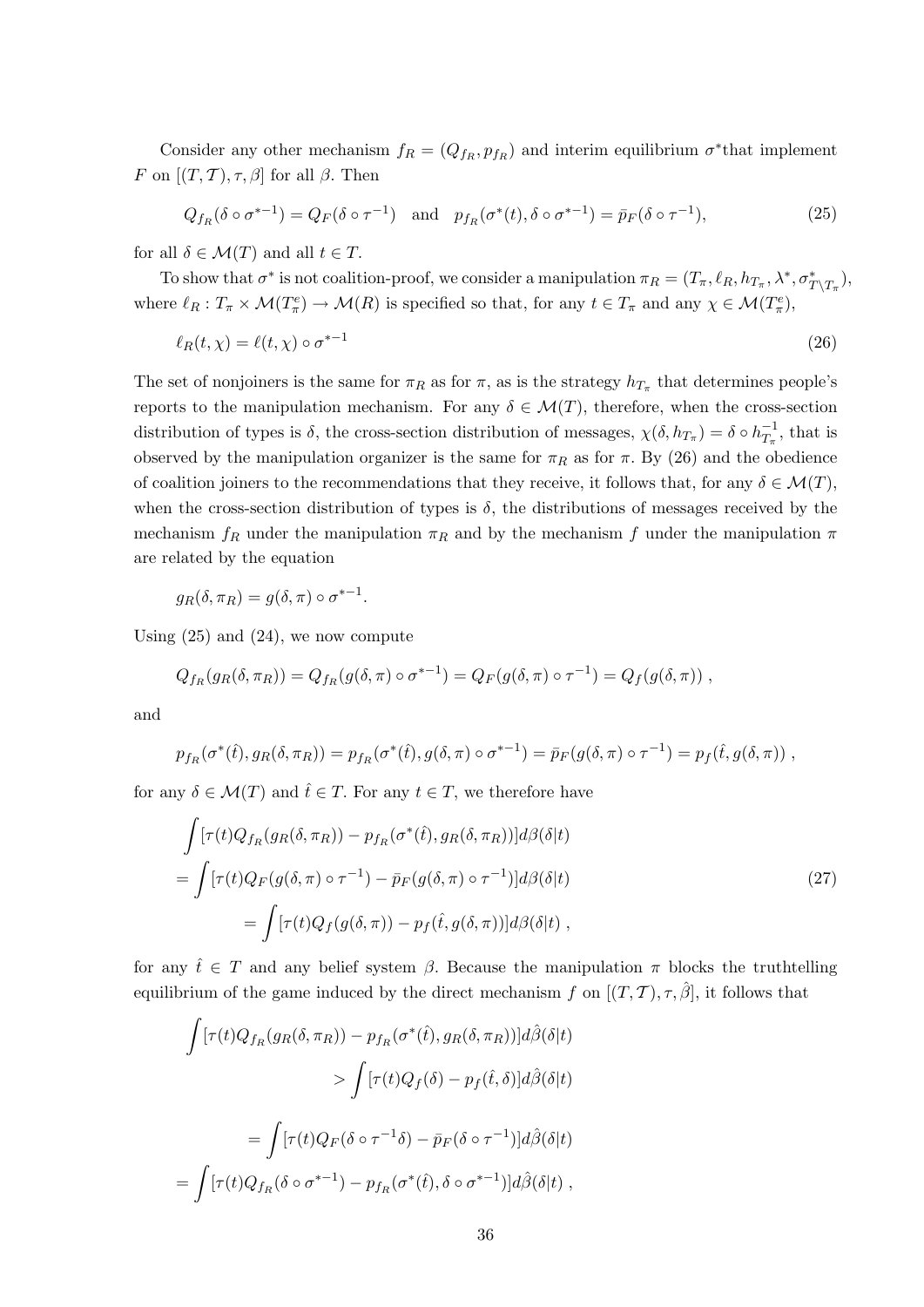for all  $t \in T_{\pi}$ , i.e., all coalition joiners expect the manipulation  $\pi_R$  to raise their payoffs relative to their payoffs under the direct mechanism  $f_R$ .

To complete the proof that the manipulation  $\pi_R$  blocks the interim equilibrium  $\sigma^*$  of the game induced by the mechanism  $f_R$  on  $[(T, T), \tau, \hat{\beta}]$ , it remains to be shown that the triple  $(h_{T_\pi}, \lambda^*, \sigma^*_{T\setminus T_\pi})$  is an interim equilibrium of the game induced by the manipulation mechanism  $(T_\pi, \ell_R)$  and the overall mechanism  $f_R$ . As shown by equation (27), the expected payoff of an agent of type  $t$  is independent of his report to the manipulation mechanism. It is also independent of his report to the overall mechanism, at least as long as this report belongs to the range of the interim equilibrium  $\sigma^*$ . For any other report, i.e., for any  $r \in R \setminus \sigma^*(T)$ , we claim that his expected payoff cannot be higher. For suppose that it was, i.e., that, for some  $t \in T$  and some  $r \in R \backslash \sigma^*(T)$ , we have

$$
\int [\tau(t)Q_{f_R}(g_R(\delta,\pi_R)) - p_{f_R}(r, g_R(\delta,\pi_R))]d\hat{\beta}(\delta|t)
$$
  
> 
$$
\int [\tau(t)Q_F(g(\delta,\pi)\circ\tau^{-1}) - \bar{p}_F(g(\delta,\pi)\circ\tau^{-1})]d\hat{\beta}(\delta|t).
$$
 (28)

Then we must have

$$
\tau(t)Q_{f_R}(g_R(\delta, \pi_R)) - p_{f_R}(r, g_R(\delta, \pi_R))
$$
  
> 
$$
\tau(t)Q_F(g(\delta, \pi) \circ \tau^{-1}) - \bar{p}_F(g(\delta, \pi) \circ \tau^{-1})
$$
  
= 
$$
\tau(t)Q_{f_R}(g_R(\delta, \pi_R)) - p_{f_R}(\sigma^*(t), g_R(\delta, \pi_R)),
$$

for some  $\delta \in \mathcal{M}(T)$ . But then,  $\sigma^*$  cannot be an interim equilibrium for the game induced by the mechanism  $f_R$  on the type space  $[(T, \mathcal{T}), \tau, \beta^*]$  where  $\beta^*$  is such that, for all  $t \in T$ ,  $\beta^*(t)$  assigns all probability mass to the cross-section distribution  $g(\delta, \pi)$ . The assumption that (28) holds for some  $t \in T$  and some  $r \in R \setminus \sigma^*(T)$  thus leads to a contradiction and must be false. It follows that  $(h_{T_{\pi}}, \lambda^*, \sigma^*_{T\setminus T_{\pi}})$  is indeed an interim equilibrium of the game induced by the manipulation mechanism  $(T_\pi, \ell_R)$  and the overall mechanism  $f_R$ , and that the manipulation  $\pi_R$  blocks the interim equilibrium  $\sigma^*$  of the game induced by the mechanism  $f_R$  on  $[(T, \mathcal{T}), \tau, \hat{\beta}]$ .

#### Proof of Lemma 1

Suppose that the Lemma is false. Then there exist s,  $\bar{s}$  such that  $Q_F(s) = Q_F(\bar{s})$  and  $\bar{p}_F(s) >$  $\bar{p}_F(\bar{s})$ . Let  $[(T, \mathcal{T}), \tau, \beta]$  be such that, for all  $t \in T$ ,  $\beta(t)$  assigns probability one to a singleton  $\delta$ so that  $s = \delta \circ \tau^{-1}$ . Then the truthtelling equilibrium for the direct mechanism that implements F on  $[(T, T), \tau, \beta]$  is blocked by a manipulation  $\pi = (T, \ell)$  of the grand coalition of all agents, where  $\ell$  is specified so that  $\ell(t, \delta) = \bar{s} \circ \tau$  for all t, and the cross-section distribution of payoff types communicated to the mechanism is  $\hat{s}(\delta, \pi) = \bar{s}$ .

#### Proof of Lemma 2

We first prove that  $(a_0)$  implies  $(b_0)$ . Suppose that, contrary to  $(b_0)$ , there is a manipulation  $\pi_0 \in \Pi_0$  so that

$$
\int Q_F(s(\delta))dP_2(\delta) > \int Q_F(\hat{s}(\delta,\pi_0))dP_2(\delta).
$$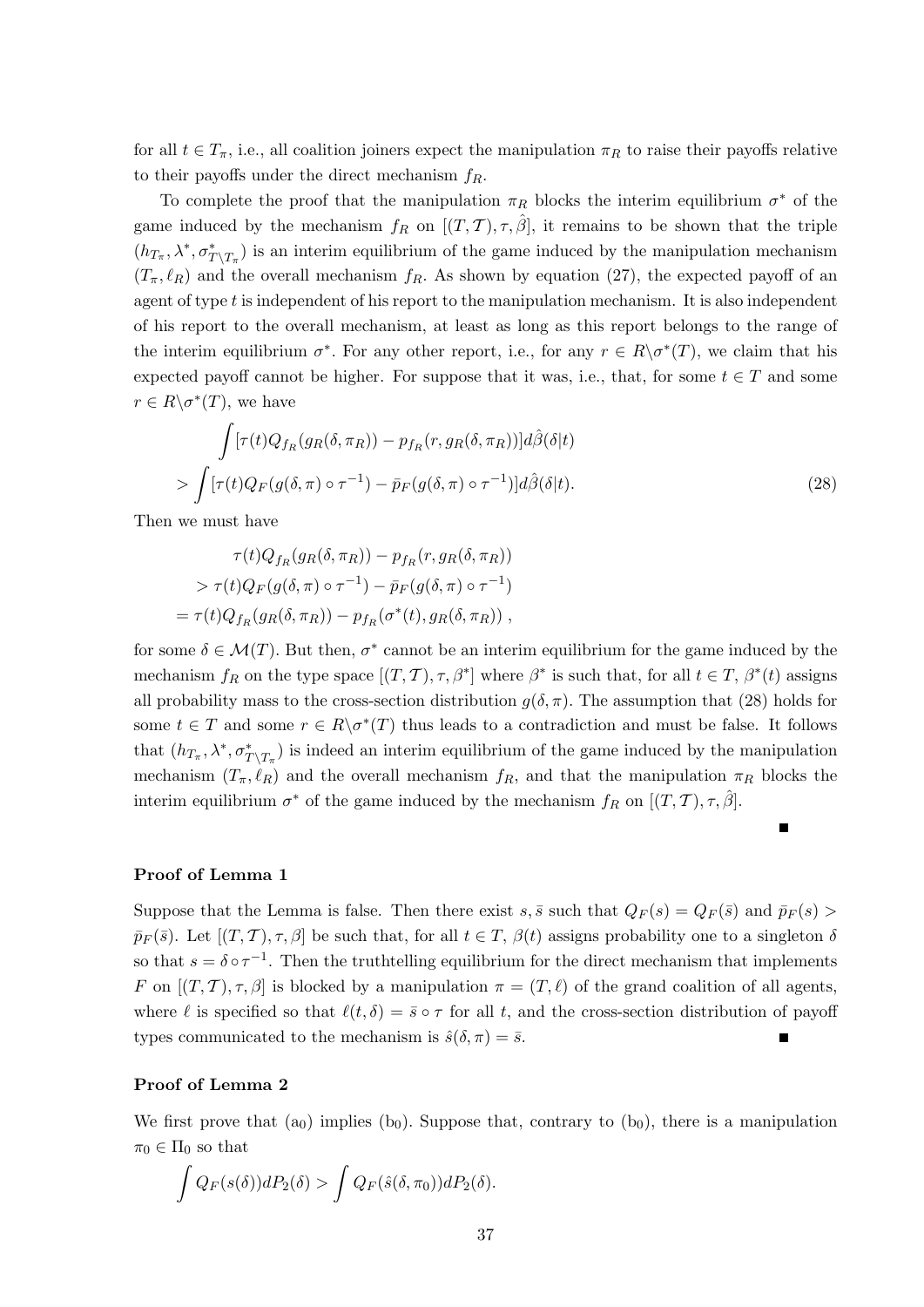There exists a set  $X \subset \mathcal{M}(C_0^e)$  such that  $P_2(\{\delta | \chi(\delta, h_{C_0}) \in X\}) > 0$  and, for all  $x \in X$ ,

$$
\int Q_F(s(\delta))dP_2(\delta|\chi(\tilde{\delta},h_{C_0})=x) > \int Q_F(\hat{s}(\delta,\pi_0))dP_2(\delta|\chi(\tilde{\delta},h_{C_0})=x).
$$

If necessary, we may replace  $\pi_0 = (C_0, \ell_0, h_{C_0}, \lambda^*, h_{T \setminus C_0})$  by  $\hat{\pi}_0 = (C_0, \hat{\ell}_0, h_{C_0}, \lambda^*, h_{T \setminus C_0})$ , where, for any  $t \in C_0$  and  $\chi \in \mathcal{M}(C_0^e)$ ,

$$
\hat{\ell}_0(t,\chi) = \ell_0(t,\chi)
$$
 if  $\chi \in X$  and  $\hat{\ell}_0(t,\chi) = t$  if  $\chi \notin X$ .

Then,

$$
\int Q_F(s(\delta))dP_2(\delta|\chi(\tilde{\delta},h_{C_0})=x) \ge \int Q_F(\hat{s}(\delta,\hat{\pi}_0))dP_2(\delta|\chi(\tilde{\delta},h_{C_0})=x),\tag{29}
$$

for all  $x \in \mathcal{M}(C_0^e)$ , with

$$
\int Q_F(s(\delta))dP_2(\delta|\chi(\tilde{\delta},h_{C_0})=x) > \int Q_F(\hat{s}(\delta,\hat{\pi}_0))dP_2(\delta|\chi(\tilde{\delta},h_{C_0})=x),\tag{30}
$$

for all  $x \in X$ . By the law of iterated expectations, we also have

$$
\int Q_F(s(\delta))d\beta(\delta|t) = \int \int Q_F(s(\delta))dP_2(\delta|\chi(\delta', h_{C_0}))d\beta(\delta'|t), \tag{31}
$$

and

$$
\int Q_F(\hat{s}(\delta, \hat{\pi}_0))d\beta(\delta|t) = \int \int Q_F(\hat{s}(\delta, \hat{\pi}_0))dP_2(\delta|\chi(\delta', h_{C_0}))d\beta(\delta'|t),
$$
\n(32)

for all  $t \in C_0$ . By (29) and (30), it follows that

$$
\int Q_F(s(\delta))d\beta(\delta|t) - \int Q_F(\hat{s}(\delta,\hat{\pi}_0))d\beta(\delta|t)
$$
  
\n
$$
\geq \int_{\{\delta'|h_{C_0}(\delta') \in X\}} \left[ \int Q_F(s(\delta))dP_2(\delta|\chi(\delta',h_{C_0})) - \int Q_F(\hat{s}(\delta,\hat{\pi}_0))dP_2(\delta|\chi(\delta',h_{C_0})) \right] d\beta(\delta|t),
$$

for all  $t \in C_0$ . Now (30) implies that the integrand on the right-hand side of (33) is strictly positive. Because the belief system is moderately uninformative and  $P_2(\{\delta|\chi(\delta, h_{C_0}) \in X\}) > 0$ , we also have  $\beta(\{\delta|\chi(\delta, h_{C_0}) \in X\}|t) > 0$  for all t. For any  $t \in C_0$ , therefore, the right-hand side of (33) is strictly positive. This shows that the manipulation  $\hat{\pi}_0$  blocks the truthtelling equilibrium of the direct mechanism implementing F. Thus, if  $(b_0)$  fails to hold,  $(a_0)$  fails to hold as well, i.e.,  $(a_0)$  implies  $(b_0)$ .

Conversely, if (a<sub>0</sub>) fails to hold, there exists a manipulation  $\hat{\pi}_0 \in \Pi_0$  such that

$$
\int Q_F(s(\delta))d\beta(\delta|t) - \int Q_F(\hat{s}(\delta,\hat{\pi}_0))d\beta(\delta|t) > 0
$$

for all  $t \in C_0$ . Again using (31) and (32), we may infer that there is a set X with  $P_2(\{\delta|\chi(\delta, h_{C_0}) \in$  $X$ ) > 0 such that (30) holds for all  $x \in X$ . If necessary, we may replace the manipulation  $\hat{\pi}_0 =$  $(C_0, \hat{\ell}_0, h_{C_0}, \lambda^*, h_{T\setminus C_0})$  by the manipulation  $\pi_0^* = (C_0, \ell_0^*, h_{C_0}, \lambda^*, h_{T\setminus C_0})$  where  $\ell_0^*(t, \chi) = \hat{\ell}_0(t, \chi)$ if  $\chi \in X$  and  $\ell_0^*(t, \chi) = t$  if  $\chi \notin X$ . Then, obviously,

$$
\int Q_F(s(\delta))dP_2(\delta) > \int Q_F(\hat{s}(\delta,\pi_0^*))dP_2(\delta),
$$

i.e.,  $(b_0)$  fails to hold as well as  $(a_0)$ .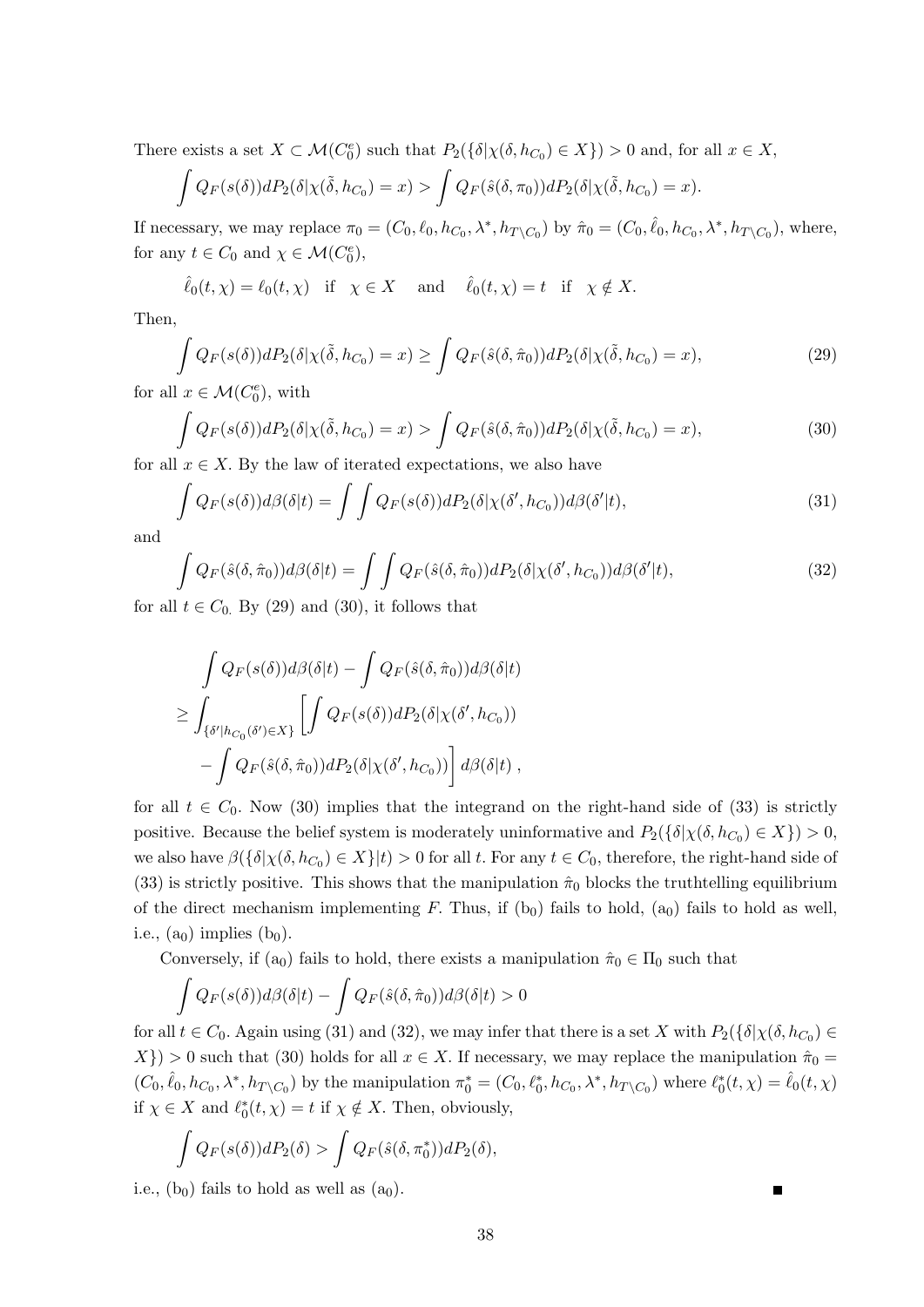#### Proof of Lemma 3

The proof is analogous to the proof of Lemma 2 and is therefore omitted.

#### Proof of Lemma 4

We first prove that  $(a^*)$  implies  $(b^*)$ . The argument proceeds in two steps. We first show that (a\*) implies the second statement in (b\*), i.e., if (a\*) holds, then, for any s and s' in  $\mathcal{M}(V)$ ,  $s(V_0(p_F^1 - p_F^0)) = s'(V_0(p_F^1 - p_F^0))$  and  $s(V_1(p_F^1 - p_F^0)) = s'(V_1(p_F^1 - p_F^0))$  imply  $Q_F(s) = Q_F(s')$ .

For suppose that  $s(V_0(\Delta)) = s'(V_0(\Delta))$  and  $s(V_1(\Delta)) = s'(V_1(\Delta))$ , where  $\Delta := p_F^1 - p_F^0$ . Let  $\bar{s}$  be a further type distribution so that, for any measurable set  $B \subset V$ , and

$$
\bar{s}(B) = s'(B \cap V_0(\Delta)) + s(B \cap (V \backslash V_0(\Delta))). \tag{33}
$$

Let  $(T, \mathcal{T}), \tau$ ,  $\delta, \delta', \bar{\delta}$  be such that  $s = \delta \circ \tau^{-1}$ ,  $s' = \delta' \circ \tau^{-1}$ , and  $\bar{s} = \bar{\delta} \circ \tau^{-1}$ . Let  $P, P', \bar{P}$  be common priors on  $T \times \mathcal{M}(T)$  such that the marginal distributions on  $\mathcal{M}(T)$  are all degenerate, with

$$
P_2({\{\delta\}}) = P'_2({\{\delta'\}}) = \bar{P}_2({\{\bar{\delta}\}}) = 1.
$$

The associated belief systems  $\beta, \beta', \bar{\beta}$  are also all degenerate so that all types assign all probability mass to  $\delta, \delta', \bar{\delta}$ , respectively. Because beliefs are type-independent, the belief systems  $\beta, \beta', \bar{\beta}$  are also all moderately uninformative.

If (a<sup>\*</sup>) holds, there is no manipulation  $\pi_0 \in \Pi_0$  that blocks the truthtelling equlibrium of the revelation mechanism implementing  $(Q_F, p_F^0, p_F^1)$  on  $[(T, T), \tau, \beta]$  or  $[(T, T), \tau, \overline{\beta}]$ . By Lemma 2, it follows that

$$
\int Q_F(s(\delta))dP_2(\delta) \leq \int Q_F(\hat{s}(\delta,\pi_0))dP_2(\delta),
$$

or, equivalently,

$$
Q_F(s) \le Q_F(\hat{s}(\delta, \pi_0)),\tag{34}
$$

for any manipulation  $\pi_0 = (C_0, \ell_0)$ , and, similarly,

$$
Q_F(\bar{s}) \le Q_F(\hat{s}(\bar{\delta}, \bar{\pi}_0)),\tag{35}
$$

for any manipulation  $\bar{\pi}_0 = (C_0, \bar{\ell}_0)$ . By (33), we have  $s(V_0(\Delta)) = \bar{s}(V_0(\Delta))$  and  $s(B) = \bar{s}(B)$  for any  $B \subset (V \setminus V_0(\Delta))$ . Therefore, there exist  $\ell_0, \bar{\ell}_0$  such that the associated manipulations satisfy

 $g(\delta, \pi_0) = \overline{\delta}$  and  $g(\overline{\delta}, \overline{\pi}_0) = \delta$ ,

hence,

$$
\hat{s}(\delta, \pi_0) = \bar{s} \text{ and } \hat{s}(\bar{\delta}, \bar{\pi}_0) = s. \tag{36}
$$

Upon combining (36) with (34) and (35), we obtain

$$
Q_F(s) = Q_F(\bar{s}).\tag{37}
$$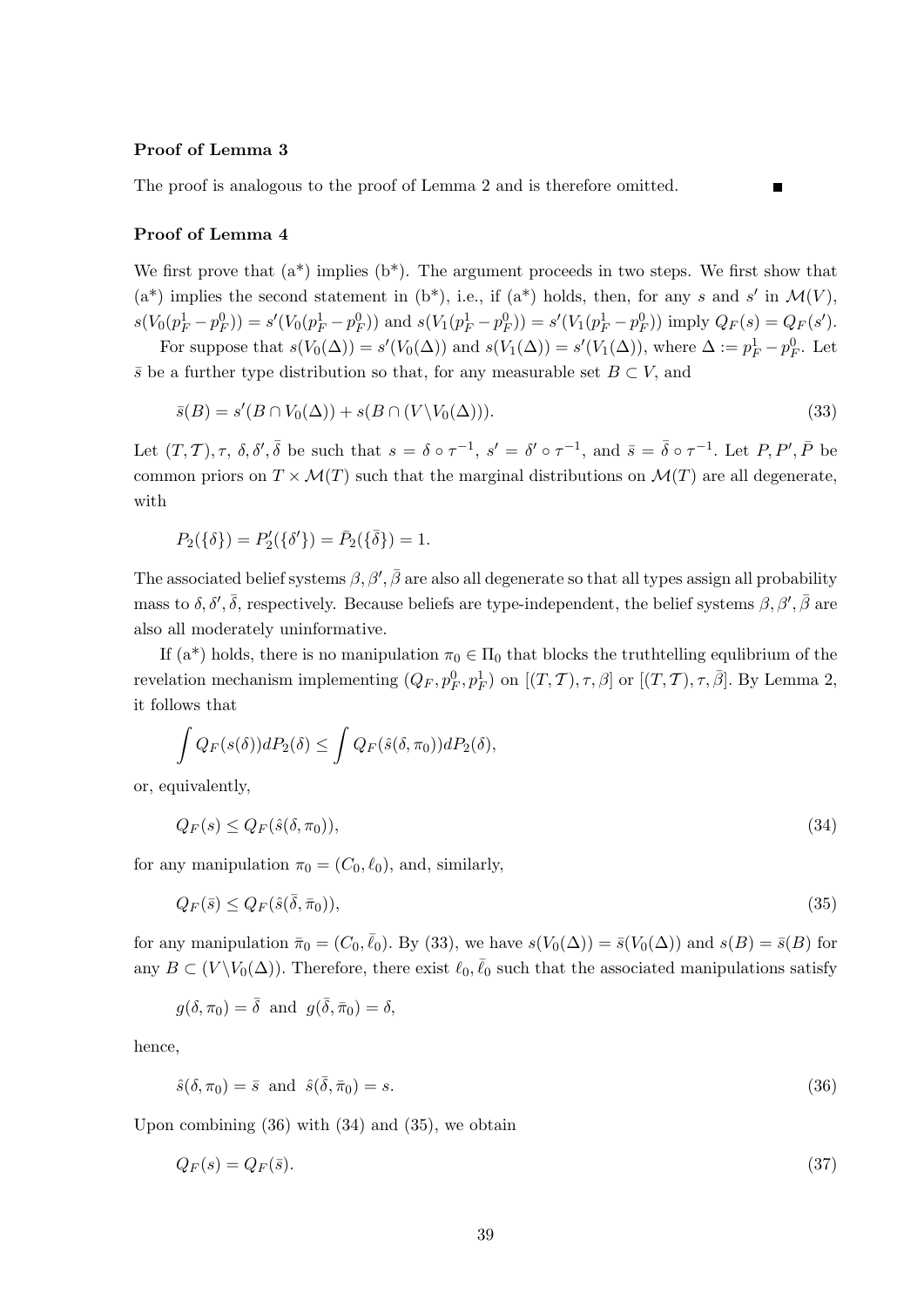To prove that  $Q_F(s) = Q_F(s')$ , it thus suffices to show that  $Q_F(\bar{s}) = Q_F(s')$ . For this purpose, we use the fact that, if (a\*) holds, there is also no manipulation  $\pi_1 \in \Pi_1$  that blocks the truthtelling equlibrium of the revelation mechanism implementing  $(Q_F, p_F^0, p_F^1)$  on  $[(T, T), \tau, \beta']$  or  $[(T, T), \tau, \overline{\beta}]$ . By Lemma 3, it follows that

$$
Q_F(\bar{s}) \ge Q_F(\hat{s}(\bar{\delta}, \bar{\pi}_1)),\tag{38}
$$

and

$$
Q_F(s') \ge Q_F(\hat{s}(\delta', \pi'_1)),\tag{39}
$$

for any manipulations  $\bar{\pi}_1 = (C_1, \bar{\ell}_1), \pi'_1 = (C_1, \ell'_1)$ . To assess what lies  $\bar{\ell}_1, \ell'_1$  are available to the coalition  $C_1$ , we rewrite (33) as

$$
\bar{s}(B) = s'(B \cap V_0(\Delta)) + s(B \cap {\Delta}) + s(B \cap V_1(\Delta))). \tag{40}
$$

Because  $s(V_0(\Delta)) = s'(V_0(\Delta))$  and  $s(V_1(\Delta)) = s'(V_1(\Delta))$ , we have

$$
s(\{\Delta\}) = 1 - s(V_0(\Delta)) - s(V_1(\Delta)) = 1 - s(V_0(\Delta)) - s(V_1(\Delta)) = s'(\{\Delta\}).
$$

Therefore, (40) can be rewritten as

$$
\bar{s}(B) = s'(B \cap (V \setminus V_1(\Delta)) + s(B \cap V_1(\Delta))),
$$

which yields  $s'(V_1(\Delta)) = \overline{s}(V_1(\Delta))$  and  $s'(B) = \overline{s}(B)$  for any  $B \subset (V \setminus V_1(\Delta))$ . Therefore, there exist $\bar{\ell}_1, \ell'_1$  such that the associated manipulations satisfy

$$
g(\bar{\delta}, \bar{\pi}_1) = \delta'
$$
 and  $g(\delta', \pi'_1) = \bar{\delta}$ ,

hence,

$$
\hat{s}(\bar{\delta}, \bar{\pi}_1) = s' \text{ and } \hat{s}(\delta', \pi'_1) = \bar{s}.\tag{41}
$$

Upon combining (41) with (38) and (39), we obtain  $Q_F(\bar{s}) = Q_F(s')$ . Thus (a<sup>\*</sup>) implies the validity of the second statement in (b\*).

To prove that (a<sup>\*</sup>) also implies the first statement in (b<sup>\*</sup>), suppose that s and s' in  $\mathcal{M}(V)$ are such that  $s(V_0(\Delta)) \ge s'(V_0(\Delta))$  and  $s(V_1(\Delta)) \le s'(V_1(\Delta))$  where, as before,  $\Delta := p_F^1 - p_F^0$ . Let  $(T, \mathcal{T}), \tau$ ,  $\delta$ ,  $\delta'$  be such that  $s = \delta \circ \tau^{-1}$  and  $s' = \delta' \circ \tau^{-1}$ . If  $(a^*)$  holds, the same argument as before implies that

$$
Q_F(s) \le Q_F(\hat{s}(\delta, \pi_0)),\tag{42}
$$

for any manipulation  $\pi_0 = (C_0, \ell_0) \in \Pi_0$  and

$$
Q_F(s') \ge Q_F(\hat{s}(\delta', \pi'_1)),\tag{43}
$$

for any manipulation  $\pi'_1 = (C_1, \ell'_1) \in \Pi_1$ . If  $s(\{\Delta\}) \leq s'(\{\Delta\})$ , there exists a manipulation  $\pi_0 =$  $(C_0, \ell_0) \in \Pi_0$  such that  $\hat{s}(\delta, \pi_0)$  assigns the same mass as s' to each of the three sets  $V_0(\Delta)$ ,  $V_1(\Delta)$ , and  $\{\Delta\}$ . By the first part of the argument, this manipulation satisfies  $Q_F(\hat{s}(\delta, \pi_0)) = Q_F(s')$ , so (42) yields  $Q_F(s) \leq Q_F(s')$ . If instead,  $s(\{\Delta\}) \geq s'(\{\Delta\})$ , there exists a manipulation  $\pi'_1 =$  $(C_1, \ell'_1) \in \Pi_1$  such that  $\hat{s}(\delta, \pi_1)$  assigns the same mass as s to each of the three sets  $V_0(\Delta)$ ,  $V_1(\Delta)$ ,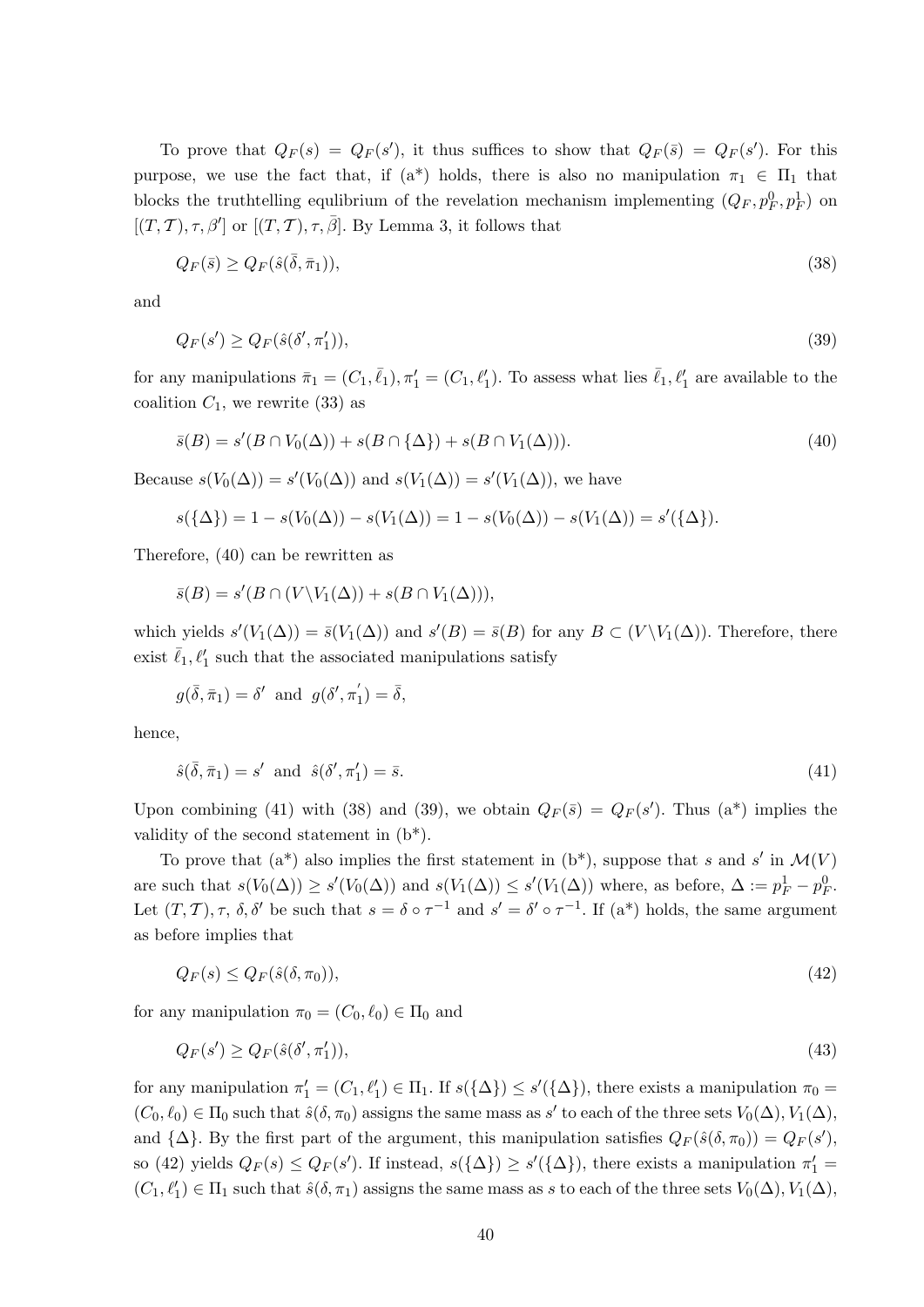and  $\{\Delta\}$ . By the first part of the argument, this manipulation satisfies  $Q_F(\hat{s}(\delta, \pi_1)) = Q_F(s)$ , so (43) yields  $Q_F(s) \leq Q_F(s')$ . In either case, if  $s(\{\Delta\}) \leq s'(\{\Delta\})$  and if  $s(\{\Delta\}) \geq s'(\{\Delta\})$ , we find that  $s(V_0(\Delta)) \ge s'(V_0(\Delta))$  and  $s(V_1(\Delta)) \le s'(V_1(\Delta))$  imply  $Q_F(s) \le Q_F(s')$ . This completes the proof that  $(a^*)$  implies  $(b^*)$ .

To prove the converse, suppose that  $(a^*)$  is not true. Then there exists a common-prior type space  $[(T, T), \tau, \beta]$  with moderately informative beliefs such that the truthtelling equilibrium of the revelation mechanism implementing F on  $[(T, T), \tau, \beta]$  is blocked by some manipulation  $\pi_0 \in \Pi_0$  or some manipulation  $\pi_1 \in \Pi_1$ . Suppose that the blocking manipulation is  $\pi_0 \in \Pi_0$ . By Lemma 2, we must have

$$
\int Q_F(s(\delta))dP_2(\delta) > \int Q_F(\hat{s}(\delta,\pi_0))dP_2(\delta),
$$

where  $P_2$  is the marginal distribution on  $\mathcal{M}(T)$  that is induced by the common prior P. It follows that

$$
Q_F(s(\delta)) > Q_F(\hat{s}(\delta, \pi_0)),\tag{44}
$$

for some  $\delta$ . For any manipulation  $\pi_0 \in \Pi_0$  and any  $\delta$ , we must have

 $q(C_0|\delta, \pi_0) \leq \delta(C_0)$ 

and

$$
g(C_1|\delta, \pi_0) \ge \delta(C_1),
$$

hence

$$
s(V_0(\Delta)|\delta) = s(\tau(C_0)|\delta) = \delta(C_0) \ge g(C_0|\delta, \pi_0) = \hat{s}(\tau(C_0)|\delta, \pi_0) = \hat{s}(V_0(\Delta)|\delta, \pi_0), \tag{45}
$$

and

$$
s(V_1(\Delta)|\delta) = s(\tau(C_1)|\delta) = \delta(C_1) \le g(C_1|\delta, \pi_0) = \hat{s}(\tau(C_1)|\delta, \pi_0) = \hat{s}(V_1(\Delta)|\delta, \pi_0).
$$
 (46)

Now (44), (45), and (46) imply that (b<sup>\*</sup>) is not true. If the blocking manipulation is  $\pi_1 \in \Pi_1$ , Lemma 3 yields

 $Q_F(s(\delta)) < Q_F(\hat{s}(\delta, \pi_1)),$ 

for some  $\delta$ ; moreover,  $\pi_1 \in \Pi_1$  implies  $s(V_1(\Delta)|\delta) \geq \hat{s}(V_1(\Delta)|\delta, \pi_1)$  and  $s(V_0(\Delta)|\delta) \leq \hat{s}(V_0(\Delta)|\delta, \pi_1)$ , from which one again derives a contradiction to  $(b^*)$ . Thus  $(b^*)$  fails to hold whenever  $(a^*)$  fails to hold. Ē

## B Proof of Theorem 2

In this second Appendix, we prove Theorem 2. The line of argument is roughly the same as for Theorem 1. We begin by stating an analogue of Corollary 2.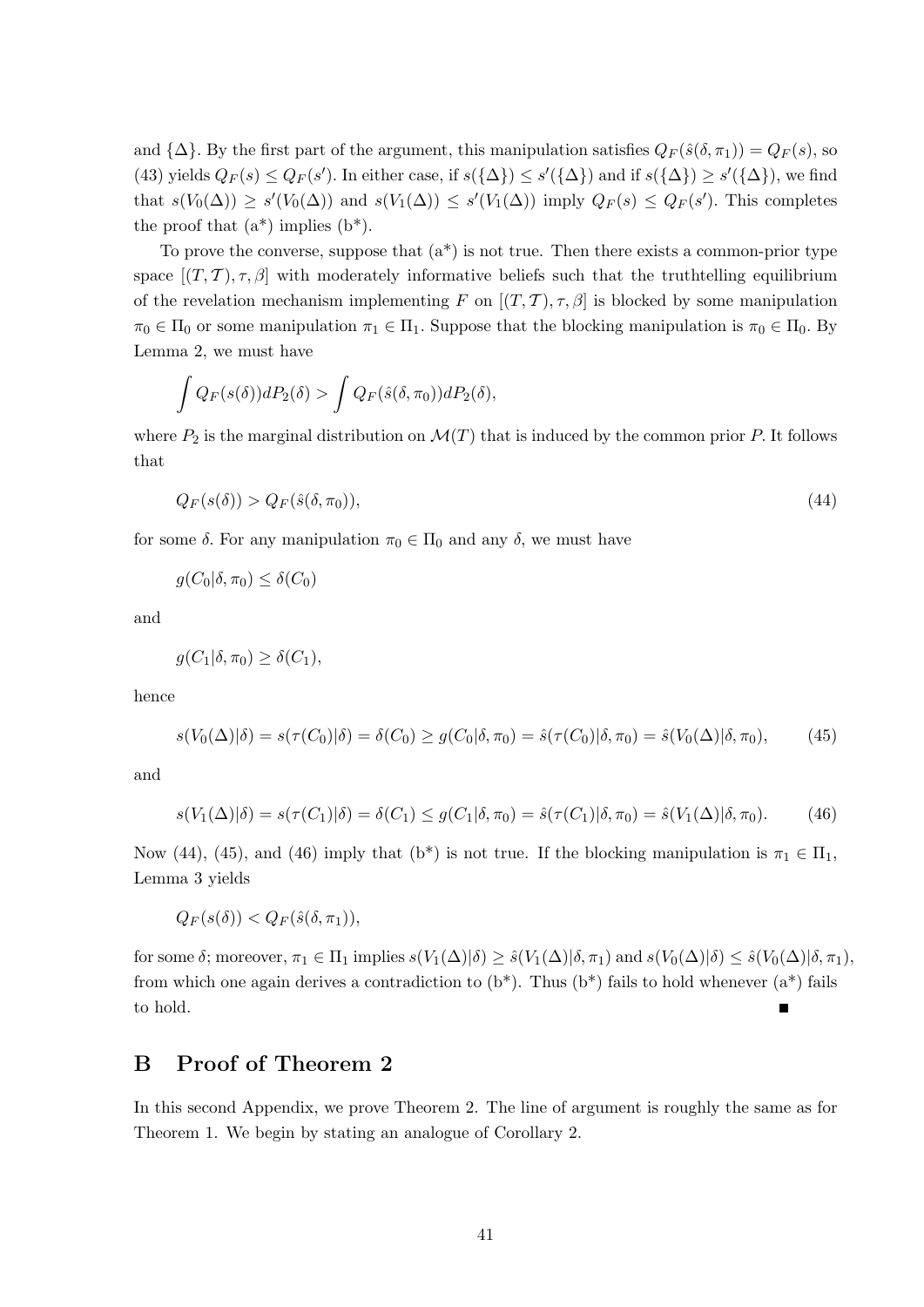**Corollary 5** A social choice function  $F = (Q_F, \bar{p}_F)$  with type independent payments is robustly implementable and weakly coalition-proof if and only if there is no common prior type space  $[(T, T), \tau, \beta]$  and no subset T' of T with a manipulation  $\pi = (T', \ell)$  such that

$$
\int \left[ \tau(t) Q_F(\hat{s}(\delta, \pi)) - \bar{p}_F(\hat{s}(\delta, \pi)) \right] d\beta(\delta|t) > \int \left[ \tau(t) Q_F(s(\delta)) - \bar{p}_F(s(\delta)) \right] d\beta(\delta|t),\tag{47}
$$

and, moreover, there is no subset  $T''$  of  $T'$  with a submanipulation  $\pi^s$  so that, for all  $t \in T''$ ,

$$
\int \left[ \tau(t) Q_F(\hat{s}(\delta, \pi(\pi^s))) - \bar{p}_F(\hat{s}(\delta, \pi(\pi^s))) \right] d\beta(\delta|t) > \int \left[ \tau(t) Q_F(\hat{s}(\delta, \pi)) - \bar{p}_F(\hat{s}(\delta, \pi)) \right] d\beta(\delta|t),
$$
\n(48)

where  $\pi(\pi^s)$  denotes the combined effect of the manipulation  $\pi$  and the submanipulation  $\pi^s$  and, as before,  $\hat{s}(\delta, \pi(\pi^s)) = g(\delta, \pi(\pi^s)) \circ \tau^{-1}$  denotes the resulting payoff type distribution.

Corollary 5 follows from the same considerations as Corollary 2. Robustness implies that individual payments do not depend on individual type announcements, but only on the crosssection distribution of announcements. By Remark 1 this implies that any behavior, mediated or not by manipulation and submanipulation mechanisms, constitutes an interim equilibrium. The analysis of coalition-proofness can therefore ignore interim equilibrium conditions and focus exclusively on the conditions for blocking by manipulations and submanipulations. A manipulation  $\pi = (T', \ell)$  will block the implementation of F on  $[(T, \mathcal{T}), \tau, \beta]$  if it satisfies (47) for all  $t \in T'$ , but will itself be blocked if there is a subset  $T'' \subset T'$  with a submanipulation  $\pi^s$  satisfying (48) for all  $t \in T''$ .

Given the weakening of coalition-proofness by the requirement that blocking coalitions must themselves be subcoalition-proof, the following analogue of Lemma 1 is rather harder to prove than Lemma 1 itself.

**Lemma 5** If a social choice function  $F = (Q_F, \bar{p}_F)$  is regular, as well as robustly implementable and weakly coalition-proof, then there exist numbers  $p_F^0$  and  $p_F^1$  such that  $Q_F(s) = 0$  implies  $\bar{p}_F(s) = p_F^0$ , and,  $Q_F(s) = 1$ , implies  $\bar{p}_F(s) = p_F^1$ .

Proof Suppose that the Lemma is false. Then there exists a regular, robustly implementable and weakly coalition-proof social choice function  $F = (Q_F, \bar{p}_F)$  and there exist  $s, s' \in \mathcal{M}(V)$ such that  $Q_F(s) = Q_F(s')$  and  $\bar{p}_F(s) \neq \bar{p}_F(s')$ . Because F is regular, we may assume that

$$
\bar{p}_F(s') = \min_{s''} \quad \bar{p}_F(s'') \quad \text{subject to} \quad Q_F(s'') = Q_F(s). \tag{49}
$$

Let  $(T, \mathcal{T}), \tau, \delta, \delta'$  be such that  $s = \delta \circ \tau^{-1}, s' = \delta' \circ \tau^{-1}$ , and let  $\beta$  be such that  $\beta({\delta})|t = 1$ for all  $t \in T$ . Let  $\pi = (T, \ell)$  be a manipulation by the grand coalition of all agents so that  $g(\delta,\pi)=\delta'$ , hence,  $\hat{s}(\delta,\pi)=g(\delta,\pi)\circ\tau^{-1}=\delta'\circ\tau^{-1}=s'$  and, therefore,

$$
(Q_F(\hat{s}(\delta,\pi)), \bar{p}_F(\hat{s}(\delta,\pi)) = (Q_F(s'), \bar{p}_F(s')).
$$

Because  $Q_F(s) = Q_F(s')$  and  $\bar{p}_F(s) > \bar{p}_F(s')$ , this manipulation blocks the truthful equilibrium of the revelation mechanism implementing F on  $[(T, \mathcal{T}), \tau, \beta]$ .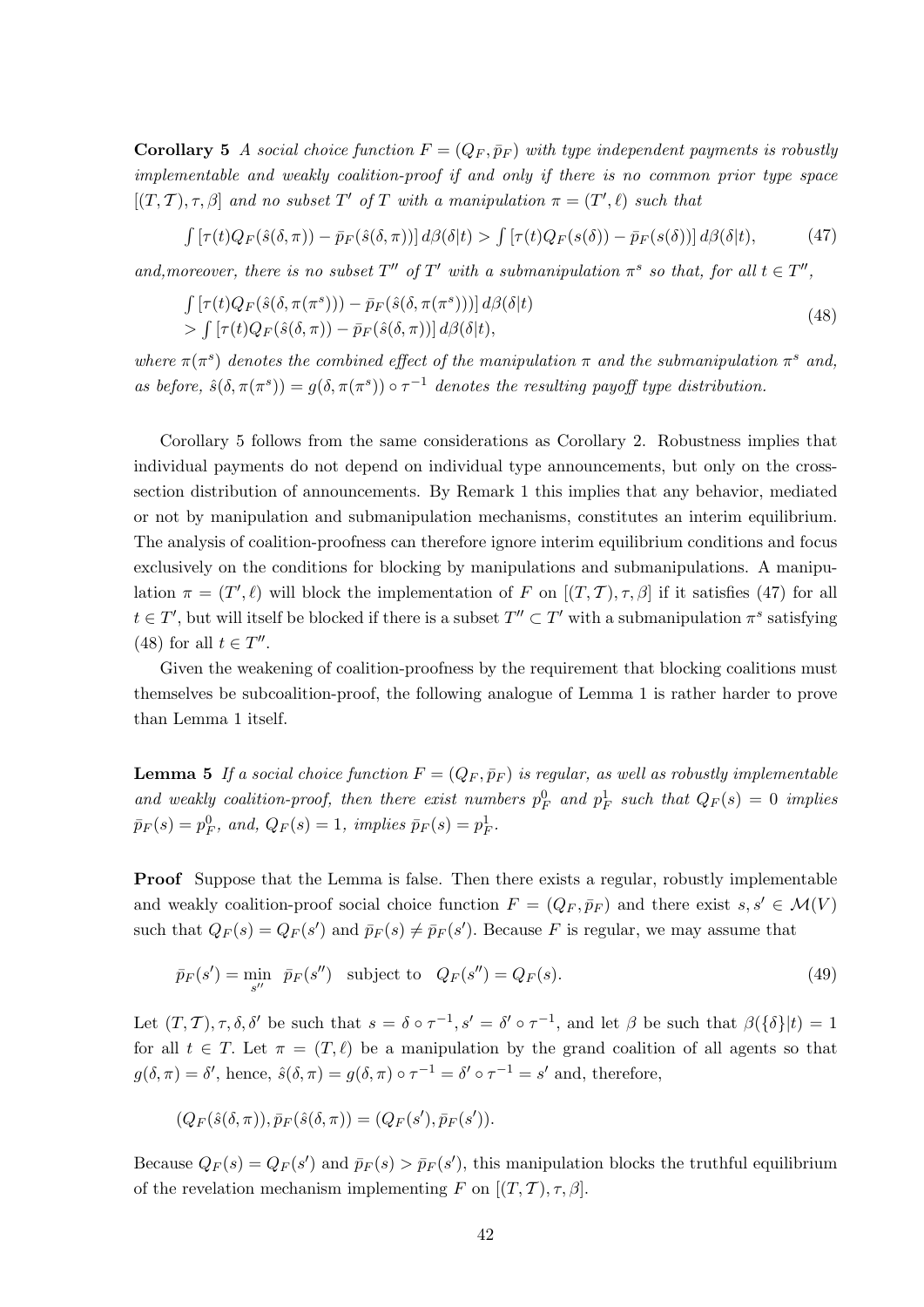Because F is weakly coalition-proof, it follows that the manipulation  $\pi$  by the grand coalition is not subcoalition-proof. Therefore, there exists a submanipulation  $\pi^s = (T^s, \ell^s)$  so that

$$
\tau(t)Q_F(\hat{s}(\delta,\pi(\pi^s))) - \bar{p}_F(\hat{s}(\delta,\pi(\pi^s))) > \tau(t)Q_F(\hat{s}(\delta,\pi)) - \bar{p}_F(\hat{s}(\delta,\pi)),\tag{50}
$$

for all  $t \in T^s$ . Because  $g(\delta, \pi) = \delta'$ , we have  $\hat{s}(\delta, \pi(\pi^s)) = \hat{s}(\delta', \pi^s)$ , and (50) implies that

$$
\tau(t)Q_F(\hat{s}(\delta',\pi^s)) - \bar{p}_F(\hat{s}(\delta',\pi^s)) > \tau(t)Q_F(s') - \bar{p}_F(s'),\tag{51}
$$

for all  $t \in T<sup>s</sup>$ . Given that, by (49), the payment  $\bar{p}_F(s')$  is minimal over the set of s'' yielding the same public-good provision level, the subcoalition  $\pi^s$  must induce a different public-good provision level, i.e., we must have  $Q_F(\hat{s}(\delta', \pi^s)) \neq Q_F(s')$ . Because F is regular, we may also assume that

$$
\bar{p}_F(\hat{s}(\delta', \pi^s)) = \min_{\ell} \quad \bar{p}_F(\hat{s}(\delta', (T^s, \ell)) \quad \text{subject to} \quad Q_F(\hat{s}(\delta', (T^s, \ell))) = Q_F(\hat{s}(\delta', \pi^s)), \tag{52}
$$

i.e., that there is no other manipulation that a coalition of types in  $T<sup>s</sup>$  could use to get the same outcome at a lower payment.

Condition (51) implies that the submanipulation  $\pi^s = (T^s, \ell^s)$  can also be interpreted as a manipulation that blocks the truthful equilibrium of the revelation mechanism implementing  $F$ on  $[(T, T), \tau, \beta']$  where  $\beta'$  is such that  $\beta'(\{\delta'\}|t) = 1$  for all  $t \in T$ . Because F is weakly coalitionproof, it follows that the manipulation  $\pi^s$  itself is not subcoalition-proof. Therefore, there exists a further submanipulation  $\bar{\pi}^s = (\bar{T}^s, \bar{\ell}^s)$ , with  $\bar{T}^s \subset T^s$ , so that

$$
\tau(t)Q_F(\hat{s}(\delta',\pi^s(\bar{\pi}^s))) - \bar{p}_F(\hat{s}(\delta',\pi^s(\bar{\pi}^s))) > \tau(t)Q_F(\hat{s}(\delta',\pi^s)) - \bar{p}_F(\hat{s}(\delta',\pi^s)),\tag{53}
$$

for all  $t \in \overline{T}^s$ . Because  $\overline{T}^s \subset T^s$ , we can combine (53) and (51), to obtain

$$
\tau(t)Q_{F}(\hat{s}(\delta',\pi^s(\bar{\pi}^s)))-\bar{p}_{F}(\hat{s}(\delta',\pi^s(\bar{\pi}^s)))>\tau(t)Q_{F}(s')-\bar{p}_{F}(s'),
$$

for all  $t \in \overline{T}^s$ . By (49) again, we infer that  $Q_F(\hat{s}(\delta', \pi^s(\overline{\pi}^s))) \neq Q_F(s')$ , hence  $Q_F(\hat{s}(\delta', \pi^s(\overline{\pi}^s)))$  =  $Q_F(\hat{s}(\delta',\pi^s))$ , i.e., the submanipulation  $\bar{\pi}^s$  has no effect on the public-good provision level. By (52) and the fact that  $\overline{T}^s \subset T^s$ , it follows that  $\overline{p}_F(\hat{s}(\delta', \pi^s(\overline{\pi}^s))) \geq \overline{p}_F(\hat{s}(\delta', \pi^s))$ . However,  $Q_F(\hat{s}(\delta', \pi^s(\bar{\pi}^s))) = Q_F(\hat{s}(\delta', \pi^s))$  and  $\bar{p}_F(\hat{s}(\delta', \pi^s(\bar{\pi}^s))) \geq \bar{p}_F(\hat{s}(\delta', \pi^s))$  imply that

$$
\tau(t)Q_F(\hat{s}(\delta',\pi^s(\bar{\pi}^s)))-\bar{p}_F(\hat{s}(\delta',\pi^s(\bar{\pi}^s)))\leq \tau(t)Q_F(\hat{s}(\delta',\pi^s))-\bar{p}_F(\hat{s}(\delta',\pi^s)),
$$

for all t, contrary to statement  $(53)$ . The assumption that the lemma is false has thus led to a contradiction. Ē

As in the proof of Lemma 1, the argument rests on the observation that, if a social choice function stipulates the same public-good provision level with different payments in different states, then there is scope for the grand coalition of all agents to block the implementation of this social choice function in states involving the higher payment by manipulating reports so as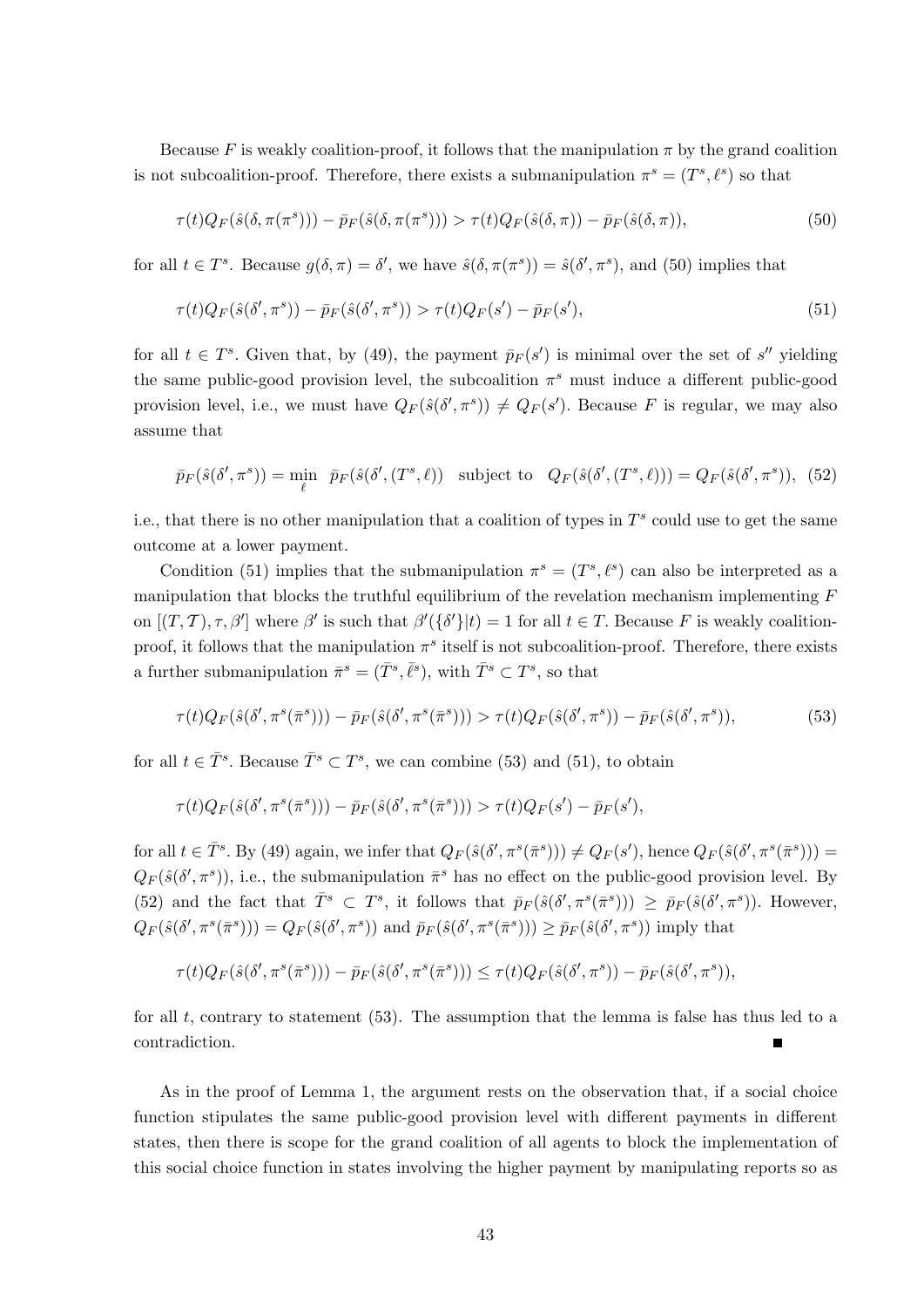to induce the lower payment. With weak coalition-proofness instead of coalition-proofness, one must however deal with the possibility that this manipulation itself may not be subcoalitionproof. The idea then is to show that the subcoalition that blocks this manipulation by the grand coalition can itself be treated as a coalition that blocks the implementation of the social choice function in some other state. Moreover, this (sub)coalition itself is subcoalition-proof.

Given Lemma 5, the following adaptations of Lemmas 2 and 3 follow from the fact that all types in  $C_0$  have the same interests and so do all types in  $C_1$ . Because of this homogeneity of interests, any blocking coalition of types in  $C_0$  is automatically subcoalition-proof, and so is any blocking coalition of types in  $C_1$ .

**Lemma 6** For any social choice function  $F = (Q_F, p_F)$  with a payment rule satisfying (7) and for any common prior type space  $[(T, \mathcal{T}), \tau, \beta]$  with a moderately uninformative belief system, the following statements are equivalent:

- (a<sub>0</sub>) There is no subcoalition-proof manipulation  $\pi \in \Pi_0$  that blocks the truthtelling equilibrium of the revelation mechanism implementing  $(Q_F, p_F^0, p_F^1)$ .
- (b<sub>0</sub>) For every manipulation  $\pi \in \Pi_0$ ,

$$
\int Q_F(s(\delta))dP_2(\delta) \le \int Q_F(\hat{s}(\delta,\pi))dP_2(\delta),\tag{54}
$$

**Lemma 7** For any social choice function  $F = (Q_F, p_F)$  with a payment rule satisfying (7) and for any common prior type space  $[(T, \mathcal{T}), \tau, \beta]$  with a moderately uninformative belief system, the following statements are equivalent:

- (a<sub>1</sub>) There is no subcoalition-proof manipulation  $\pi \in \Pi_1$  that blocks the truthtelling equilibrium of the revelation mechanism implementing  $(Q_F, p_F^0, p_F^1)$ .
- (b<sub>1</sub>) For every manipulation  $\pi \in \Pi_1$ ,

$$
\int Q_F(s(\delta))dP_2(\delta) \ge \int Q_F(\hat{s}(\delta,\pi))dP_2(\delta),\tag{55}
$$

Given these lemmas, the proof of Lemma 4 goes through without change, to yield

**Lemma 8** For any social choice function  $F = (Q_F, p_F)$  with a payment rule satisfying (7), the following statements are equivalent:

 $(a^*)$  If  $[(T, T), \tau, \beta]$  is any common prior type space with a moderately uninformative belief system, there is no subcoalition-proof manipulation  $\pi = (T_{\pi}, \ell)$  with  $T_{\pi} = C_0$  or  $T_{\pi} = C_1$  that blocks the truthtelling equilibrium of the revelation mechanism implementing  $(Q_F, p_F^0, p_F^1)$ on  $[(T, T), \tau, \beta]$ .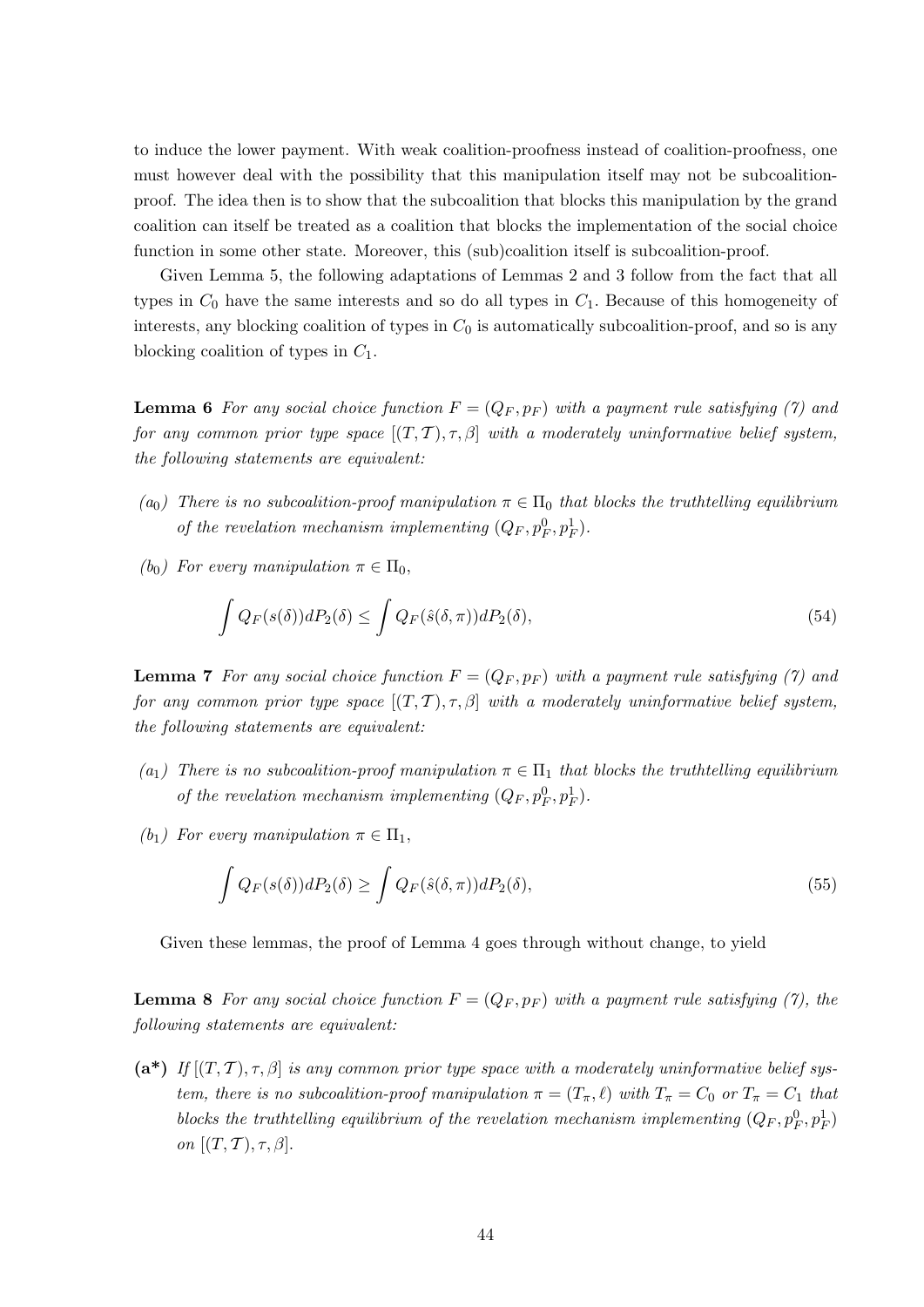(b\*) For all s and s' in  $\mathcal{M}(V)$ ,  $s(V_0(p_F^1 - p_F^0)) \ge s'(V_0(p_F^1 - p_F^0))$  and  $s(V_1(p_F^1 - p_F^0)) \le$  $s'(V_1(p_F^1 - p_F^0))$  imply  $Q_F(s) \leq Q_F(s')$ . In particular,  $s(V_0(p_F^1 - p_F^0)) = s'(V_0(p_F^1 - p_F^0))$ and  $s(V_1(p_F^1 - p_F^0)) = s'(V_1(p_F^1 - p_F^0))$  imply  $Q_F(s) = Q_F(s')$ .

From Lemmas 5 and 8, we find that any regular social choice function  $F = (Q_F, p_F)$  that is robustly implementable and weakly coalition-proof must satisfy statements 1 and 2 in Theorem 2.

It remains to be shown that, if a social choice function satisfies statements 1 and 2 in Theorem 2, then it is robustly implementable and weakly coalition-proof. Proposition 1 shows that, if a social choice function satisfies statement 1 in Theorem 2, then it is robustly implementable. Lemma 8 shows that, if a social choice function also satisfies statement 2 in Theorem 2, then there is no common prior type space  $[(T, \mathcal{T}), \tau, \beta]$  with a moderately uninformative belief system such that the truthtelling equilibrium of the revelation mechanism implementing  $(Q_F, p_F^0, p_F^1)$ on  $[(T, T), \tau, \beta]$  is blocked by a subcoalition-proof manipulation  $\pi = (T_{\pi}, \ell)$  with  $T_{\pi} = C_0$  or  $T_{\pi} = C_1$  To complete the argument, we need to extend this finding to all subcoalition-proof manipulations  $\pi = (T_{\pi}, \ell).$ 

We first consider manipulations  $\pi = (T_{\pi}, \ell)$  with  $T_{\pi} \subset C_0$  or  $T_{\pi} \subset C_1$ . The following lemma shows that the equivalence stated in Lemma 8 remains valid if statement  $(a^*)$  is extended to allow for coalitions of subsets of  $C_0$  or  $C_1$ . The lemma again exploits the homogeneity of interests of types in  $C_0$  and of types in  $C_1$ . It also exploits the fact that any manipulation by a subset  $T_{\pi} \subset C_0$  or  $T_{\pi} \subset C_1$  can be mimicked by  $C_0$  or  $C_1$  simply by recommending that types in  $C_0 \setminus T_{\pi}$ or  $C_1 \backslash T_\pi$  report the truth to the overall mechanism. Implicitly, therefore, any such manipulation by a subset of  $C_0$  or  $C_1$  is already covered by the preceding lemmas.

**Lemma 9** For any social choice function  $F = (Q_F, p_F)$  with a payment rule satisfying (7), the following statements are equivalent:

- $(a^{**})$  If  $[(T, T), \tau, \beta]$  is any common prior type space with a moderately uninformative belief system, there is no subcoalition-proof manipulation  $\hat{\pi} = (T_{\hat{\pi}}, \hat{\ell})$  with  $T_{\hat{\pi}} \subset C_0$  or  $T_{\hat{\pi}} \subset C_1$  that blocks the truthtelling equilibrium of the revelation mechanism implementing  $(Q_F, p_F^0, p_F^1)$ on  $[(T, \mathcal{T}), \tau, \beta]$ .
- (b\*) For all s and s' in  $\mathcal{M}(V)$ ,  $s(V_0(p_F^1 p_F^0)) \ge s'(V_0(p_F^1 p_F^0))$  and  $s(V_1(p_F^1 p_F^0)) \le$  $s'(V_1(p_F^1 - p_F^0))$  imply  $Q_F(s) \leq Q_F(s')$ . In particular,  $s(V_0(p_F^1 - p_F^0)) = s'(V_0(p_F^1 - p_F^0))$ and  $s(V_1(p_F^1 - p_F^0)) = s'(V_1(p_F^1 - p_F^0))$  imply  $Q_F(s) = Q_F(s')$ .

**Proof** To see that  $(a^{**})$  implies  $(b^*)$ , it suffices to note that  $(a^{**})$  is stronger than statement  $(a^*)$  in Lemma 8. To prove that  $(b^*)$  implies  $(a^{**})$ , we observe that, by Lemmas 4 and 2,  $(b^*)$  implies that, for any common prior type space  $[(T, \mathcal{T}), \tau, \beta]$  with moderately uninformative beliefs, (54) holds for all  $\pi \in \Pi_0$ . In particular, (b<sup>\*</sup>) implies that (54) holds for all  $\pi = (C_0, \ell)$ taking the form

$$
\ell(t,\chi) = \hat{\ell}(t,\chi) \text{ for } t \in T_{\hat{\pi}} \text{ and } \ell(t,\chi) = t \text{ for } t \in C_0 \backslash T_{\hat{\pi}}.
$$
\n
$$
(56)
$$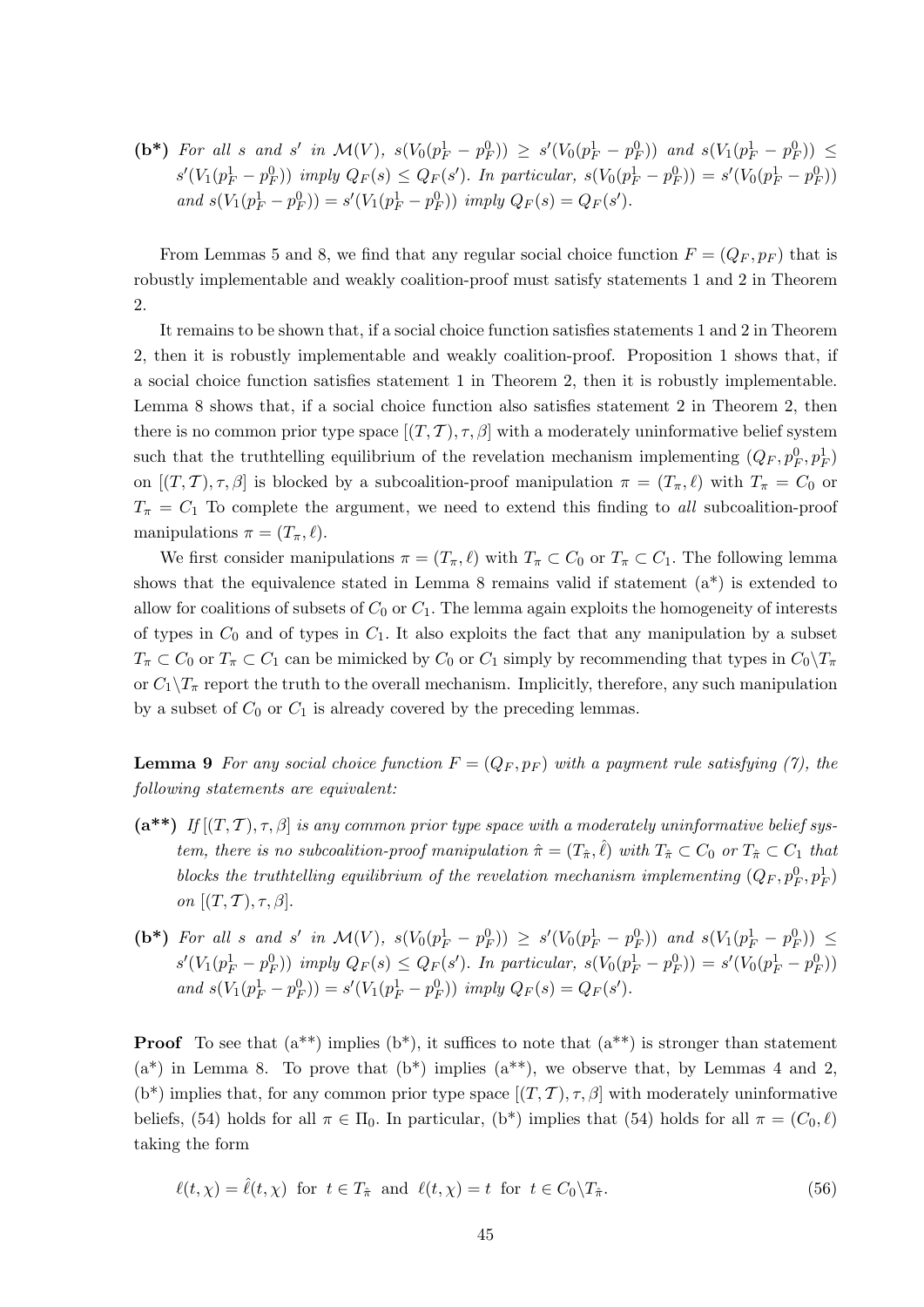Because any manipulation  $\hat{\pi} = (T_{\hat{\pi}}, \hat{\ell})$  with  $T_{\hat{\pi}} \subset C_0$  is equivalent to a manipulation  $\pi \in \Pi_0$ taking the form (56), it follows that (54) holds for all  $\hat{\pi} = (T_{\hat{\pi}}, \hat{\ell})$  with  $T_{\hat{\pi}} \subset C_0$ . By the same argument as in the proof of Lemma 2, no such manipulation can block the truthtelling equilibrium of the revelation mechanism implementing  $(Q_F, p_F^0, p_F^1)$  on  $[(T, T), \tau, \beta]$ . With a moderately uninformative type space, if all types in a proper subset  $T_{\pi}$  of  $C_0$  are made strictly better off by a manipulation, the same will be true for all types in  $C_0\setminus T_\pi$ , contrary to the assumption that types in  $C_0$  do not possess a blocking manipulation. Similarly, by Lemmas 4 and 3,  $(b^*)$  implies that, for any common prior type space  $[(T, \mathcal{T}), \tau, \beta]$  with moderately uninformative beliefs, (55) holds for all  $\pi \in \Pi_1$ . In particular, (b<sup>\*</sup>) implies that (55) holds for all  $\pi = (C_1, \ell)$  taking the form (56) with  $C_0$  replaced by  $C_1$ . By the same argument as before, it follows that no manipulation  $\hat{\pi} = (T_{\hat{\pi}}, \hat{\ell})$  with  $T_{\hat{\pi}} \subset C_1$  can block the truthtelling equilibrium of the revelation mechanism implementing  $(Q_F, p_F^0, p_F^1)$  on  $[(T, \mathcal{T}), \tau, \beta]$ .

It remains to be shown that there is also no scope for manipulations that are supported by types in  $C_0$  and in  $C_1$ . This is established by the following Lemma, which shows that, for any type space with a moderately uninformative common prior belief system, a joint manipulation by these types generates incentives to free-ride on the contribution of the others for the functioning of the manipulation and therefore, fails to be subcoalition-proof.

**Lemma 10** For any social choice function  $F = (Q_F, p_F)$  with a payment rule satisfying (7), the following statements are equivalent:

- $(a^{***})$  If  $[(T, T), \tau, \beta]$  is any common prior type space with a moderately uninformative belief system, there is no subcoalition-proof manipulation  $\pi = (T_\pi, \ell)$  at all that blocks the truthtelling equilibrium of the revelation mechanism implementing  $(Q_F, p_F^0, p_F^1)$  on  $[(T, \mathcal{T}), \tau, \beta].$
- (b\*) For all s and s' in  $\mathcal{M}(V)$ ,  $s(V_0(p_F^1 p_F^0)) \ge s'(V_0(p_F^1 p_F^0))$  and  $s(V_1(p_F^1 p_F^0)) \le$  $s'(V_1(p_F^1 - p_F^0))$  imply  $Q_F(s) \leq Q_F(s')$ . In particular,  $s(V_0(p_F^1 - p_F^0)) = s'(V_0(p_F^1 - p_F^0))$ and  $s(V_1(p_F^1 - p_F^0)) = s'(V_1(p_F^1 - p_F^0))$  imply  $Q_F(s) = Q_F(s')$ .

**Proof** To see that  $(a^{***})$  implies  $(b^*)$ , it suffices to note that  $(a^{**})$  is stronger than statement  $(a^*)$  in Lemma 8. Suppose therefore, that  $(b^*)$  holds, but there exists a common prior type space  $[(T, \mathcal{T}), \tau, \beta]$  with moderately uninformative beliefs such that the truthtelling equilibrium of the revelation mechanism implementing  $(Q_F, p_F^0, p_F^1)$  on  $[(T, \mathcal{T}), \tau, \beta]$  is blocked by some subcoalition-proof manipulation  $\pi = (T_{\pi}, \ell)$ . By Lemma 9,  $T_{\pi}$  is not a subset of  $C_0$  or  $C_1$ . By (47), we also have  $T_{\pi} \cap {\{\tau^{-1}(p_F^1 - p_F^0)\}} = \emptyset$ . Since  $T = C_0 \cup C_1 \cup {\{\tau^{-1}(p_F^1 - p_F^0)\}}$ , it follows that  $T^0_\pi := T_\pi \cap C_0 \neq \emptyset$  and  $T^1_\pi := T_\pi \cap C_1 \neq \emptyset$ . The validity of (47) for  $t \in T^0_\pi$  implies that there exists a set  $D_0 \in \mathcal{M}(T)$  such that  $\beta(D_0|t) > 0$  and, moreover,

$$
\delta \in D_0 \text{ implies } Q_F(s(\delta)) = 1 \text{ and } Q_F(\hat{s}(\delta, \pi)) = 0. \tag{57}
$$

Similarly, the validity of 47) for  $t \in T_{\pi}^1$  implies that there exists a set  $D_1 \in \mathcal{M}(T)$  such that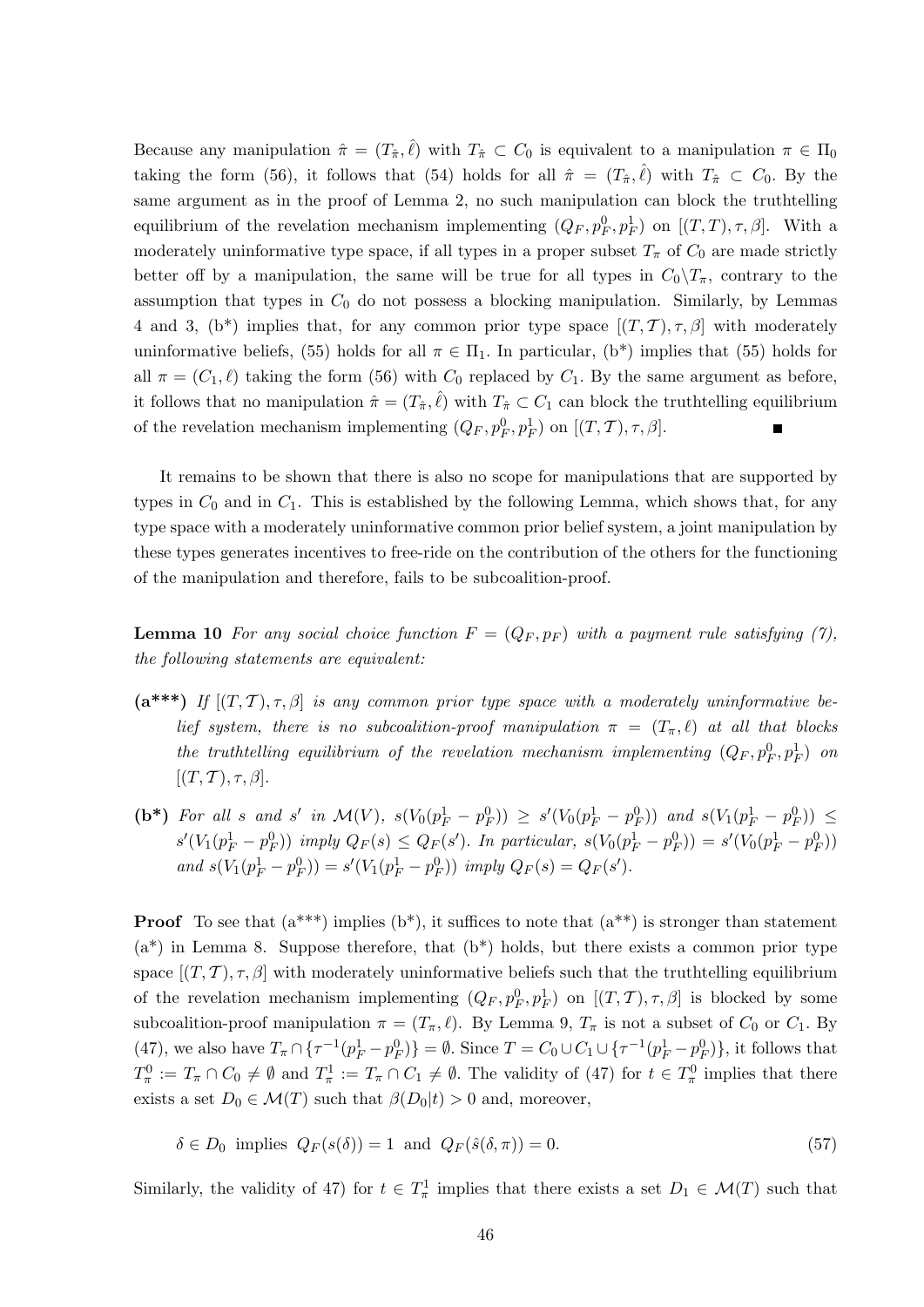$\beta(D_1|t) > 0$  and, moreover,

$$
\delta \in D_1 \text{ implies } Q_F(s(\delta)) = 0 \text{ and } Q_F(\hat{s}(\delta, \pi)) = 1. \tag{58}
$$

Because the belief system is moderately uninformative, we actually have  $\beta(D_0|t) > 0$  and  $\beta(D_1|t) > 0$  for all  $t \in T$ .

Consider submanipulation  $\pi^s = (T^0_\pi, h_{T^0_\pi})$  which recommends that types in  $T^0_\pi$  sabotage the manipulation  $\pi$  by reporting truthfully to the overall mechanism. Let  $\pi(\pi^s)$  denote the combined effect of the manipulation  $\pi$  and the submanipulation  $\pi^s$  and and let  $\hat{s}(\delta, \pi(\pi^s))$  $g(\delta, \pi(\pi^s)) \circ \tau^{-1}$  denote the resulting payoff type distribution. Because the submanipulation  $\pi^s$ induces types in  $T_{\pi}^0$  to replace messages in  $\tau^{-1}(p_F^1 - p_F^0)$  or in  $C_1$  by messages in  $C_0$ , we must have

$$
\hat{s}(V_0(p_F^1 - p_F^0)|\delta, \pi(\pi^s)) \ge \hat{s}(V_0(p_F^1 - p_F^0)|\delta, \pi),
$$

and

$$
\hat{s}(V_1(p_F^1 - p_F^0)|\delta, \pi(\pi^s)) \leq \hat{s}(V_1(p_F^1 - p_F^0)|\delta, \pi),
$$

for all  $\delta$ . By  $(b^*)$ , it follows that

$$
Q_F(\hat{s}(\delta, \pi(\pi^s)) \le Q_F(\hat{s}(\delta, \pi)),\tag{59}
$$

for all  $\delta$ . Because the submanipulation  $\pi^s$  induces types in  $T^0_{\pi}$  to submit messages in  $C_0$ , as they do in the absence of any manipulation, and because types in  $\{\tau^{-1}(p_F^1 - p_F^0)\}\)$  are not involved in  $\pi$  or  $\pi^s$ , we also have

$$
\hat{s}(V_0(p_F^1 - p_F^0)|\delta, \pi(\pi^s)) \ge s(V_0(p_F^1 - p_F^0)|\delta),
$$

and

$$
\hat{s}(V_1(p_F^1 - p_F^0)|\delta, \pi(\pi^s)) \le s(V_1(p_F^1 - p_F^0)|\delta),
$$

for all  $\delta$ . By  $(b^*)$ , it follows that

$$
Q_F(\hat{s}(\delta, \pi(\pi^s)) \le Q_F(s(\delta)),\tag{60}
$$

for all  $\delta$ . From (60) and (58), we infer that

$$
Q_F(\hat{s}(\delta, \pi(\pi^s)) < Q_F(\hat{s}(\delta, \pi)),\tag{61}
$$

for all  $\delta \in D_1$ . Because  $\beta(D_1|t) > 0$  for all  $t \in T$ , (59) and (61) together imply that

$$
\int \left[ \tau(t) Q_F(\hat{s}(\delta, \pi(\pi^s))) - \bar{p}_F(\hat{s}(\delta, \pi(\pi^s))) \right] d\beta(\delta|t) > \int \left[ \tau(t) Q_F(\hat{s}(\delta, \pi)) - \bar{p}_F(\hat{s}(\delta, \pi)) \right] d\beta(\delta|t),
$$